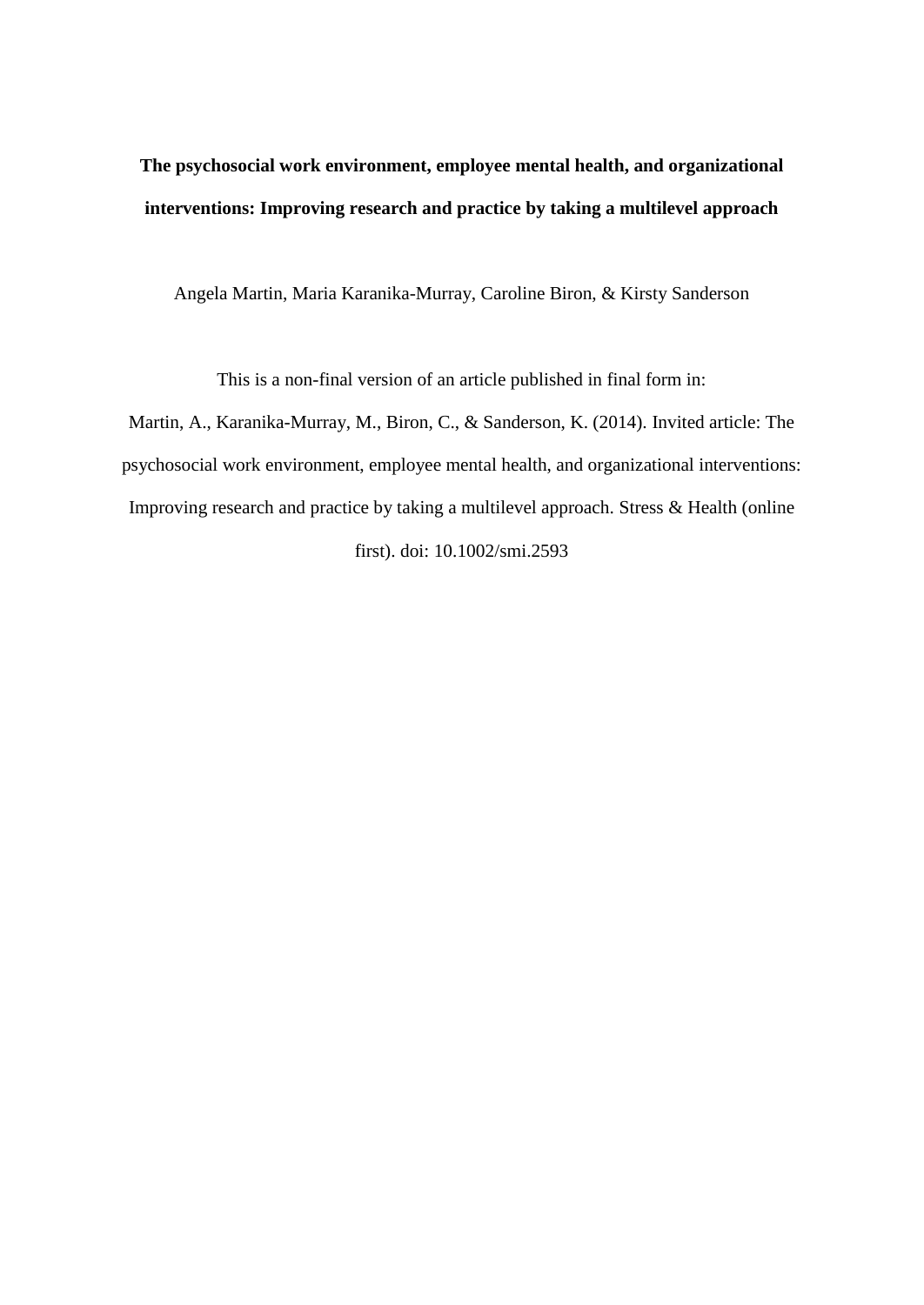#### **ABSTRACT**

Although there have been several calls for incorporating multiple levels of analysis in employee health and wellbeing research, studies examining the interplay between individual, workgroup, organizational and broader societal factors in relation to employee mental health outcomes remain an exception rather than the norm. At the same time, organizational intervention research and practice also tends to be limited by a single-level focus, omitting potentially important influences at multiple levels of analysis. The aims of this conceptual paper are to help progress our understanding of work-related determinants of employee mental health by: (i) providing a rationale for routine multilevel assessment of the psychosocial work environment; (ii) discussing how a multilevel perspective can improve related organizational interventions and (iii) highlighting key theoretical and methodological considerations relevant to these aims. We present five recommendations for future research, relating to using appropriate multilevel research designs, justifying group level constructs, developing group-level measures, expanding investigations to the organizational level, and developing multilevel approaches to intervention design, implementation and evaluation.

Keywords: psychosocial work environment, mental health, work, multilevel, job stress, organizational interventions, intervention evaluation.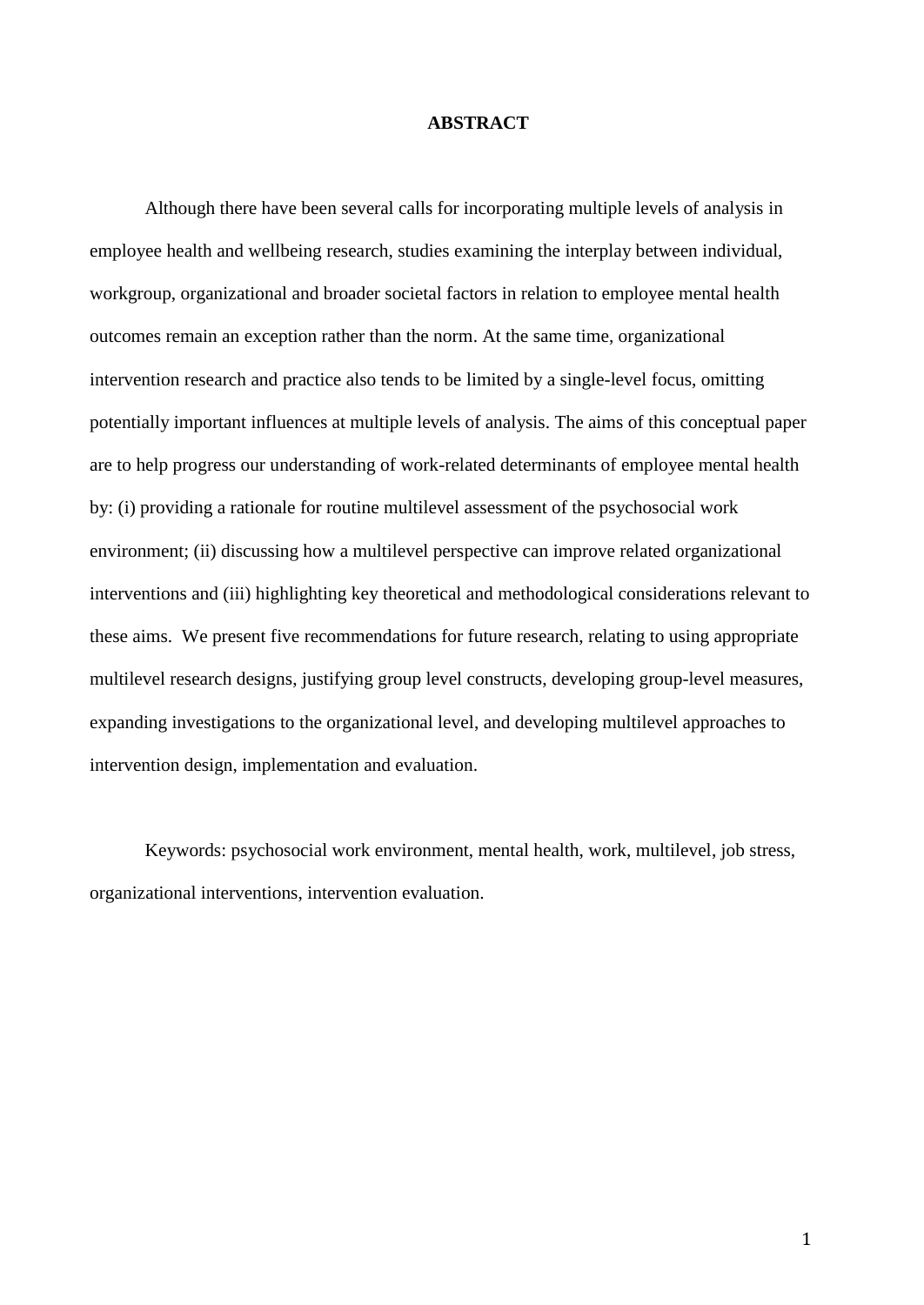# **The psychosocial work environment, employee mental health, and organizational interventions: Improving research and practice by taking a multilevel approach**

## **INTRODUCTION**

Systematic reviews [\(Bonde, 2008;](#page-31-0) [Stansfeld & Candy, 2006\)](#page-42-0) and prospective studies [\(Ferrie et al., 2006b;](#page-34-0) [Melchior et al., 2007\)](#page-38-0) have shown that exposure to psychosocial 'hazards' at work increase the risk of development or exacerbation of mental health problems. A number of disciplinary perspectives have, over the last 40 years, been concerned with understanding these relationships (e.g., [Demerouti, Bakker, Nachreiner, & Schaufeli, 2001;](#page-33-0) [Greenberg, 1987;](#page-34-1) [Karasek, 1979;](#page-36-0) [Siegrist, 1996\)](#page-41-0). This has resulted in a substantial volume of knowledge and strong evidence that employees' experiences of their jobs and their workplaces have direct and indirect influences on a variety of indicators of employee mental health (e.g., [Bacharach &](#page-30-0)  [Bamberger, 2007;](#page-30-0) [Ylipaavalniemi et al., 2005\)](#page-43-0). These indicators include non-specific psychological distress, symptomatology and/or diagnosis of common mental health disorders such as depression and anxiety and non-clinical constructs such as burnout (Martin, Sanderson, & Cocker, 2009). In this paper, we adopt an integrative definition of employee mental health as reflecting any such indicators, all of which have a substantial body of literature attached to them and have significant implications for employee quality of life and organizational effectiveness. Work in this area has primarily focused on data at a single level of analysis concerned with individual differences, largely ignoring potential influences from higher levels of analysis or the interplay between different levels of analysis. The development of occupational health psychology, as an extension of traditional biomedical perspectives, has historically been dominated by an emphasis on the individual (Quick, 1999). Consequently, interventions designed to improve the psychosocial work environment in order to prevent employee mental ill-health also typically consider interventions at a single level.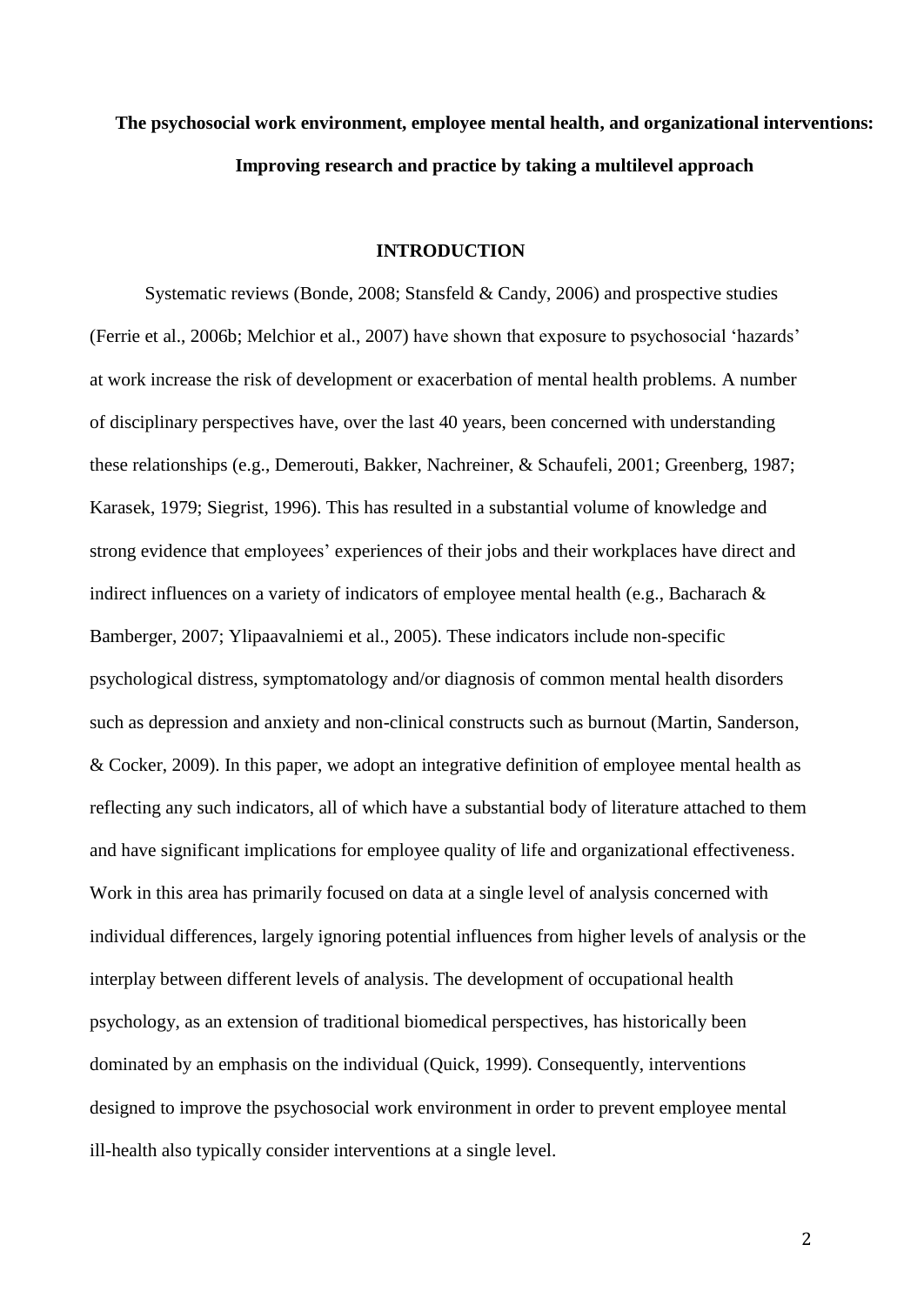The use of single level approaches to examining data that are naturally multilevel (or to developing interventions for phenomena which are naturally multilevel) risks missing important influences and limits our understanding of the phenomena under investigation [\(Bliese & Jex,](#page-31-1)  [2002;](#page-31-1) Ferrie et al., 2006a; [Klein, Conn, Smith, & Sorra, 2001;](#page-36-1) [Klein & Kozlowski, 2000\)](#page-36-2). This omission of broader socio-environmental influences is known as the "psychologistic fallacy" [\(Bacharach & Bamberger, 2007\)](#page-30-0). Alternatively, the "atomistic fallacy" is associated with drawing inferences at the group level based on individual-level data [\(Diez-Roux, 1998\)](#page-33-1). Despite numerous calls for integrating multiple levels of contextual factors in occupational health research to address these fallacies [\(Bliese, Jex, & Halverson, 2002;](#page-31-2) [Cooper, Dewe, & O'Driscoll,](#page-32-0)  [2001;](#page-32-0) [Hurrell, 2005;](#page-35-0) [Johns, 2006;](#page-36-3) [Peterson & Wilson, 2002;](#page-39-0) [Probst, 2010\)](#page-40-0) most studies are still focused on a single, typically individual, level analysis and where they do include multiple levels, they often do so without due consideration of the theoretical and methodological bases of multilevel research design. Building on these prior calls, we explore how this single-level focus has limited research and practice specifically in relation to the study of the relationships between the psychosocial work environment and employee mental health and the implications this has for associated organizational level interventions.

Although by definition organizational interventions should integrate a focus on both the organizational and individual levels, this is not the case in practice. Organizational-level interventions that aim to protect or improve employee mental health focus on context by attempting to change psychosocial working conditions [\(Hargrove, Quick, Nelson, & Quick,](#page-35-1)  [2011;](#page-35-1) [Semmer, 2011\)](#page-41-1). Because these psychosocial features of work are, to some extent, shared by employees in particular jobs, workgroups, or organizations, a higher-level organizational climate lens offers a useful way to view these conditions. Implementation of organizational interventions that aim to change shared psychosocial work conditions is expected to lead to changes at the individual employee level such as mental health. Multilevel theory suggests that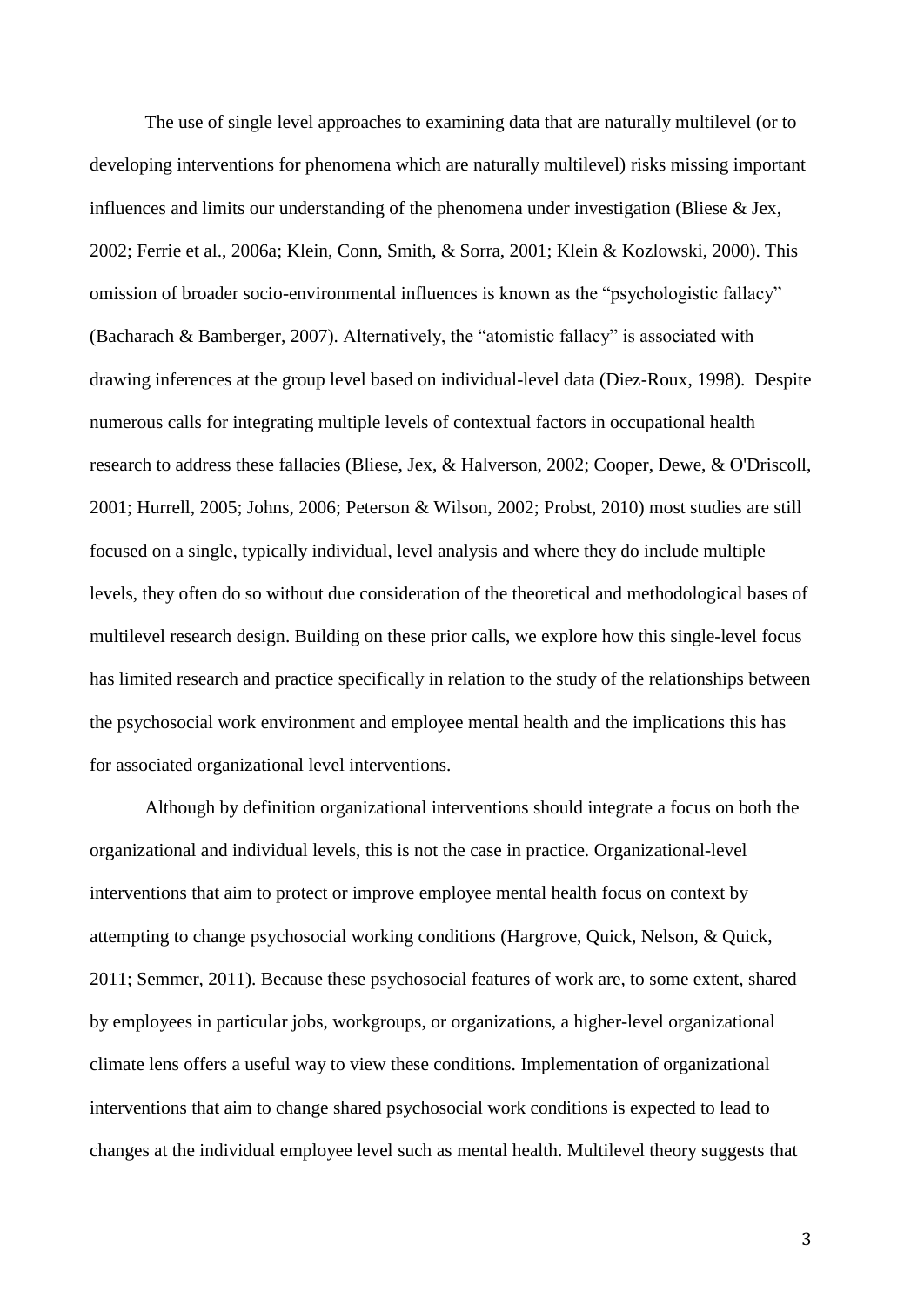clear distinctions should be made between levels of analysis, that phenomena should be examined at the level in which they reside, or that the nesting of phenomena into multiple levels should be taken into account. In the case of organizational interventions, these multiple levels involve the level/s at which the intervention is implemented (typically the organization, workgroup, or job) and the level/s at which the intervention it is evaluated (typically the individual employee). Nevertheless, the multilevel nature of organizations and employee mental health is rarely taken into account in intervention research and practice.

In a comparable timeframe, multilevel approaches have rapidly emerged in the organizational behavior literature, particularly in relation to the construct of organizational climate. Rousseau (1985) pioneered the argument that most of what we study in and about organizations are intrinsically mixed-level phenomena. Organizational climate studies investigate how individuals in a given workgroup might share perceptions about features of their work environment [\(Burke, Borucki, & Kaufman, 2002\)](#page-32-1) and how these shared perceptions can impact on individual employee outcomes. Contextual determinants of individual behavior in organizations include not only macro level factors (Dollard, Osborne & Manning, 2012; [Bamberger, 2008\)](#page-30-1) such as labor market conditions, national culture, the broader political context, but also meso-level social or normative environments captured by workgroup or organizational climate (see also [Capelli & Sherer, 1991;](#page-32-2) [Johns, 2006\)](#page-36-3). The meso perspective suggests that because individuals are nested within work groups, which are nested within work organizations, the variability *between* work groups/organizations is as important as variability between individuals *within* work groups in predicting employee mental health.

The aim of this paper is to provide a framework for a multilevel conceptualization of the relationship between the psychosocial work environment, employee mental health and related organizational interventions. The paper commences by providing a rationale for using a multilevel approach to understand these relationships and extending that to a discussion of how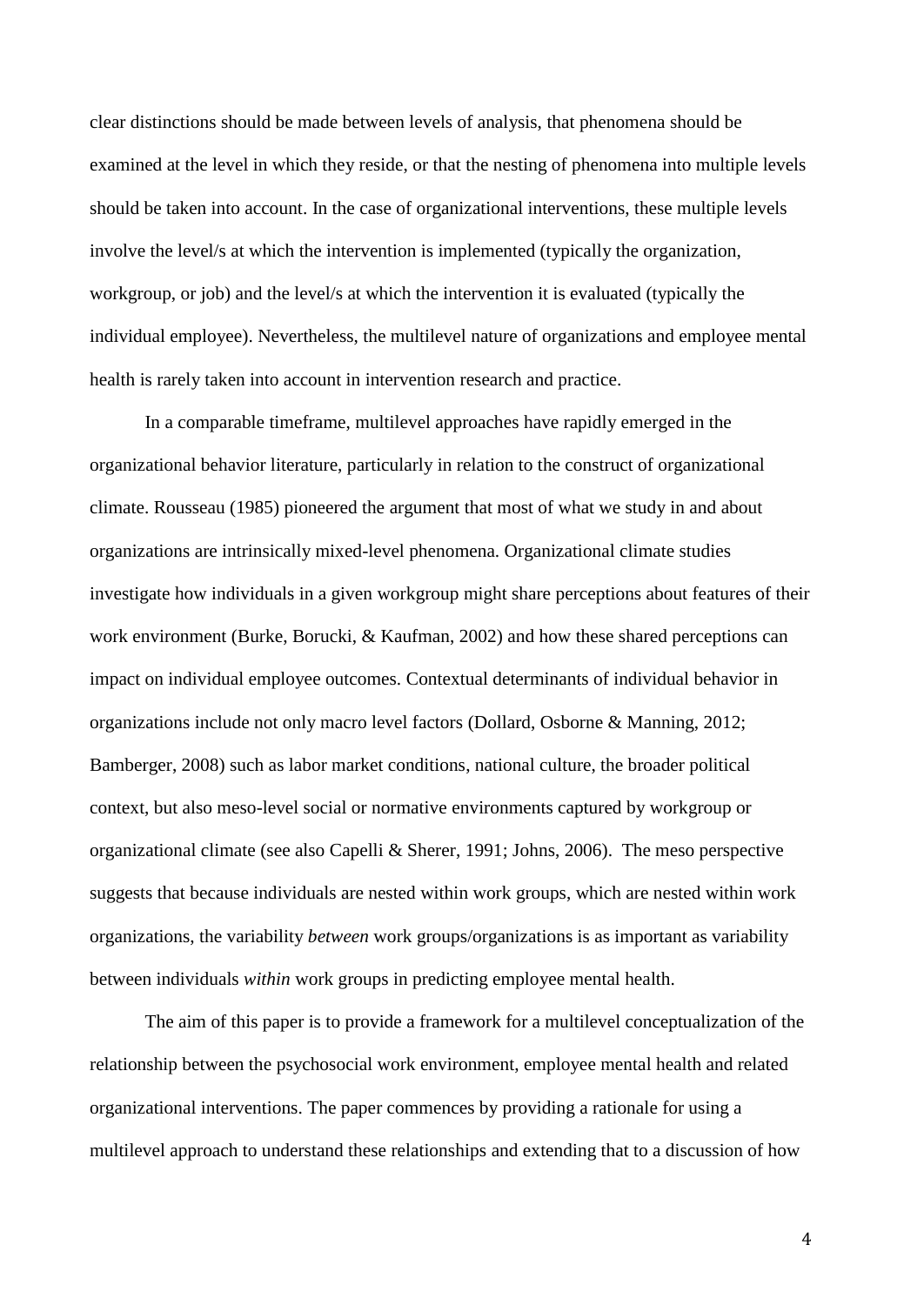a failure to apply a multilevel approach to related interventions can lead to omission of valuable higher-level resources for intervention implementation and inaccurate inferences on the success of interventions. In order to address these challenges researchers need to be cognizant of a number of important theoretical and empirical issues in designing sound multilevel research. We contend that the literature on organizational climate provides important insights for both methodological and substantive expansion of our understanding in this field of research and present key issues for consideration. The paper concludes with five recommendations to guide future research.

## **A MULTILEVEL APPROACH TO THE RELATIONSHIP BETWEEN PSYCHOSOCIAL WORK ENVIRONMENT AND EMPLOYEE MENTAL HEALTH**

Theoretical models that explore the influence of the psychosocial work environment on employee mental health that have been dominant in the literature include Job-Demands-Control [\(Karasek, 1979\)](#page-36-0); Effort-Reward Imbalance [\(Siegrist, 1996\)](#page-41-0), Job-Demands-Resources [\(Demerouti et al., 2001\)](#page-33-0) and Organizational Justice [\(Greenberg, 1987\)](#page-34-1). In all four approaches, influences on mental health come from exposure to certain psychosocial features measured as individual employees' perceptions of their job and/or work environment. These theories have developed a strong understanding of discrete influences on mental health at the individual (micro level) but much less is known about the extent to which work experiences are shared among individuals working together (meso level) and the role of environmental features (macro level) (see Figure 1).

By focusing on the individual level, these dominant theories have inadvertently bypassed the important influence of more distal social and organizational determinants of employee mental health [\(Hall, Dollard, & Coward, 2010a\)](#page-35-2). Features of work may be evaluated similarly by members of a specific work group, organization, or other grouping contexts such as professional group [\(Dextras-Gauthier, Marchand, & Haines III, 2012\)](#page-33-2). Therefore, in so far as the experience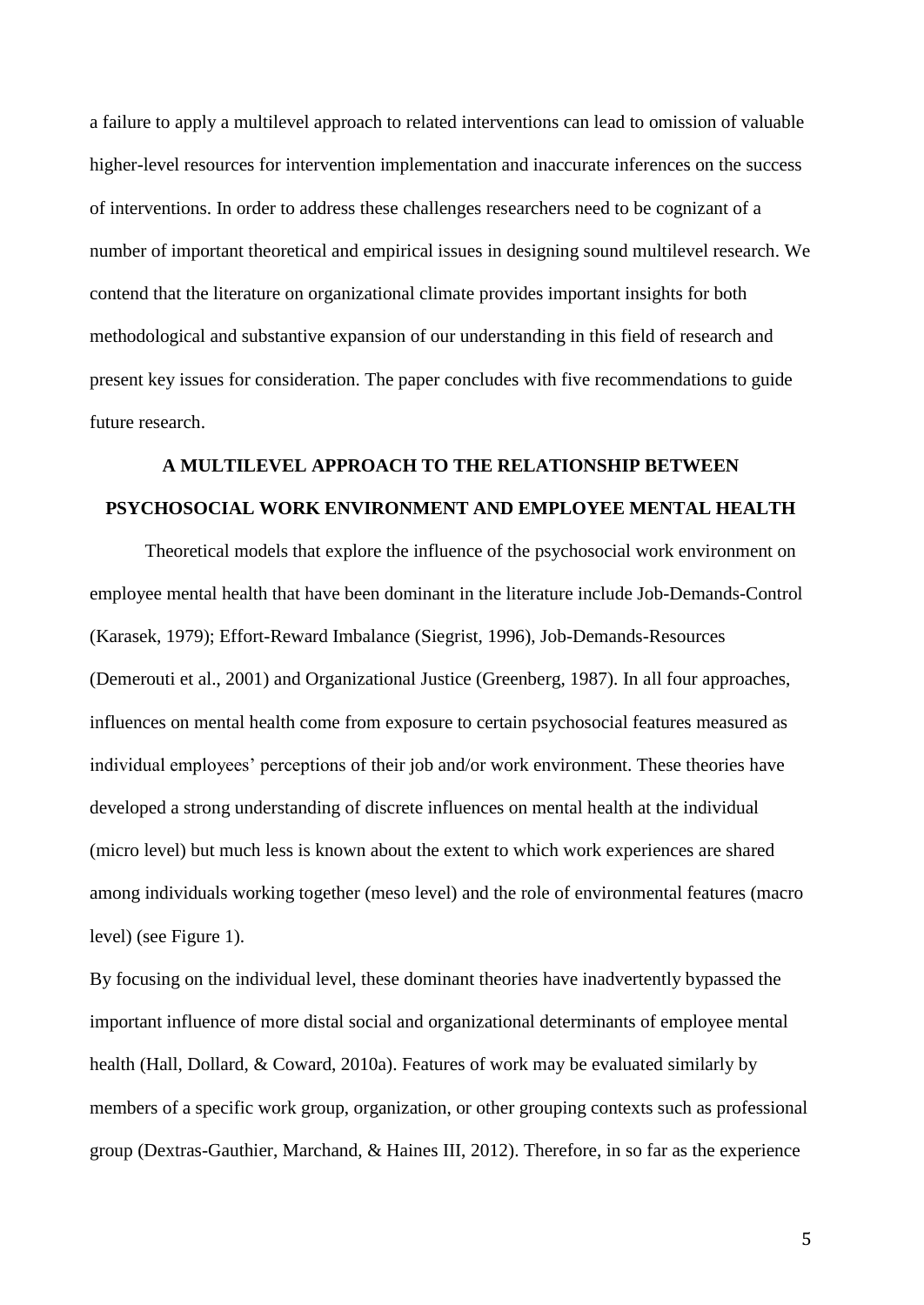of work is an important determinant of mental health, it can be expected that some aspects of the work context are similarly experienced by individuals in the same work group or organization, and that these experiences will impact on employee outcomes in different ways than their personal experiences.

The meso-level of analysis, which represents the primary scope for this paper, can be measured as the shared or collective perceptions of individuals working together [\(Rousseau,](#page-40-1)  [1985\)](#page-40-1). With the exception of a few pioneering studies [\(Bacharach & Bamberger, 2007;](#page-30-0) [Dollard,](#page-34-2)  [Tuckey, & Dormann, 2012;](#page-34-2) [Kolstad et al., 2011;](#page-37-0) [Van Yperen & Snijders, 2000\)](#page-42-1), little research exists on the relationship between collective perceptions of the psychosocial work environment and employee mental health and little understanding of how these levels may interact to influence individual outcomes via cross-level effects. Theoretical developments along these lines are necessary and we hope this paper provides some impetus for this.

### INSERT FIGURE 1 ABOUT HERE

## **A MULTILEVEL APPROACH TO ORGANIZATIONAL INTERVENTIONS**

The issues raised above have important implications for the study and practice of organizational interventions, and here we focus on those that aim to address employee mental health. The Theory of Preventative Stress Management (TPSM) provides a framework for organizations to implement primary, secondary and tertiary levels of intervention (Hargrove, Quick, Nelson & Quick, 2011; Quick, Quick, Nelson & Hurrell, 1997). Primary interventions are focused on removing or reducing common job stressors, whereas secondary interventions aim to promote optimal employee responses to them, and tertiary interventions are focused on rehabilitating employees who are already suffering from the consequences of stress at work. The multilevel approach we advocate is not inconsistent with the TPSM, although we note that the single-level focus of mainstream theories of occupational health has resulted in an overemphasis on secondary and tertiary strategies [\(Bacharach & Bamberger, 2007\)](#page-30-1). Furthermore, the target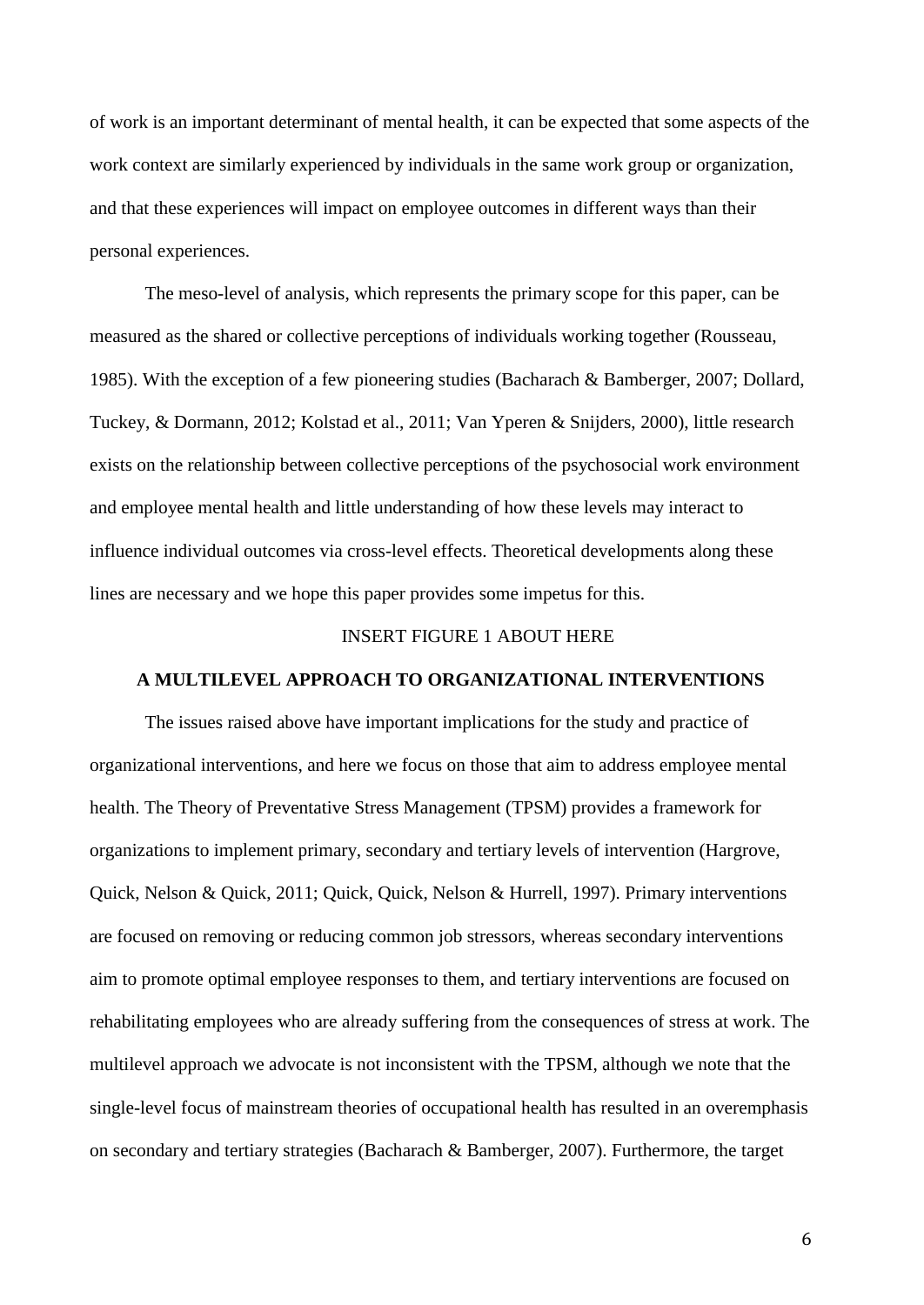and level of interventions are terms that are often confused in the literature. Implementing individual-level interventions does not always equate to secondary and tertiary prevention, just as organizational interventions are not all aiming at primary prevention [\(Jordan et al., 2003\)](#page-36-4). For example, [Pignata, Biron, and Dollard](#page-39-1) (2014) illustrate how an organizational intervention (e.g. a training policy) can be a secondary-level, if it focuses on improving individuals' capacity to cope with stress, just as an individual intervention (e.g. individual coaching/mentoring on psychosocial risks for line managers) can prevent employee exposure to psychosocial risks and thus be considered as primary-level intervention. However, for the purpose of this paper, we use the term organizational interventions to refer to interventions aiming to change aspects related to work design, work conditions, and psychosocial factors whereas individual interventions refer to any attempt at promoting optimal employee response to stressors. Often, these organizational level interventions have positive effects on individual outcomes, but the results are mixed and this is partly due to how complex their implementation can be [\(Biron, Karanika-Murray, &](#page-30-2)  [Cooper, 2012b;](#page-30-2) [Semmer, 2011\)](#page-41-1). A systematic review by Lamontagne et al. [\(2007\)](#page-37-1) shows that interventions integrating organizational and individual levels is more effective for reducing target outcomes than a focus on one level only [\(also see Mellor & Webster, 2013\)](#page-38-1).

An examination of the levels at which organizational and individual interventions can be (a) implemented and (b) evaluated suggests a 2x2 framework. Interventions implemented at the organizational level can be evaluated by targeting either organizational or individual level outcomes. Similarly, interventions implemented at the individual level can also be evaluated by targeting outcomes at either the organizational or individual levels (see Table 1). Intervention targets at the organizational level can include issues that affect all individuals in a workgroup (e.g., policies and procedures, management practices, workplace design characteristics, work design). Intervention evaluation at the organizational level can be based on data from either organizational records (e.g., sickness absence, turnover) or self-report measures that are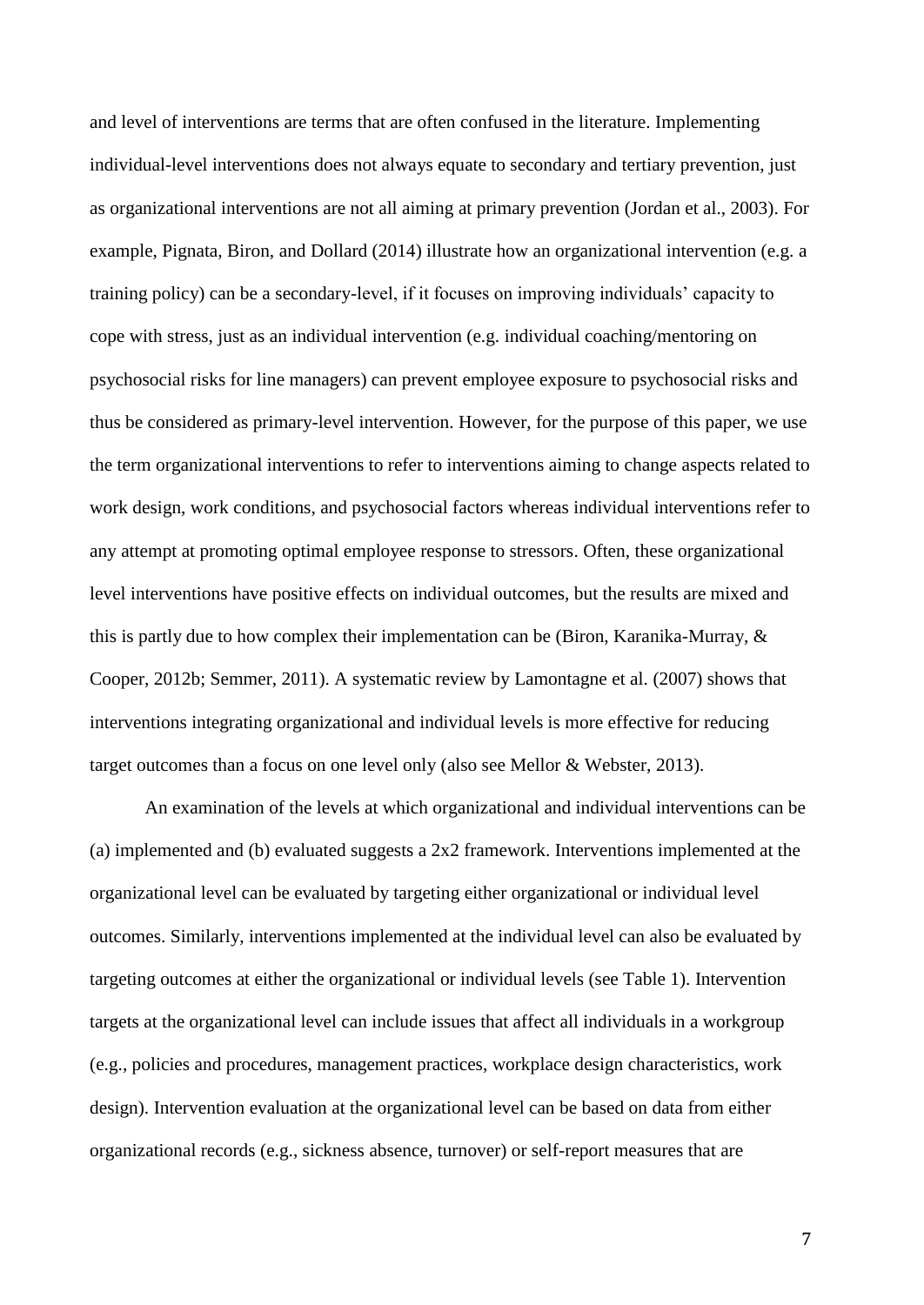aggregated at the group level (e.g., organizational climate, leadership and management of the workgroup/workplace). Intervention targets at the organizational level can include issues that affect each individual uniquely (e.g., personal resilience, coping, specific job characteristics such as work scheduling). Intervention evaluation at the organizational level can take the form of self-report measures of individuals' perceptions, and such intervention criteria typically measured (e.g., affective well-being, performance, job satisfaction, physical health/health behaviours, intervention awareness).

Table 1 presents examples of intervention targets and evaluation foci across different intervention levels. A distinction between levels of intervention implementation and evaluation provides a clearer picture of what is implemented and what can be evaluated. Its absence can lead to two problems than can impact on intervention effectiveness and on how confident we are in its evaluation. Although we have sketched a 2 x 2 framework to describe intervention target and evaluation foci, in this paper we concentrate on organizational-level interventions. Specifically, we now turn to a discussion of how a multilevel approach can help further understanding of the role of collective resources in interventions and improve intervention evaluation.

### INSERT TABLE 1 ABOUT HERE

## **Group-level influences and resources in implementation and evaluation**

More often than not, organizational interventions focus on individual-level resources at the omission of group-level or collective resources. This can be problematic. Social psychology tells us that situational factors are important in explaining human behaviour [\(Mischel, 1968\)](#page-38-2) and research into organizational behavior has repeatedly stressed the importance of the broader work environment for individual attitudes and behaviors [\(Bamberger, 2008;](#page-30-1) [Johns, 2006,](#page-36-3) 2010; [Rousseau & Fried, 2001\)](#page-40-2). In complex environments such as work organizations, attitudes and behavior are influenced not only by the intended content of the intervention, but also by a range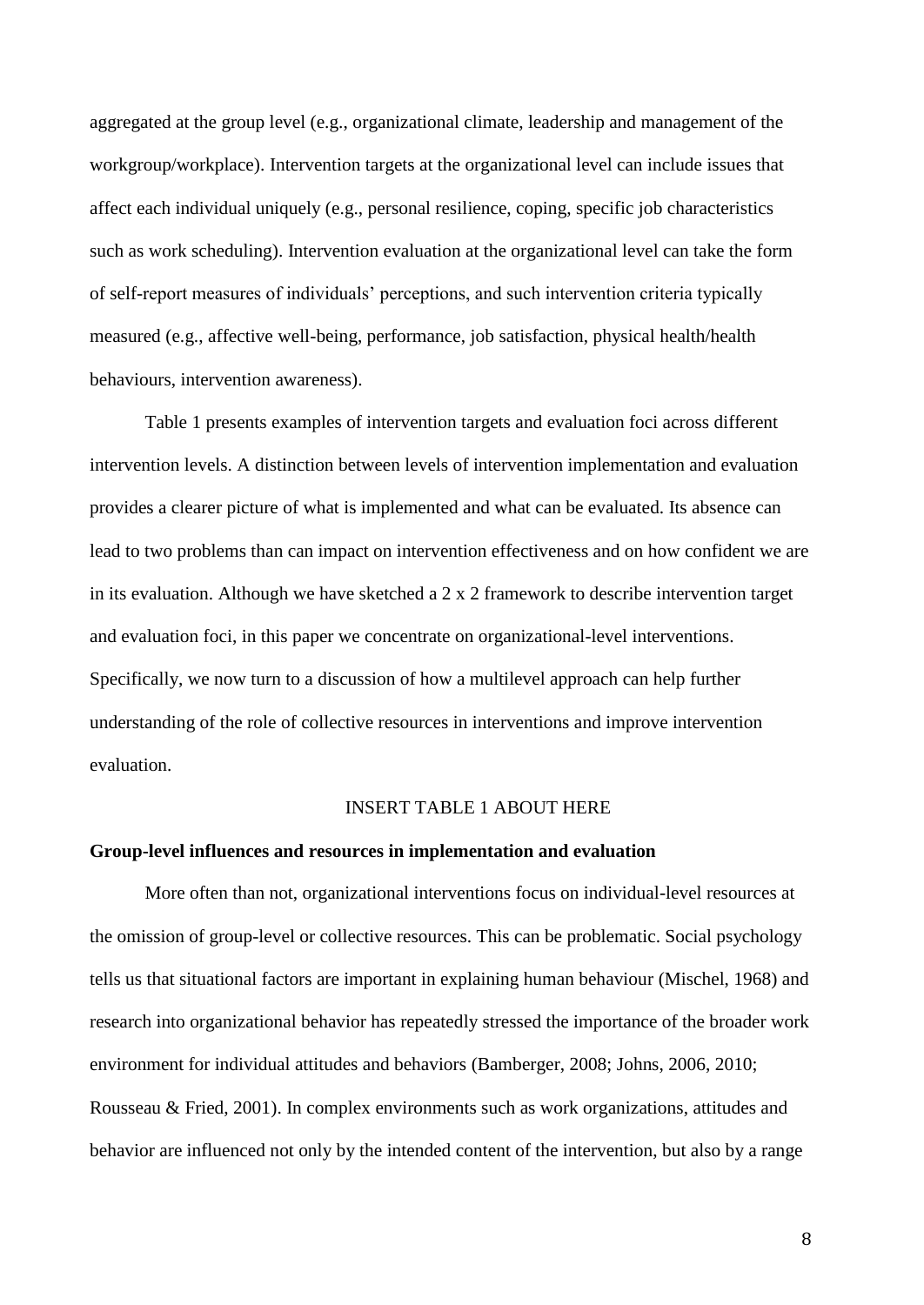of other circumstantial and broader environmental influences that may be unrelated to the planned intervention. Contextual influences can include discrete changes, such as changes in the leadership of an intervention project, unexpected organizational changes, the implementation of new organizational structure and any other unexpected reason that can hinder the success of an intervention [\(Nielsen & Abildgaard, 2013\)](#page-39-2). The overall context of an intervention includes the characteristics of the targets of the intervention and the nature of their jobs, to the forces driving the project, and the broader organizational context [\(Johns, 2006;](#page-36-3) [Nielsen & Abildgaard, 2013\)](#page-39-2). Similarly, Clegg and Spencer [\(2007\)](#page-32-3) suggested a dynamic and circular model of job design, which depends on a range of interconnected variables, suggesting that job design can change regardless of whether it is targeted by an intervention or not.

Therefore, a focus on one level in intervention evaluation may miss important available information that can explain intervention effectiveness. As suggested by Biron and Karanika-Murray [\(2013\)](#page-30-3), contextual factors affecting an intervention's progress vary according to the stage of the intervention, namely the preparation, screening, implementation, and evaluation phase [\(Goldenhar, LaMontagne, Heaney, & Landsbergis, 2001\)](#page-34-3). Each stage has specific requirements and challenges and also demands different researcher or practitioners skills. Different levels-related issues are relevant at different stages of organizational interventions.

For example, during the preparation phase, influences such as the group's readiness to change or organizational learning culture could be measured as a pre-diagnosis tool in order to determine if these elements are likely to undermine the other phases of the intervention. For example, Biron, Gatrell and Cooper [\(2010\)](#page-30-4) reported that managers' negative perceptions of a stress risk assessment tool hindered the implementation of changes following the risk assessment phase, which was then associated with decreased employee commitment. Overlooking possible influences of group-level factors or omitting organizational or group-level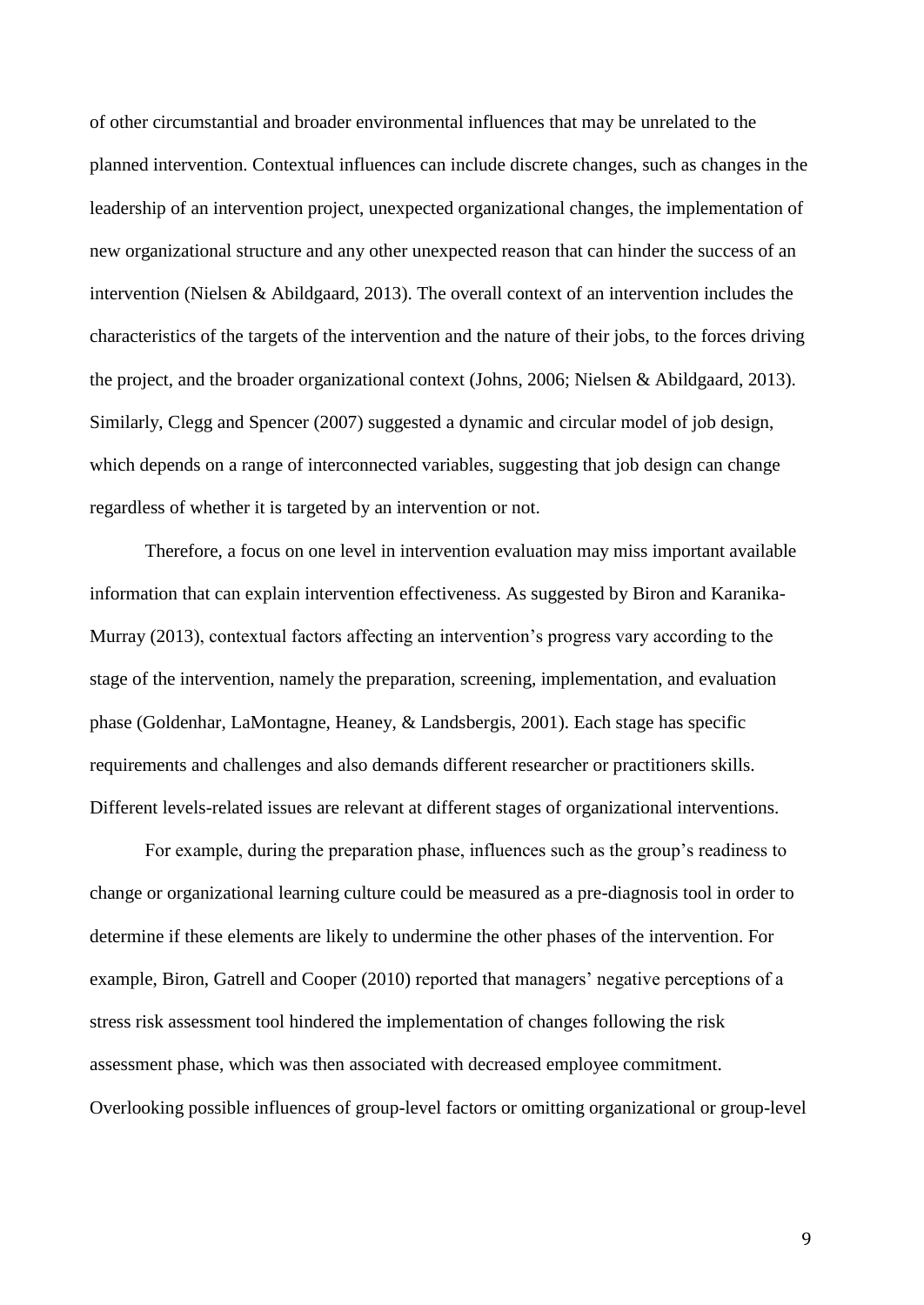outcomes in intervention evaluation can risk missing important information about intervention effectiveness.

In practice, one approach would be to focus on understanding the process and context in which the intervention takes place and the range of contingencies that may impact on its planned implementation, in order to appreciate how and why interventions are effective, for whom and under what circumstances [\(Biron, Karanika-Murray, & Cooper, 2012a;](#page-30-5) [Nielsen & Abildgaard,](#page-39-2)  [2013;](#page-39-2) [Oakley et al., 2006;](#page-39-3) [Pawson & Tilley, 1997;](#page-39-4) [Saksvik, Nytrø, Dahl-Jorgensen, &](#page-41-2)  [Mikkelsen, 2002\)](#page-41-2). Such an examination can also be used to support intervention implementation. For example, although we know that supportive management is essential for the success of interventions [\(Jauvin, Bourbonnais, Vézina, Brisson, & Hegg-Deloye, 2014;](#page-35-3) [Mellor & Webster, 2013;](#page-38-1) [Nielsen, 2013\)](#page-39-5) there is little if any research on how supportive managers can guide the workgroup through the intervention process. Similarly, resources that naturally reside at the group level (e.g., organizational culture, a climate of resistance to change, and workgroup cohesiveness) can impact not only intervention effectiveness but can also be proactively used to support change at the individual level (Dollard, 2012).

This cross-polarization of resources can be exemplified using the differentiation between intra-individual and inter-individual level resources [\(Michel, O'Shea, & Hoppe, 2013\)](#page-38-3). It has been suggested that the dichotomy between organizational and individual-level interventions is too simplistic [\(Briner & Reynolds, 1999\)](#page-31-3). Rather, viewing interventions as focusing on intraindividual resources and/or inter-individual resources allows us to make a clearer distinction between resources that are experienced by each individual uniquely and resources that are shared among individuals working in the same workplace and, in turn, see more clearly how multilevel theory can be applied. Interventions that focus on intra-individual resources include those that aim to change the ways in which people think, manage emotions and motivation and ultimately influence individual behavior, (e.g. coaching, training in stress management, time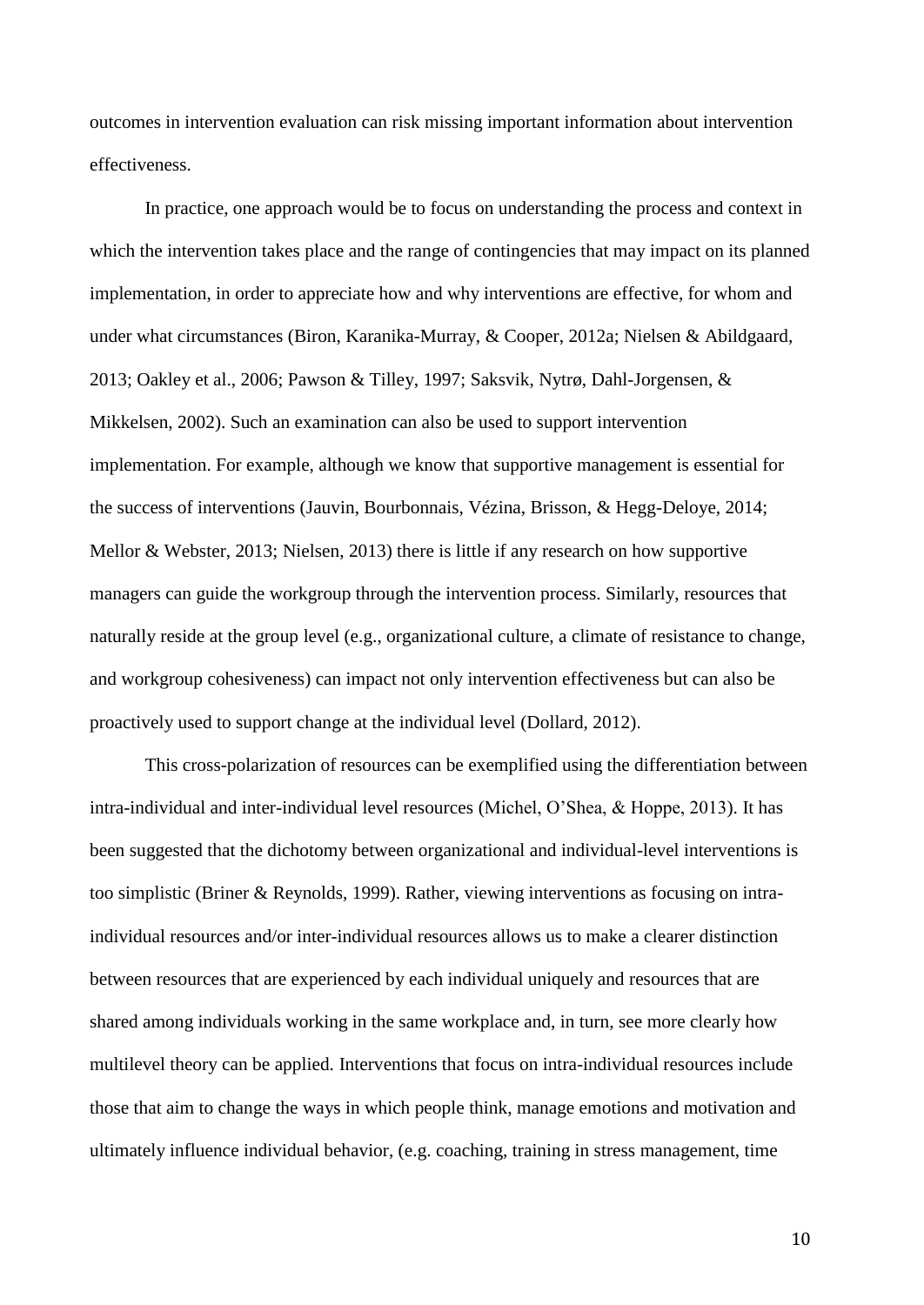management, positive psychology, coping strategies, recovery training). Those that focus on inter-individual resources aim to improve processes and outcomes for multiple individuals including teams and dyads (e.g. supervisor-subordinate exchange relationship, dual earner couples' work-family spillover, team-level psychological capital).

Supervisor support is a shared or collective resource (although some may argue that often, because of the unique relationship between pairs of supervisors and employees, supervisor support is not a uniform resource in a given workplace). Similarly, autonomy and feedback are determined by (the application of) policies and procedures, which are common for all employees and can therefore be considered characteristics of the workplace and shared among individuals working at that given workplace. In both cases, these collective resources should be examined at the appropriate level, that of the workgroup. As Randall and Nielsen [\(2012\)](#page-40-3) argue, "the fit between the active ingredients of the intervention and the required remedy for a specific presenting problem in a specific context shapes the intervention process and as a consequence intervention outcomes" (p. 121). The extent to which the intervention fits with individuals and with organizational contexts needs to be taken into account when developing action plans. Examples of collective resources include team-level psychological capital (or the positive state of psychological well-being associated with hope, optimism, resilience and self efficacy; [Dawkins, Martin, Scott, & Sanderson, 2013;](#page-32-4) [Walumbwa, Luthans, Avey, & Oke, 2011\)](#page-43-1), a climate of trust, work team mission and morale, and a climate of empowerment [\(Seibert, Silver,](#page-41-3)  [& Randolph, 2004\)](#page-41-3).

Another example of recent developments in understanding collective or group level resources is the workplace characteristics model (Karanika-Murray & Michaelaides, 2014). This model is built on the job design, climate, and self-determination literatures and describes the characteristics of the workplace that have a motivating potential. The model incorporates elements of an organization or workgroup's psychological (individual's perceptions of their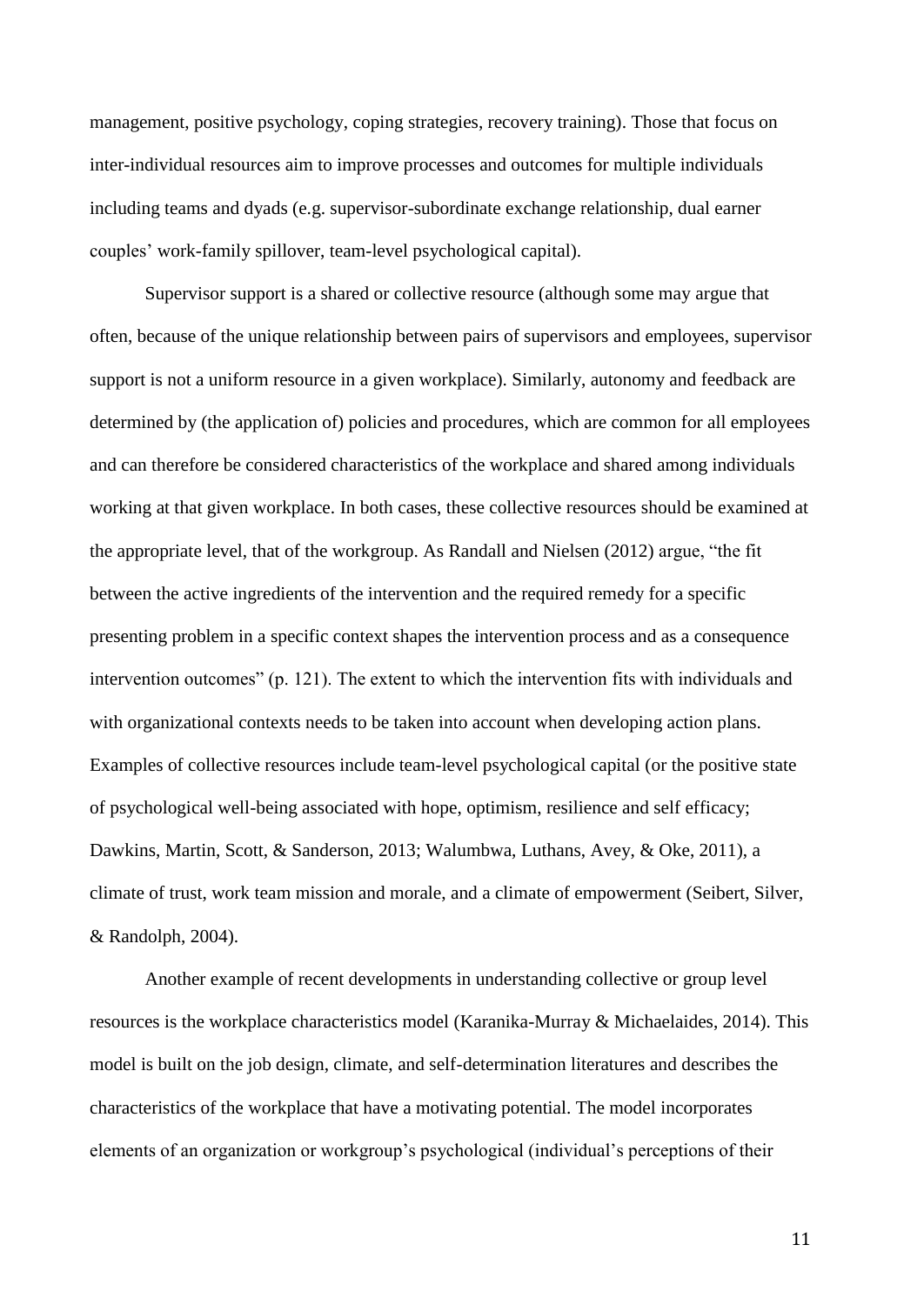shared workplace) and organizational climate (the shared perceptions of individuals of a given workplace), and consists of nine autonomy-, competence- and relatedness-supportive workplace characteristics. These examples highlight the importance of collective resources for individual work outcomes. Although it is recommended that interventions are based on a needs assessment [\(Cox et al., 2000;](#page-32-5) [Giga, Faragher, & Cooper, 2003\)](#page-34-4), it is rare to find analyses at workgroup factors such as team level or job categories. Nevertheless, we argue that it is safe to contend that individuals' experience of an intervention can vary according to the team that they belong to, their job category, or resources that are shared among individuals in a given workplace.

Shared or group-level constructs can be invaluable (albeit often neglected) intervention resources, but they can also offer new intervention target and foci as well as a different way to evaluate the effectiveness of organizational interventions. Shared resources can provide "the glue" between the higher organizational level at which an intervention is implemented with the lower individual level at which psychosocial effects are expected. For example, although we know that visible senior management support is essential for the success of an intervention, little research exists that can help us to understand how a supportive workgroup supervisor can guide the group through the intervention process.

#### **Mismatch between levels of analysis in intervention evaluation/assessment**

Systematic reviews show that individual-level interventions are more successful and sustainable than organizational-level interventions (e.g. Lamontagne et al, 2007). However, as we discuss further below, intervention evaluation that relies on individual level theories and focuses on individual level outcomes will not provide a true picture of intervention effectiveness. Hence, our second observation relates more closely to intervention methodology and specifically on evaluating the success or failure of an organizational intervention. Most of the literature on occupational stress and health interventions focuses on evaluating changes at the job and individual levels [\(Murphy & Sauter, 2004\)](#page-38-4). [Lamontagne, Noblet, and Landsbergis](#page-37-2)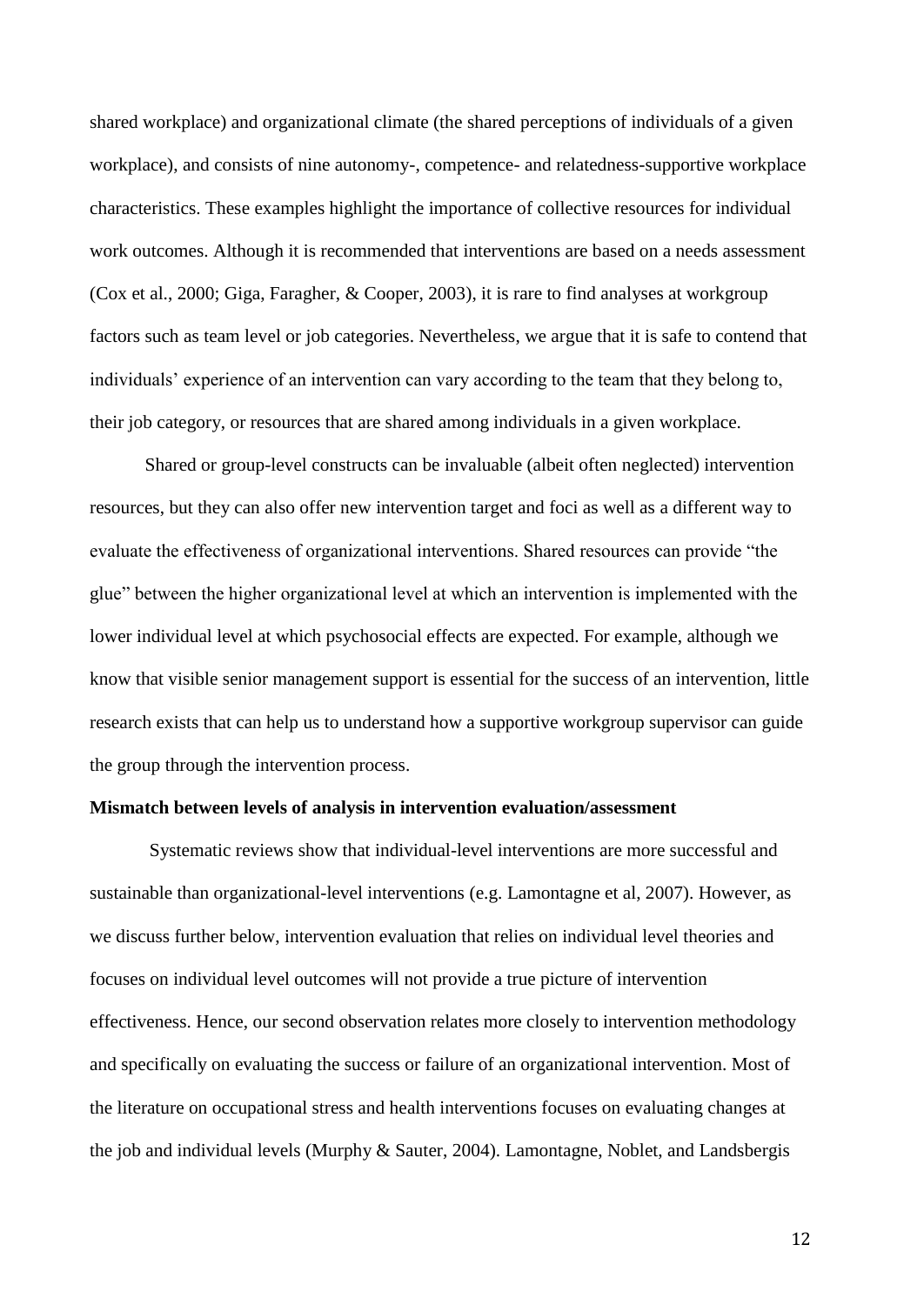[\(2012\)](#page-37-2) also detected a polarization on individual-level evaluation in intervention research. The effectiveness of actions at the organizational or group level is almost always evaluated by assessing target outcomes at the individual level. This tendency, per se, is not necessarily an issue (in practice, practical examples exist where a multilevel approach has been used to evaluate intervention effectiveness). It becomes an issue, however, when individual-level approaches are used to evaluate group level phenomena. This methodological shortcoming can have important implications when making inferences on intervention effectiveness. Not only that, but it may also be responsible for the often weak and inconsistent results of intervention evaluation [\(Biron et al., 2010;](#page-30-4) [Clegg & Walsh, 2004;](#page-32-6) [Semmer, 2011\)](#page-41-1).

The same construct can acquire a different meaning if assessed as an individual or a group-level variable. It makes intuitive sense to suggest that interventions designed to be implemented at the group level should be evaluated by assessing target outcomes at the group rather than the individual level. In practice, however, as a rule, higher-level shared resources tend to be assessed as individual-level variables, and organizational- or group-level interventions tend to be evaluated in terms of individual-level outcomes. As shown in Figure 1, because individual employees are nested within work groups, which are nested within organizations, individuals working in the same workgroup share common influences. In intervention research and practice, the variability *between* as well as the variability *within* workgroups has to be taken into account. If it is not, incorrect inferences and conclusions about intervention effectiveness may be made

Distinguishing between levels of analysis and a planned effort to take advantage of resources that occur naturally at the group or workplace levels can allow us to draw more informed conclusions about intervention processes and outcomes. It can also help researchers to identify how and what effects intervention activities at one level can be transmitted to target outcomes at different levels. Specifically, it is not possible to expect that the effects of actions at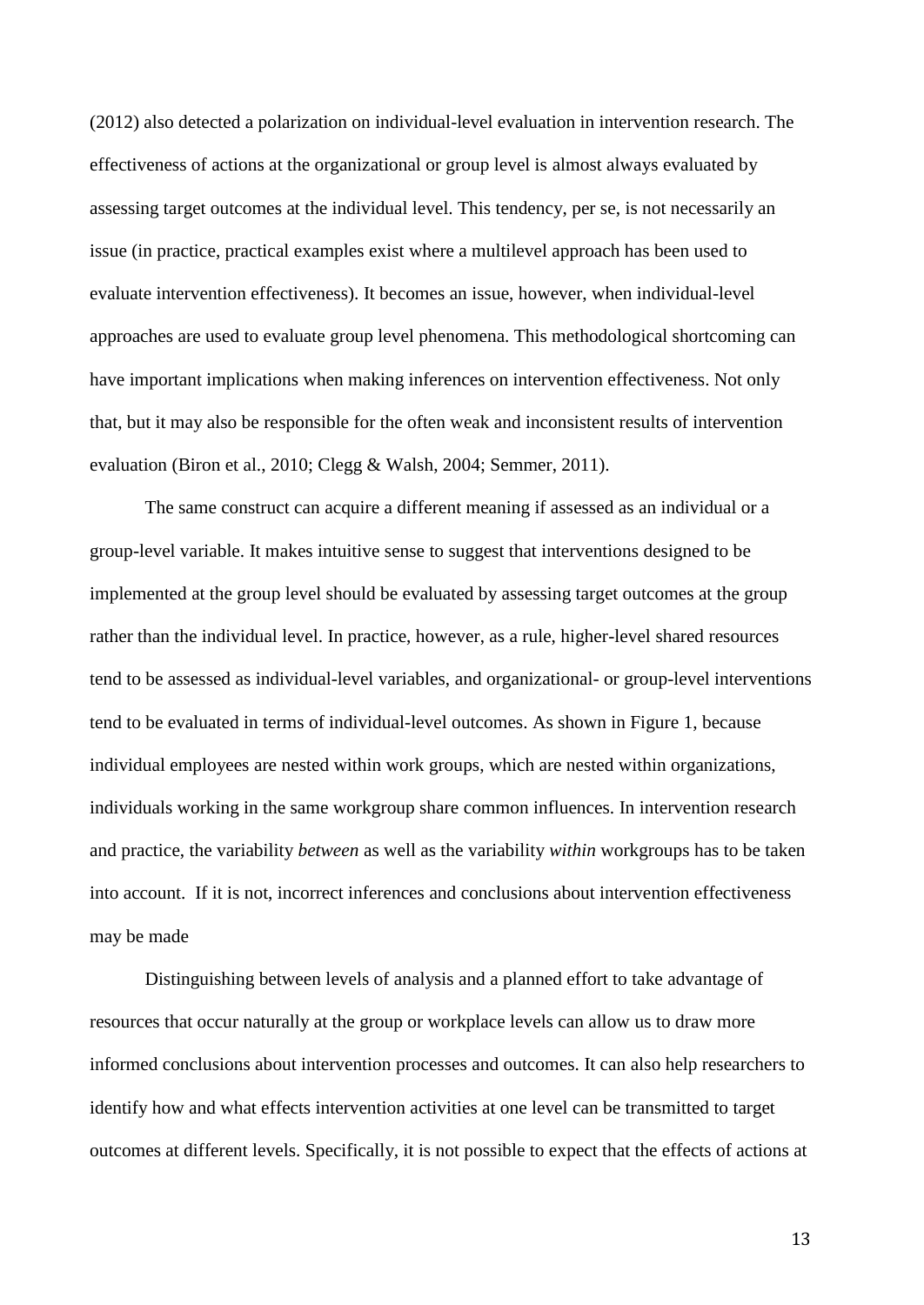one level will not be transmitted to other levels [\(Karanika-Murray & Biron, 2013\)](#page-36-5) and that organizational level interventions are more likely to succeed if supplemented by individual level interventions [\(Lamontagne et al., 2007\)](#page-37-1). An intervention can incur change simultaneously at various levels of the organization and more comprehensive approaches have more chances of success [\(Bourbonnais, Brisson, Vinet, Vézina, et al., 2006;](#page-31-4) [Bourbonnais, Brisson, Vinet, Vezina,](#page-31-5)  [& Lower, 2006;](#page-31-5) [Brun, Biron, & Ivers, 2006\)](#page-31-6). [Semmer \(2011\)](#page-41-1) argued that the effects of an intervention will be less predictable as the level increases, because one is dealing with increasingly complex social systems. It is important for intervention research and theory to answer the questions of how an action at the organizational level produces a reaction at the individual level and what ties the two levels together. Some propositions on the nature of change in organizational interventions have been put forward (Karanika-Murray & Biron, 2013), but further work is needed.

It is also possible to evaluate the effectiveness of organizational interventions on the basis of organizational-level outcomes. For example, [\(Taris et al., 2003\)](#page-42-2) used organizationallevel data to identify the types of interventions implemented in 81 agencies. Interviews allowed them to categorize the focus of the interventions into person/work interface-directed, persondirected, and other. To evaluate the effects of these interventions on individuals they aggregated the individual-level data (emotional exhaustion and psychosocial job characteristics) at the agency level to create an index of work-related health risks (i.e. jobs demands, social support, decision latitude).

# **KEY CONSIDERATIONS IN IMPLEMENTING A MULTILEVEL APPROACH: DIRECTIONS FROM THE ORGANISATIONAL CLIMATE LITERATURE**

Readers who wish to adopt a multilevel approach in their work may be wondering what this would mean in more practical terms. A multilevel approach distinguishes between levels of focus and specifies how these levels are related, starting with the individual and successively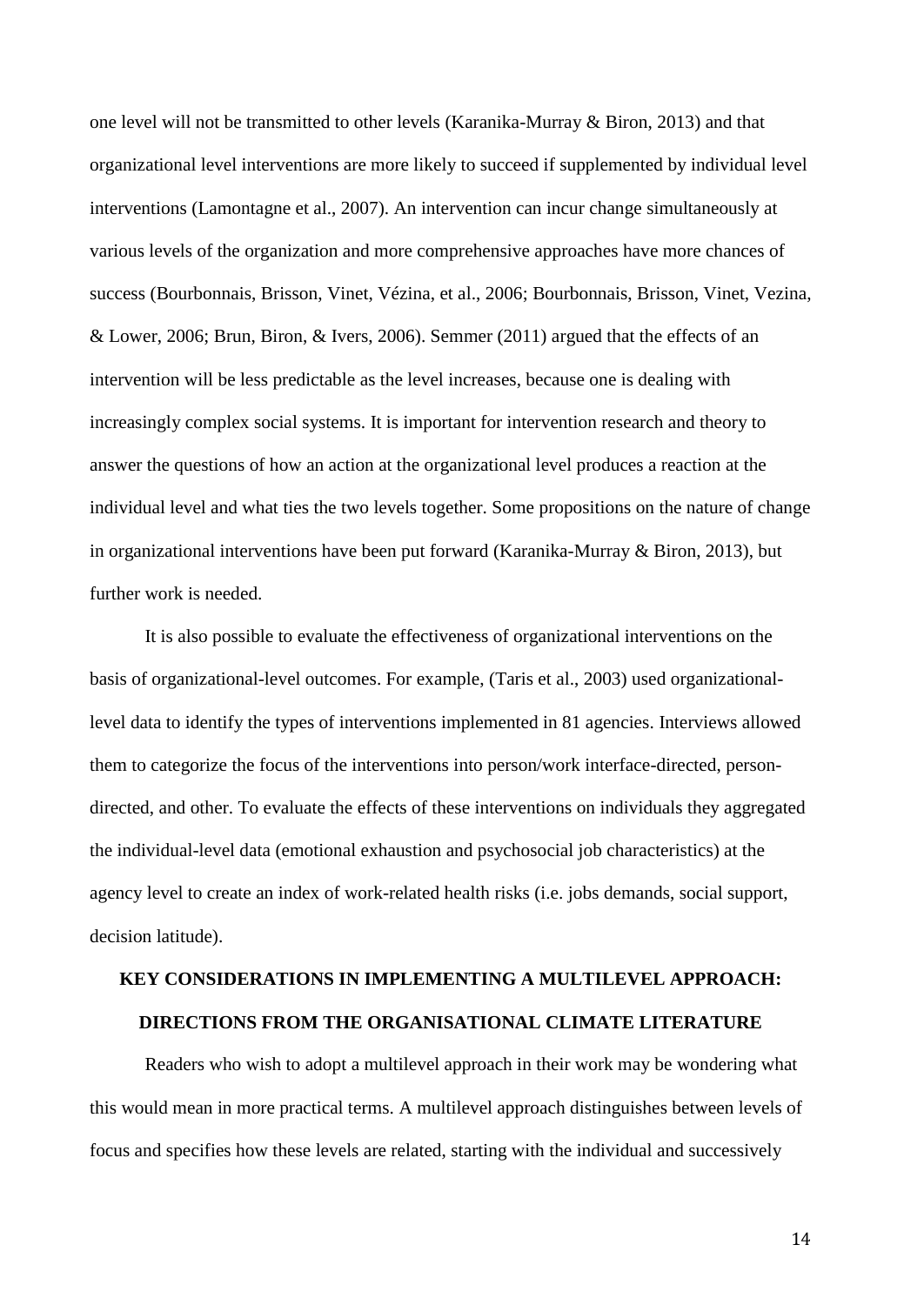larger nested groupings of these individuals. It simultaneously estimates variance in a construct of interest at the individual level that can be attributed to these higher order levels [\(Klein &](#page-36-2)  [Kozlowski, 2000\)](#page-36-2). The routine adoption of multilevel approaches can help to understand how socio-contextual factors can influence employee mental health. Bamberger [\(2008\)](#page-30-1) observed that advances in statistical methods for multilevel modeling have been associated with "nothing short of a revolution" (p. 839). There are, however, a number of theoretical and empirical complexities related to conducting multilevel research, for which research on organizational climate provides a very useful guide, and we now turn to a discussion of these issues.

It is important to note that although disciplinary differences will exist in implementing such research (e.g., in organizational behavior, education, and epidemiology), cross-fertilization allows new methodologies and theory to be developed. A multilevel research tradition is strong in the educational literature, where variation in academic performance and social adjustment indicators are simultaneously predicted by factors at the student, class, school and socioeconomic district levels [\(Mitchell, Bradshaw, & Leaf, 2010\)](#page-38-5). Similarly in epidemiology, multilevel research aims to quantify the relative contribution of individual- and setting-related variables (e.g., clinics, worksites) to variation in health outcomes [\(Ukoumunne, Gulliford,](#page-42-3)  [Chinn, Sterne, & Burney, 1999\)](#page-42-3), such as, for example, social capital at the community level and mental health at the individual level [\(De Silva, McKenzie, Harpham, & Huttly, 2005\)](#page-33-3). In organizational behavior, multilevel research typically includes individual, work group/team and organizational level influences on indicators of relevance to organizational effectiveness. As noted recently, the "*multilevel acumen"* of scholars in the field of organizational behavior is considerable in comparison to other disciplines [\(Rousseau, 2011\)](#page-40-4), having made considerable progress in relation to multilevel theory building, the field of organizational behavior offers a range of techniques for dealing with some of the challenges inherent in multilevel research.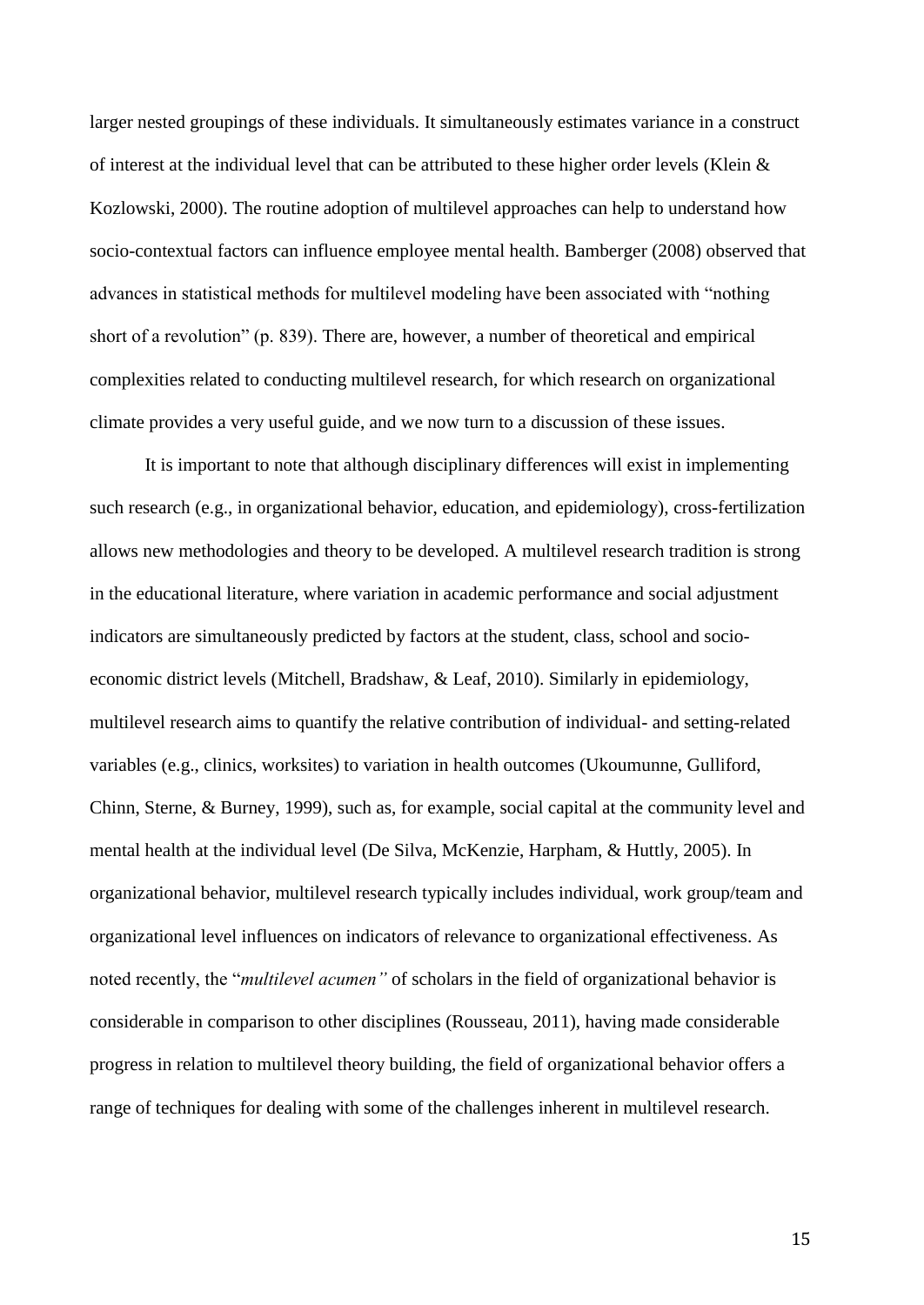One area of organizational behavior where the multilevel perspective is well developed is organizational climate. Because climate is concerned with the manner in which members experience the social-environmental context in an organization, it is central to many models of organizational behavior [\(Reichers & Schneider, 1990\)](#page-40-5). Psychological climate is defined as an individual's cognitive representations of organizational features and processes and was originally conceived as a perceptual attribute of the *individual* regarding the organizational context [\(James & Jones, 1974\)](#page-35-4). Subsequently, the construct of organizational climate was distinguished as a property of the *organization* [\(Burke et al., 2002\)](#page-32-1). Organizational climate refers to the *shared* perceptions of employees concerning the practices, procedures, and kinds of behaviors that are rewarded and supported in an organization [\(Schneider, Salvaggio, & Subirats,](#page-41-4)  [2002\)](#page-41-4). As a socially constructed phenomenon, organizational climate processes of "collective sense making" are central [\(Weick, 1995\)](#page-43-2), such that organizational members use information from the social environments to construct and interpret reality. Most importantly, this process gives rise to properties of organizations and workplaces that can only exist through individual and collective action. As Nicholson [\(1995\)](#page-39-6) notes, enactment is about "the reification of experience and environment through action" (p. 195). Social information processing theory dictates that organizational members use information from the social environments to construct and interpret reality (Schminke & Kuenzi, 2009).

A range of conditions contribute to developing and reinforcing organizational climate in a given work group. Proximity and similarity of experience facilitate the exchange of information among unit members, which in turn, shapes their experiences and interpretations of events [\(Li & Cropanzano, 2009\)](#page-37-3). A range of other socio-psychological processes also strengthen group homogeneity in terms of values, attitudes, behaviors, such as third party perceptions of fair treatment of others, cognitive and emotional contagion, and fairness heuristics (Li  $\&$ [Cropanzano, 2009\)](#page-37-3). An organization's structural characteristics, social interaction patterns, and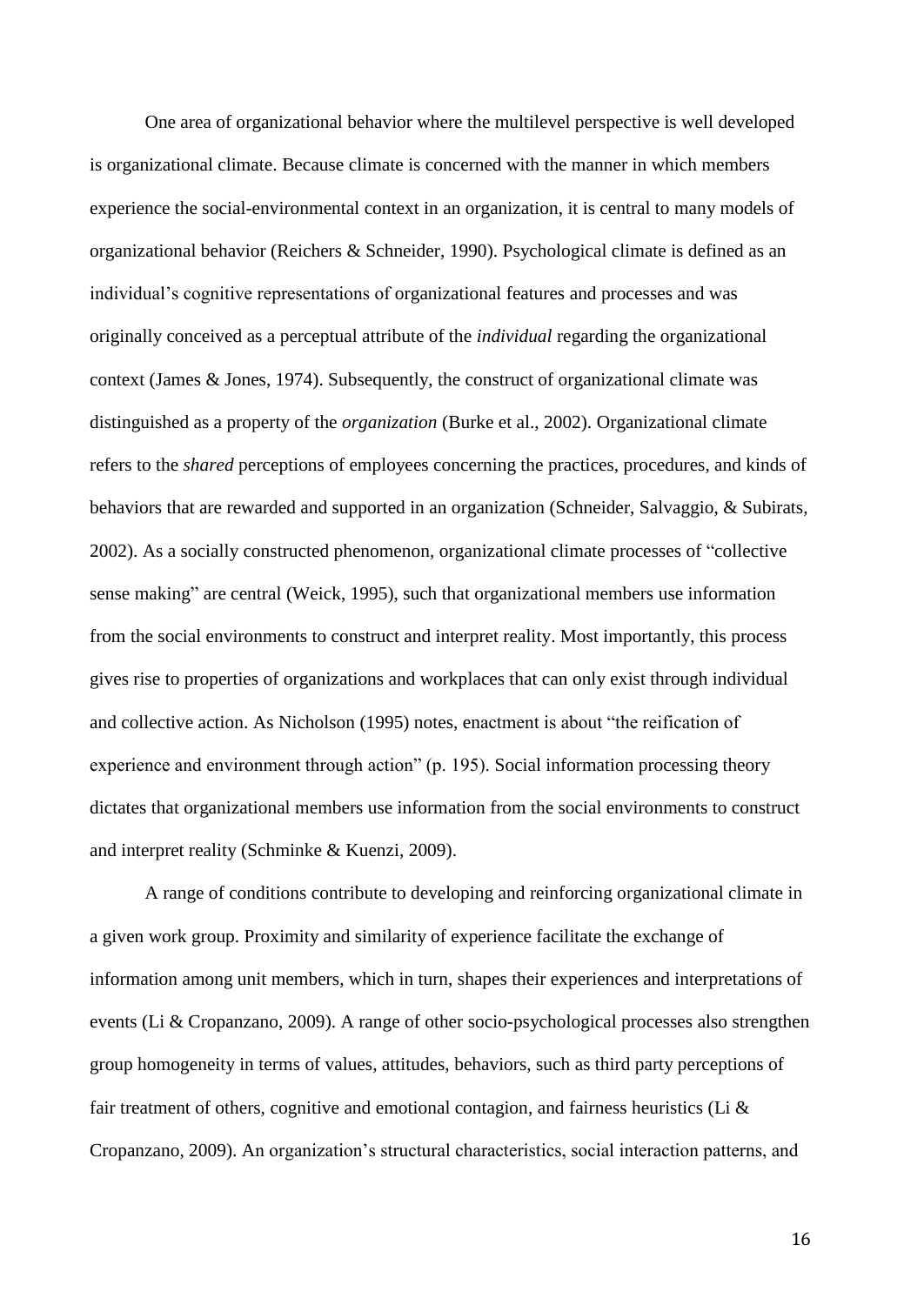socialization practices also influence the emergence of organizational climate [\(Reichers &](#page-40-5)  [Schneider, 1990\)](#page-40-5).

Therefore, employees' perceptions about their work are strongly shaped by the ways in which people interact, talk about their work, perceive colleagues' experiences, and learn from each other. Particularly relevant to mental health is the natural inclination for people to discuss ambiguous and emotionally charged events (e.g., relating to justice perceptions), as this information-sharing functions as a support mobilization or coping strategy [\(Spell & Arnold,](#page-42-4)  [2007\)](#page-42-4). In addition, because different groups within a given organization are likely to develop different climates or meaning regarding events, practices, and procedures, the focus on the work group as the level of analysis takes more prominence. As such, the organizational climate literature can provide insights for developing rigorous multilevel approaches to research focused on work related psychosocial risks to mental health. This can be done substantively, by helping to define, theorize and link higher-level concepts with individual-level outcomes, and methodologically, by guiding researchers on measurement and statistical issues.

#### **Theoretical expansion: Climate as a crucial influence on employee mental health**

Whereas psychosocial work environment generally refers to individual exposure to known pathogenic characteristics of the workplace, organizational climate is multidimensional almost any aspect of the work environment that is subject to employee interpretation can be considered. Climate also refers to individual, group, and organizational constructs, depending on the theoretical perspective. Moreover, scholars have often focused on facet-specific climates, i.e. a "climate for something" [\(Katz-Navon, Naveh, & Stern, 2005\)](#page-36-6), such as service climate (e.g., [\(Schneider, 1990;](#page-41-5) [Schneider & Bowen, 1985\)](#page-41-6), safety climate [\(Katz-Navon et al., 2005;](#page-36-6) [Zohar &](#page-43-3)  [Luria, 2006\)](#page-43-3) or absence climate [\(Schyns, van Veldhoven, & Wood, 2009\)](#page-41-7).

It is important to note that organizational culture and organizational climate are related, but distinct, constructs (Kuenzi & Schminke, 2009). They are both concerned with how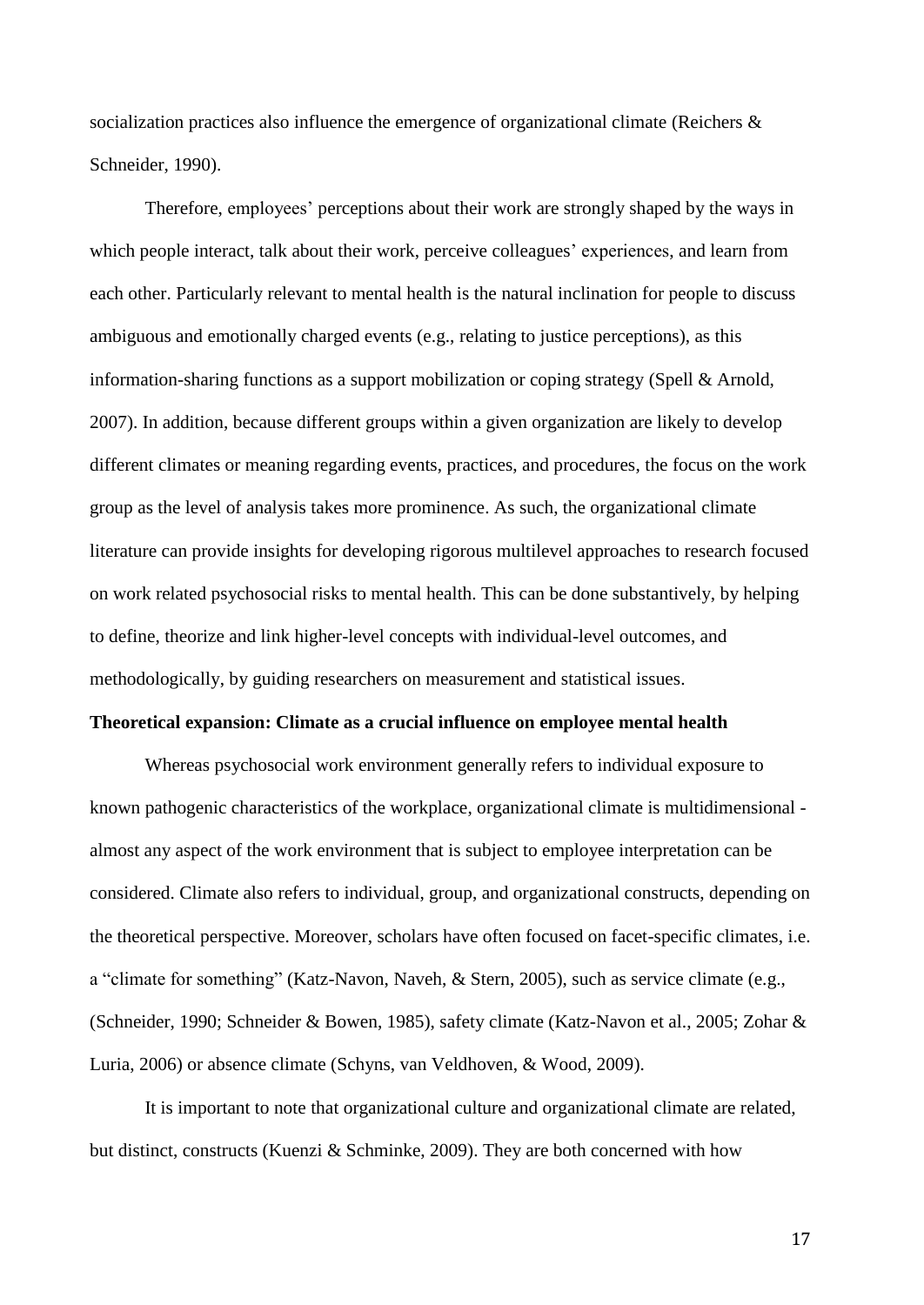employees make sense of their work environments and play a role in influencing employee mental health. However, organizational climate research, rooted in psychology, has a greater focus on quantitative measurement regarding observable features of the organizational environment. Organizational culture has traditionally had a more anthropological base, often studied qualitatively due to a focus on more abstracted or unconscious foci. Schein (2004) views organizational culture as a multilayered construct that includes artifacts, values, social ideals, and basic assumptions. However, there is also a strong functionalist tradition that considers culture as a measurable organizational characteristic that relates to individual consciousness (see for example Sorensen, 2002). It should be noted that quantitative studies have been carried out linking the Competing Values Framework and the Organisational Culture Profile (OCP) to psychological distress, depression, emotional exhaustion, and well-being (Marchand, Haines III & Dextras-Gauthier, 2013; Dextras-Gauthier et al., 2013). Marchand et al (2013) found that the 'Group' OCP type (represented by values of cohesion, morale, development, communication, cooperation, trust teamwork, participation and openness) predicted greater variance in mental health and well-being outcomes than other culture types such as hierarchical, developmental and rational. Dextras-Gauthier et al., (2012, p. 84) state that "management systems and structures mediate the influence of organizational culture on employee health and quality of work life". We add to their model by focusing in more detail on climate, indicated by how employees perceive these management systems and structures (policies, practices and procedures) and the extent to which employees agree that these activities and features are present (primarily reflected at the meso-level of a multilevel model).

An emerging and particularly relevant facet-specific climate construct is Psychosocial Safety Climate (PSC) [\(Dollard & Bakker, 2010\)](#page-33-4) which provides a useful example of how the study of organizational climate has relevance to mental health. The proponents of PSC recognize that employee mental health is influenced by senior management practices such as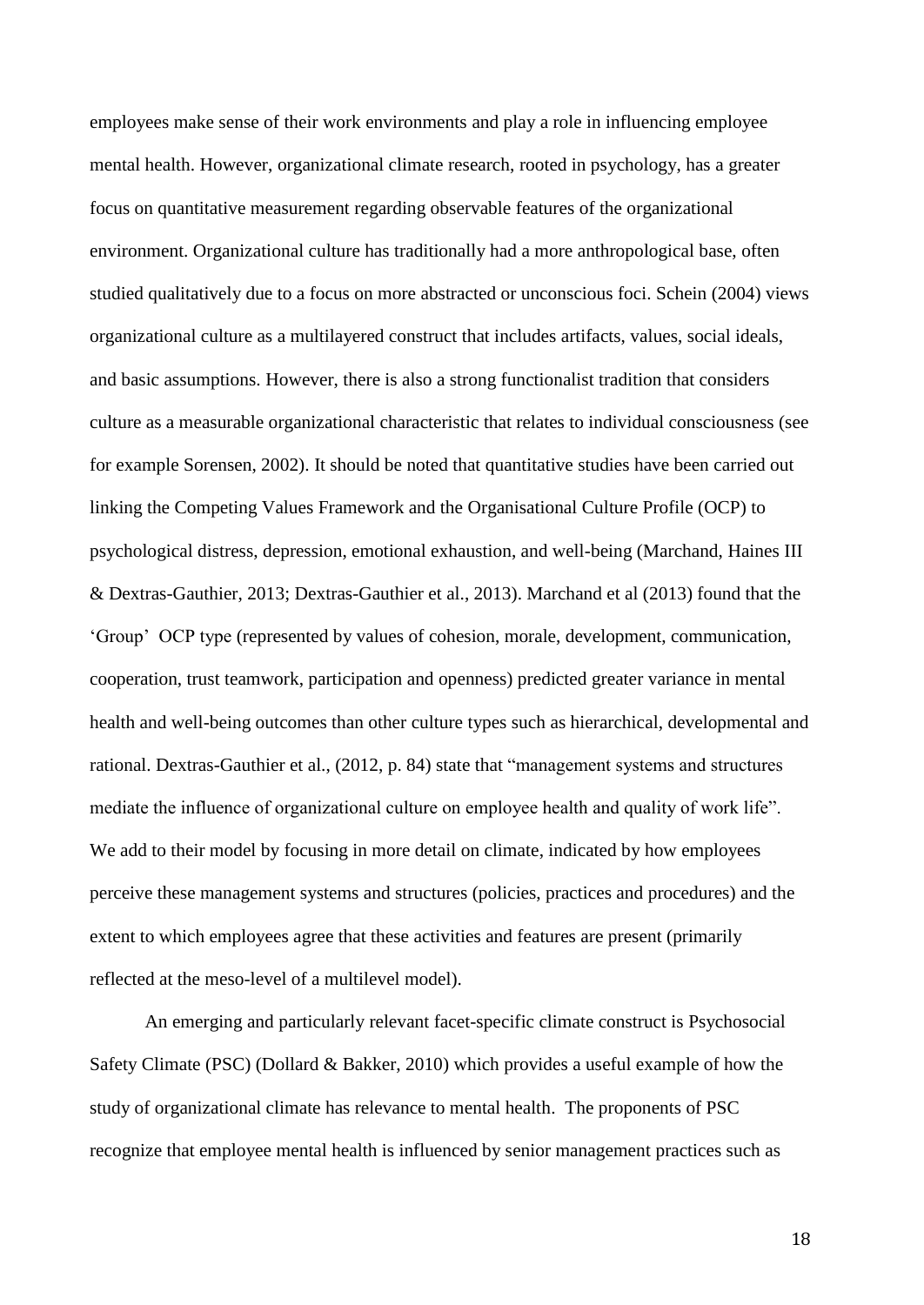support for stress prevention, prioritization of psychological health over productivity, organizational communication and organizational participation and involvement (Hall, Dollard, & Coward, 2010b). Changes in PSC at a work unit level have been shown to correspond with changes in employees' psychological distress via job demands of work pressure and emotional demands, indicating that PSC is an important "upstream" factor that may explain the origins of job demands and resources and worker engagement and psychological health [\(Dollard &](#page-33-4)  [Bakker, 2010\)](#page-33-4)

The work environment contains a broad and complex mix of psychosocial job characteristics and social and organizational contexts that can potentially impact on employee mental health [\(Dollard, Skinner, Tuckey, & Bailey, 2007\)](#page-34-5). Given the importance of the shared work environment and the multitude of organizational climate concepts, it is important to focus our efforts on understanding other facets of the shared workplace and their relevance for employee mental health. A good starting point for this inquiry is individuals' perceptions of their workplace, operationalized as psychological or organizational climate. There are, however, additional aspects of climate and other less subjective variables, which have rarely been examined in relation to mental health. Patterson et al, 2005 published a validated, freely available multi-scale measure that includes 17 different climate scales describing of a wide range of managerial practices and organizational characteristics which can be measured at the individual and group levels (the organizational climate measure - OCM), including those with a focus on 'human relations' such as pressure to produce and employee welfare..

Organizational climate research can help to substantively broaden our understanding of the relationship between the psychosocial work environment, employee mental health and related organizational interventions. Emerging research that looks at relationships between facets of workplace climate and employee mental health can be extended. For example, support and control measured as workplace climate moderate the relationship between experienced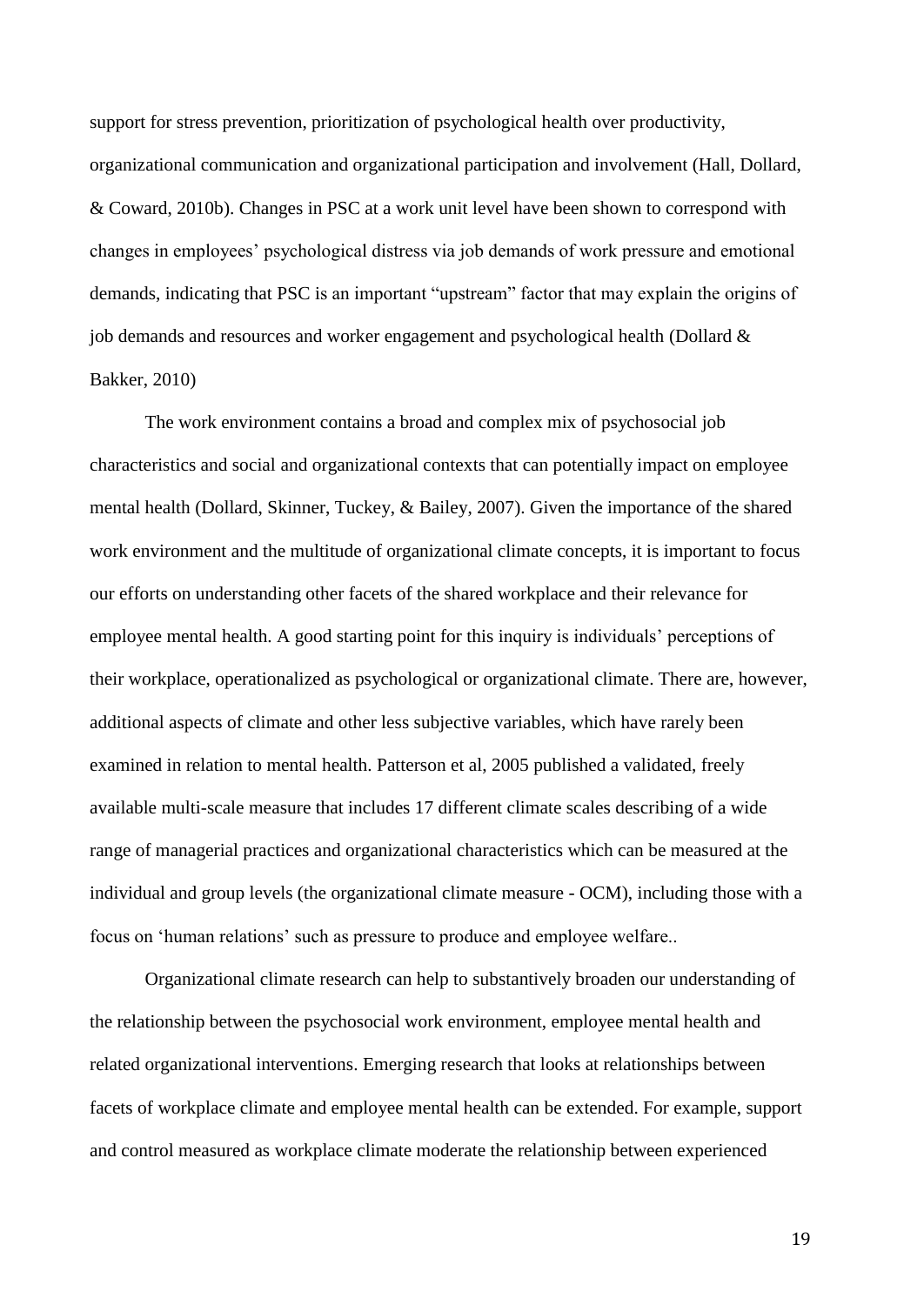critical workplace incidents and employee psychological distress [\(Bacharach & Bamberger,](#page-30-0)  [2007\)](#page-30-0). Other facets of climate with supported links to mental health include structure (Spell  $\&$ [Arnold, 2007\)](#page-42-4), efficiency [\(Arnetz, Lucas, & Arnetz, 2011\)](#page-30-6), leadership [\(Kelloway & Barling,](#page-36-7)  [2010\)](#page-36-7), equal opportunity [\(Walsh, Matthews, Tuller, Parks, & McDonald, 2010\)](#page-42-5) and empowerment [\(Siebert, Silver, & Randolph, 2004\)](#page-41-8).

Greater focus on how organizational and work unit climates develop and the mechanisms through which they impact employee mental health is also needed. Collective experiences of groups of individuals working in a given workplace emerge [\(Hofmann & Morgeson, 1999\)](#page-35-5) through processes of social interaction and influence, shared norms and values, and shared identity [\(Karanika-Murray & Biron, 2013\)](#page-36-5), These shared or collective experiences are qualitatively different from individuals' varying personal experiences. A key consideration would be to understand the range of mechanisms that give rise to shared perceptions and experiences.

## **Methodological expansion: Multilevel research conceptualization and operationalization**

Research into the relationships between psychosocial work environment, employee mental health and related organizational interventions can be greatly informed by an understanding of issues routinely discussed in the organizational climate literature, particularly those regarding theorizing, measuring and sampling/analyzing group-level constructs. Although it is outside the scope of this paper to discuss them in detail, we highlight key issues pertaining to improving psychosocial exposure assessment and the theoretical legitimacy and operationalization of collective constructs in multilevel field research.

#### *Reducing reliance on subjective indicators*

A contentious issue in the occupational health literature is what is seen as a necessity for objective indicators of psychosocial risks that are "immune" to response bias arising from individuals with mental health problems perceiving their environment more negatively than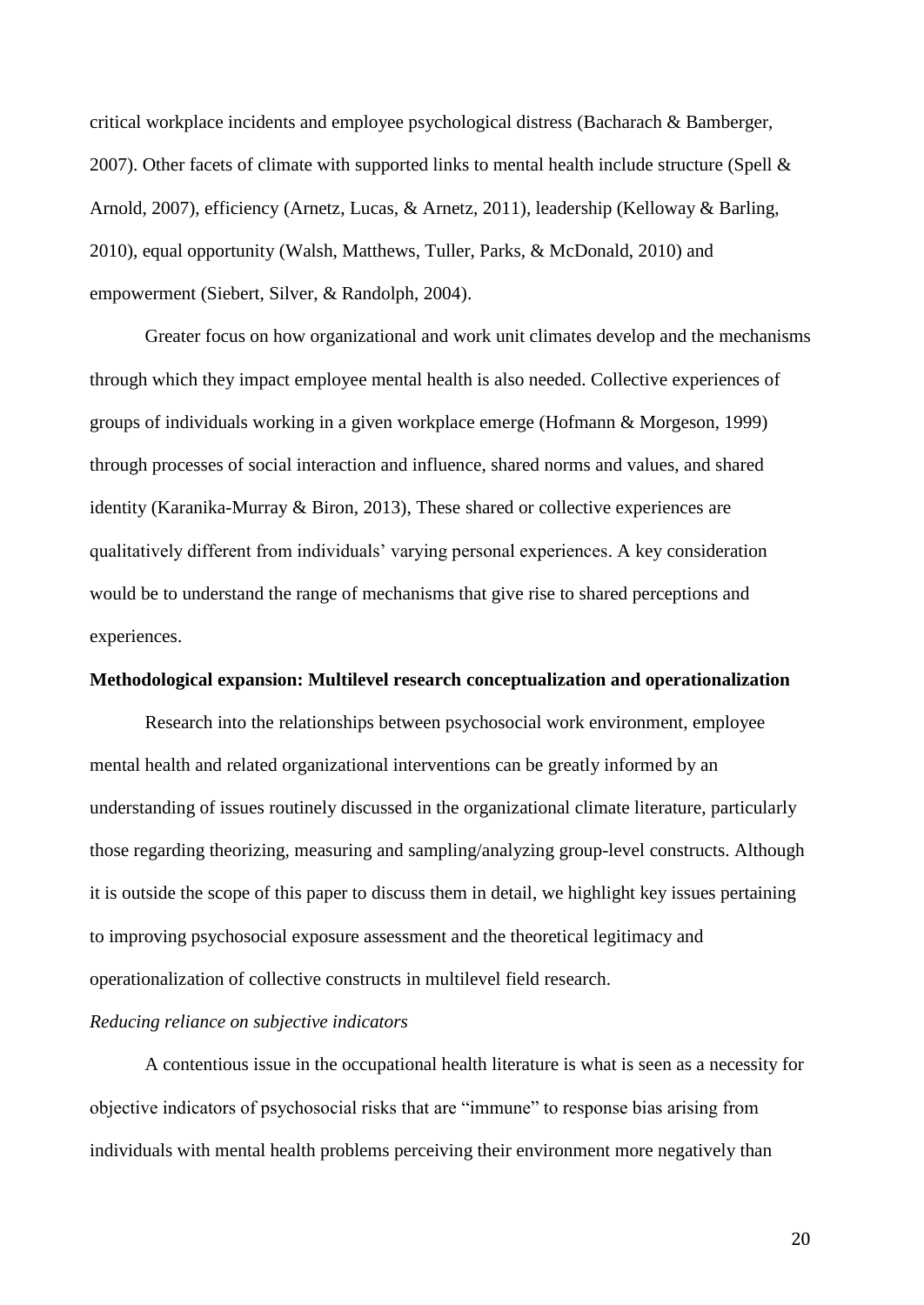individuals without such problems [\(Kolstad et al., 2011\)](#page-37-0). Although methods using indicators such as organizational records or expert ratings [\(Waldenstrom et al., 2008\)](#page-42-6) are not inherently bias-free [\(Kompier, 2005\)](#page-37-4), this quest for more objective data remains.

An alternative to that is aggregation of individual self-reports of work environment to reflect group-level exposure, which is then correlated with employee mental health via selfreported symptom checklists, through diagnostic interviews, or medical records. A recent study showed that when participants were classified for psychosocial risk exposure on the basis of the work-unit's mean levels of risk, the associations observed with mental health were substantially smaller than when individual level exposures were used, indicating a significant problem with reporting bias [\(Kolstad et al., 2011\)](#page-37-0). Using data aggregated at the work unit level rather than data at the individual level can reduce the potential for response bias and create a more "objective" assessment of the work environment. This is promising, but not without problems as we detail below.

#### *Grounding constructs and their operationalization in theory*

When aggregating individual data to reflect group level exposure, researchers need to be cognizant of the potential for the "ecological fallacy" when designing multilevel research. That is, they invoke theories developed to address the relationship between individual-level constructs and simply assume those relationships also hold at higher levels of analysis [\(Kuenzi](#page-37-5)  [& Schminke, 2009;](#page-37-5) [Probst, 2010\)](#page-40-0). Whether constructs at the individual level have similar effects as their group level counterparts is known as conceptual isomorphism. It should not be assumed that measures at the individual and collective levels are conceptually isomorphic (Li  $\&$ [Cropanzano, 2009\)](#page-37-3). For example, individual task significance reflects the degree to which individual respondents perceive their work as meaningful; while group task significance reflects the degree to which members of the group collectively perceive that the group has an important mission [\(Bliese & Jex, 2002\)](#page-31-1).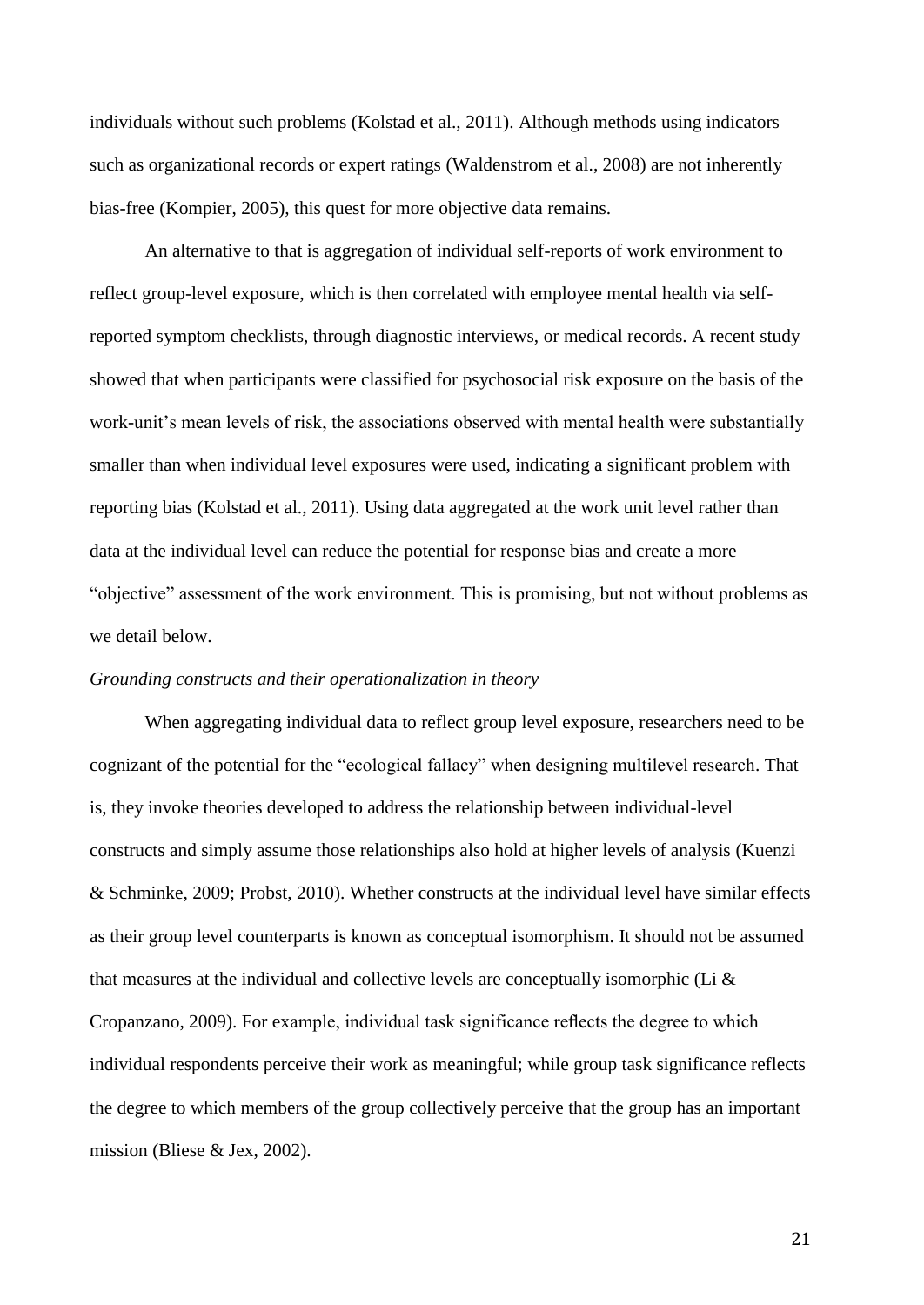These issues highlight the importance of grounding any decisions regarding the contextual parameters to study in theory. Indeed, theory development regarding cross-level effects, or effects between variables residing at different levels of analysis, can be challenging: "bracketing group-level phenomena with concepts from one level "up" and one level "down" is easier to advocate than to execute" [\(Hackman, 2012, p. 441\)](#page-35-6). It is easier to conceptualize "topdown processes" and, consequently "bottom up or emergence processes" are less frequently examined [\(Klein & Kozlowski, 2000\)](#page-36-2). Hackman (2012) suggests that the decision on the constructs to assess at the higher and lower levels of analysis can be facilitated by what he terms "informed induction", or drawing upon a rich mix of contextual data to help identify structures and processes at adjacent levels that are most likely to shape, or be shaped by, the phenomenon of interest.

Rousseau (1985) was instrumental in creating awareness of theoretical and empirical issues in multilevel research. Among the important issues she highlighted is aggregation bias (e.g. "extent to which an apparent relationship is an artifact of the data combination method", p.6). Chan [\(1998\)](#page-32-7) proposed four or ways to represent group-level variables based on aggregation of employee perceptions: additive (variance within groups is not examined - an average is simply assigned), direct consensus (variance is used to establish a certain level of agreement prior to aggregation), referent shift (uses item content referring to the group not the individual) and dispersion models (within group variance is the substantive focus). These models are outlined in Table 2.

#### INSERT TABLE 2 ABOUT HERE

The direct consensus method is the most widely used in organizational climate studies although the referent shift model is also becoming more popular because it helps to resolve issues of conceptual isomorphism by using survey items with an explicit focus on the group level and because it obtains greater within-group agreement [\(Li & Cropanzano, 2009\)](#page-37-3). The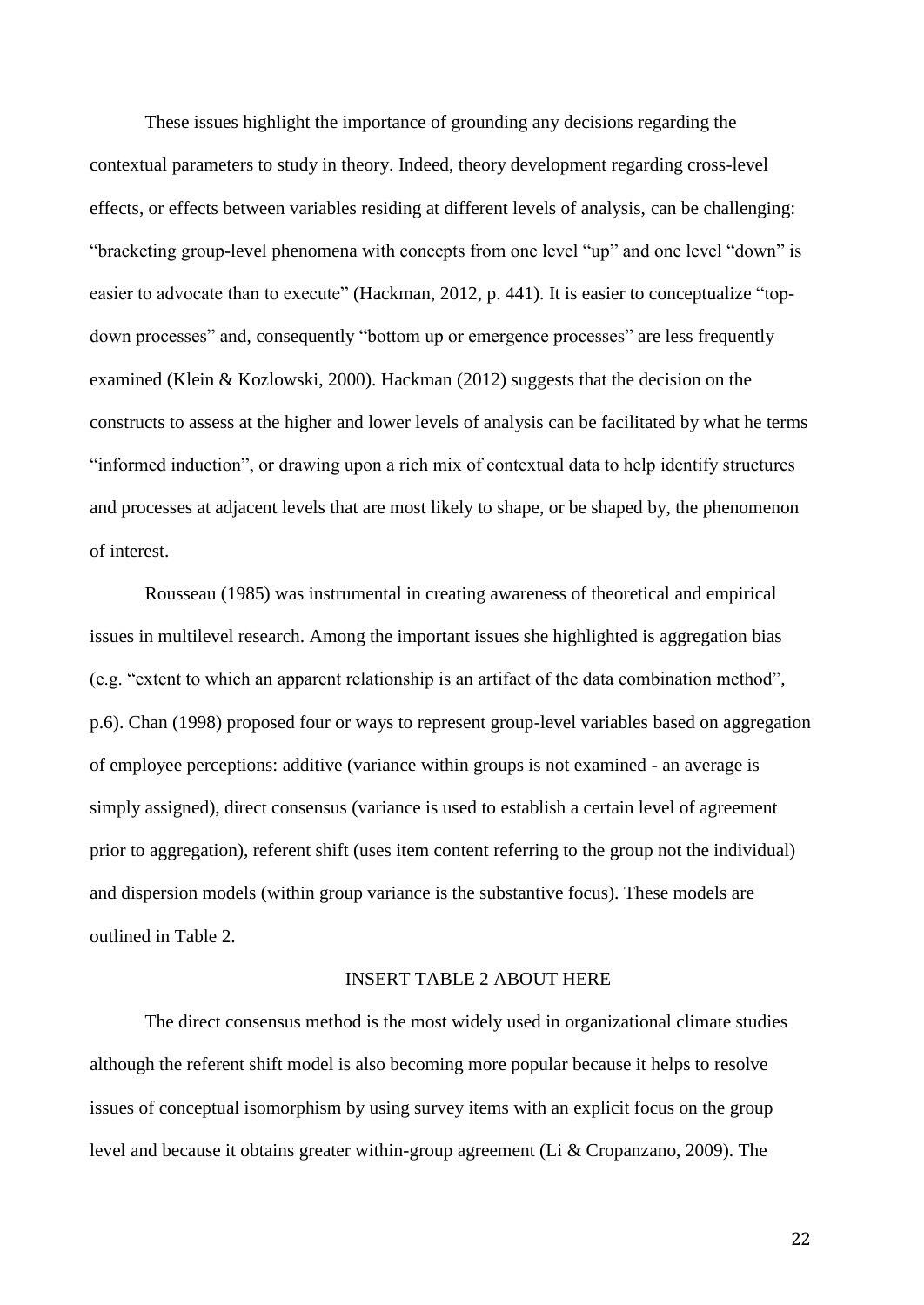dispersion model is also used increasingly in the organizational climate literature because it avoids the problem of using mean scores as a proxy for group-level constructs and thus does not obscure the true distribution of the underlying group member's responses. The use of mean scores (additive model) can result in biased estimates and equivocal findings. Klein et al. (2001) point to "sources of noise" in aggregated group measures, noting that inconsistency between the survey item referent and the level at which the data are aggregated will cloud the interpretation of the results. For example, if the data are aggregated at the higher department or organizational level when the measurement items refer to the work group, the higher-level aggregated variable will not accurately reflect the respondents' frame of reference [\(Walsh et al., 2010\)](#page-42-5). Kuenzi and Schminke [\(2009\)](#page-37-5) suggest that a standard has not yet emerged in the climate literature regarding the use of individual referent or referent shift measurement and encourage researchers to address their measurement choices – and their rationale for them – explicitly in their work. They also urge researchers modifying existing scales to take care that the items have a clear and singular focus on the intended level of analysis (Kuenzi & Schminke, 2009). Researchers should consult Cole et al. (2011) for a detailed discussion on the potential for Type I and Type II errors associated with different compositional models.

## *Measurement bias*

Measurement bias is a significant issue in multilevel research, as it is with individual level survey-based methodologies. In epidemiological research, the strength of effects of variables at different levels on the outcome of interest is examined, such that stronger influences from levels higher than the individual are taken to suggest less of an influence of self-reported bias [\(Ukoumunne et al., 1999\)](#page-42-3). Similarly, in organizational behavior, aggregation is used to reduce individual-level measurement error by averaging random individual-level errors that may result from perceptual bias or other cognitive limitations [\(Rousseau, 1985\)](#page-40-1). This is particularly relevant in studies using depression as an outcome. However, method variance bias in the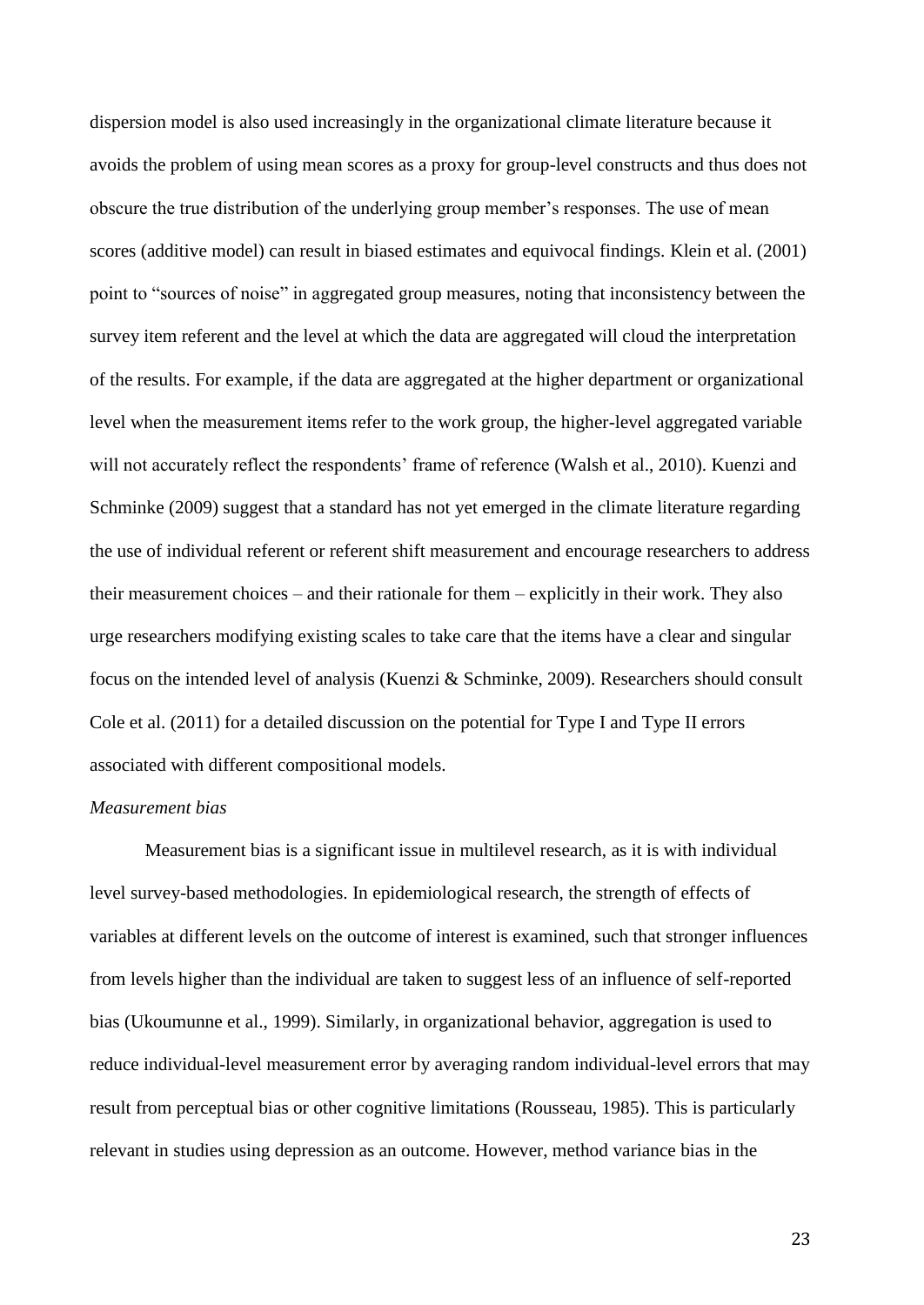estimation of multilevel relationships can still arise from aggregating self-report measures collected from the same individuals. When group and individual-level variables are derived from different samples, the correlations between group-level climate and employee job satisfaction are reduced, suggesting that cross-level associations can become inflated when individual and group-level ratings are provided by the same individuals (Ostroff et al., [\(2002\)](#page-39-7). Aggregation of individual scores to form group scores may be insufficient to eliminate this bias (Ostroff et al., 2002). Method variance bias can be minimized by introducing a time delay of 1 month in measures of individual and group-level variables (Ostroff et al., [\(2002\)](#page-39-7) or by using a split-sample longitudinal multilevel design with two different samples of employees from the same work unit to provide data on work unit climate to those providing data on psychological distress (Dollard et al., [2012\)](#page-34-2). Although challenging to implement, such approaches can provide more reliable findings.

## *Data analysis*

A range of data analysis techniques can be used in multilevel research, including random effects modeling, multilevel latent growth modeling and multilevel structural equation modeling. Before analyzing the data, a range of indicators are commonly examined to inform decisions relating to whether constructing a group-level variable by aggregating individual- or lower-level data is viable. Statistical indicators applied include a within-group agreement index  $(r_{wg})$ , an indicator of between group variance relative to total variance in the outcome measure (ICC-1) and an indicator of the extent to which average group ratings can reliably predict variance in the outcome measure (ICC-2). For an extensive discussion see James, Demaree and Wolf [\(1984\)](#page-35-7) or Klein and Koslowski [\(2000\)](#page-36-2). It should be noted that some of the established cutoff levels for these statistical indicators have been recently discussed [\(Cole, Bedeian, Hirschfeld,](#page-32-8)  [& Vogel, 2011\)](#page-32-8) and given there is no accepted "one best way" to deal with agreement issues,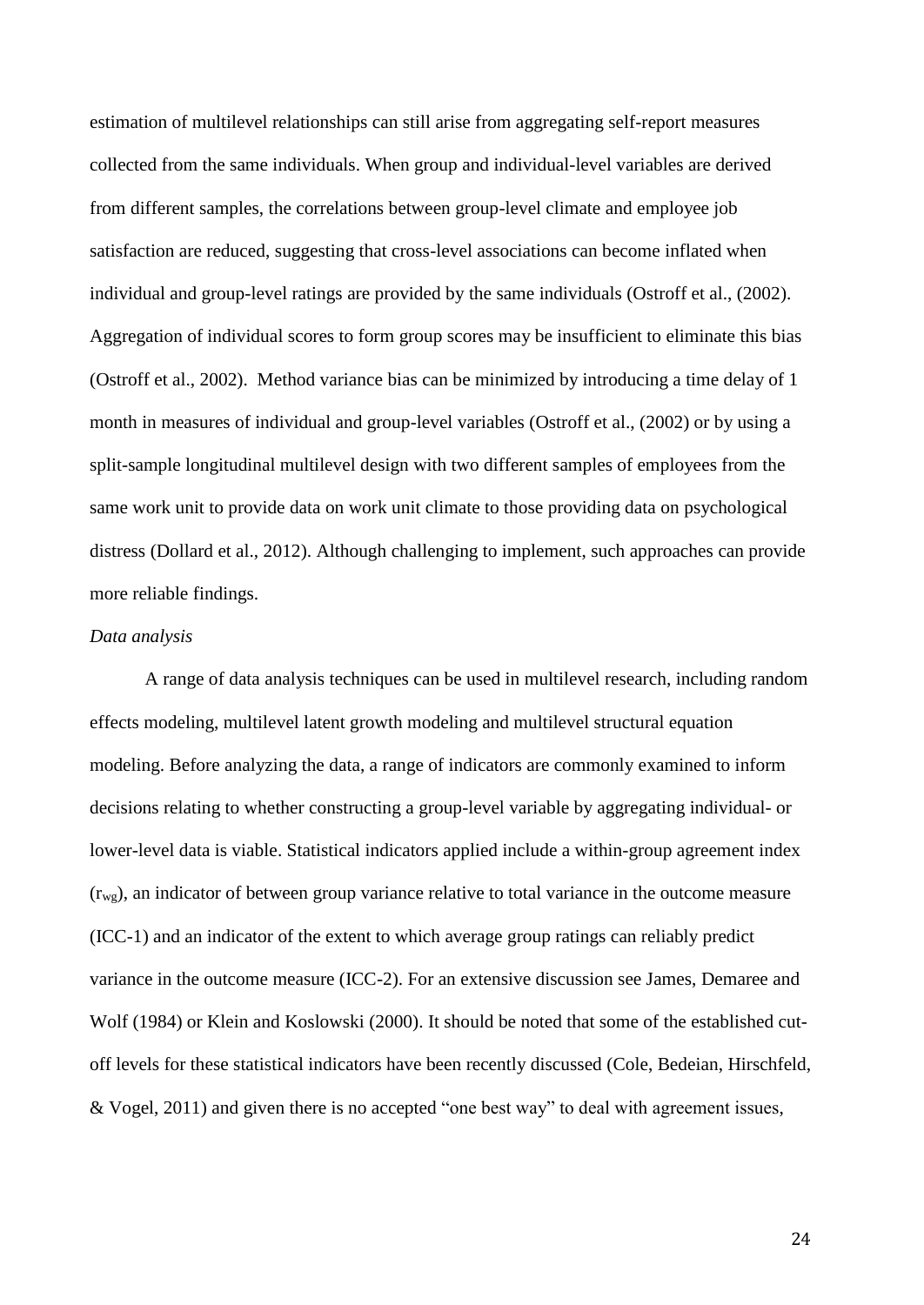researchers are encouraged to provide more than one index of agreement when establishing group level climate constructs [\(Kuenzi & Schminke, 2009\)](#page-37-5).

### *Group sampling*

In group-level research, obtaining 100% response rates from all groups or teams sampled is practically impossible [\(Maloney, Johnson, & Zellmer-Bruhn, 2010\)](#page-37-6). Group response rates can vary considerably within one sample and non-response patterns can be random or systematic. For example, systematic non-response in research on team conflict may be related to respondents from teams with high conflict being less likely to respond than those from teams with low conflict. Thus, non-response will be correlated with the variable of interest [\(Maloney et](#page-37-6)  [al., 2010\)](#page-37-6). This is particularly important for research into employee mental health, where poor mental health could both predict systematic non-response and be an outcome of the group-level variable. In addition, determining work group or departmental boundaries can be complex when group membership shifts dynamically but straightforward in traditional intact, stable, and tightly bounded social systems, making it "nearly impossible" in some settings to define group membership [\(Hackman, 2012, p. 429\)](#page-35-6). Maloney et al. [\(2010\)](#page-37-6) propose ways to handle nonresponse in ways that can minimize any effects on the true findings. They recommend more complete reporting of non-response, use of formulas that can correct for non-response bias impacting on ICC and rwg [\(Newman & Sin, 2009\)](#page-38-6), and collection of more descriptive information on groups (e.g., size, tenure, task, location, group membership and membership stability).

## **RECOMMENDATIONS FOR FUTURE RESEARCH**

In consideration of the argument we have developed in this paper, and the associated theoretical and methodological issues, we propose five key recommendations for developing a multilevel approach to understanding the relationship between the psychosocial work environment, employee mental health and related organizational interventions.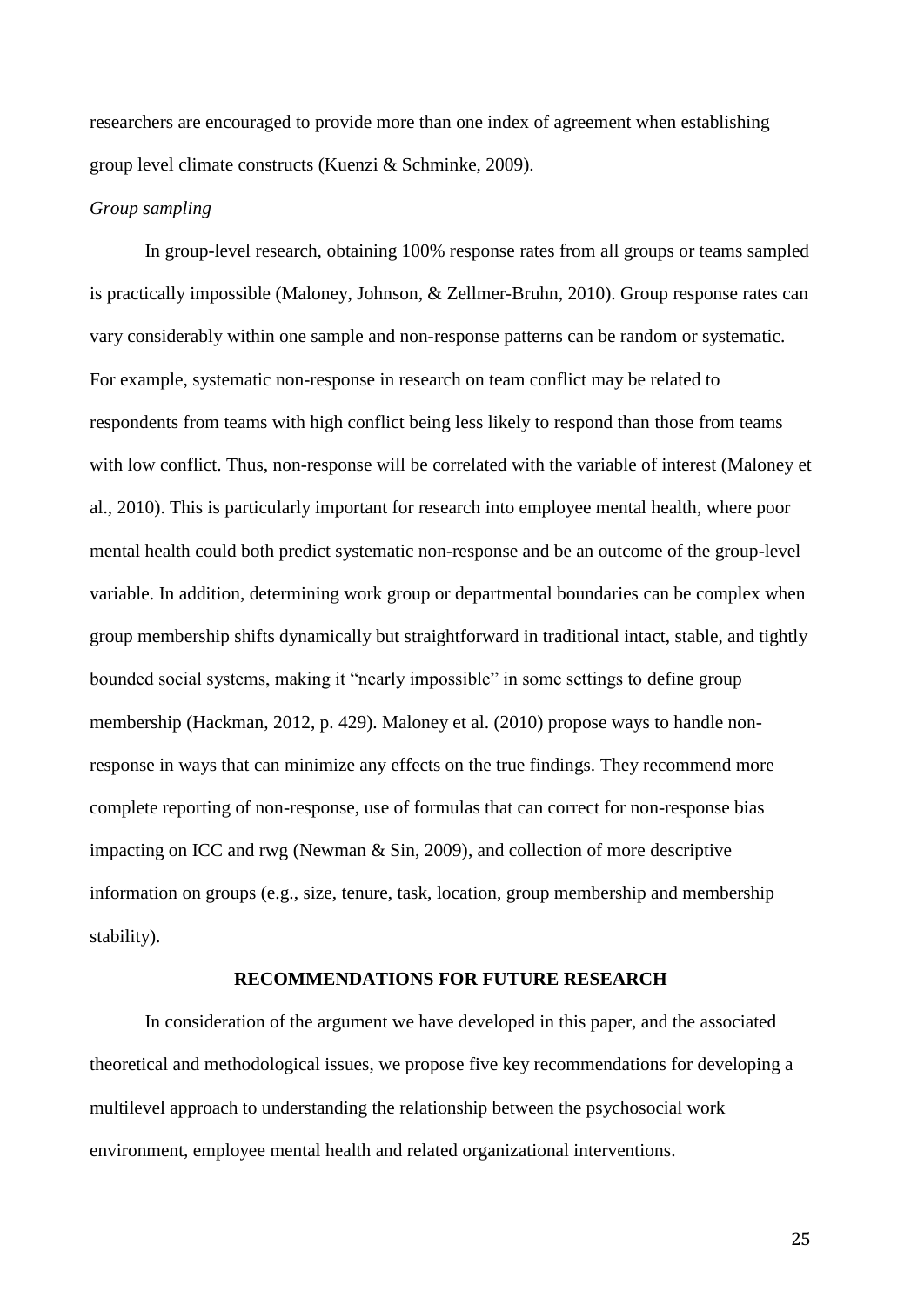**1. Employ research designs that are appropriate to and that respect the nested nature of employee level data.** 

Employee level data is nested within multiple levels of influences. Routine inclusion of multisource, multilevel data that include a range of approaches to operationalizing psychosocial work environment would be useful. For example, objective data on higher level factors (e.g., organizational characteristics), data derived from independent expert ratings, aggregated work-unit or organizational climate data and individual level data on employee's subjective experience, can all help to take into account a range of multilevel influences on employee mental health.

## **2. Pay greater attention to both theoretical and empirical justification for group level constructs**.

Theoretical development is needed in some areas to incorporate the group level into existing models and frameworks that pertain to the relationship between the psychosocial work environment, employee mental health and related organizational interventions. The extant knowledge on compositional models, procedures for aggregation, and guidelines for reporting of team response rates can contribute towards expanding the focus of research into employee mental health and operationalizing group level exposure.

## **3. Develop appropriate group-level measures of psychosocial work environment features.**

This can be achieved by paying greater attention to possible predictors of within-group agreement on perceptions of the work environment and by examining the effects of item wording and referents. For example, researchers can investigate the circumstances under which team agreement increases or decreases (by using dispersion models or climate strength) and understand which team-level constructs are more susceptive to non-response bias [\(Maloney et](#page-37-6)  [al., 2010\)](#page-37-6). Researchers could also make use of advances such as statistical approaches for correcting for non-response bias, using split samples, or applying a temporal delay in the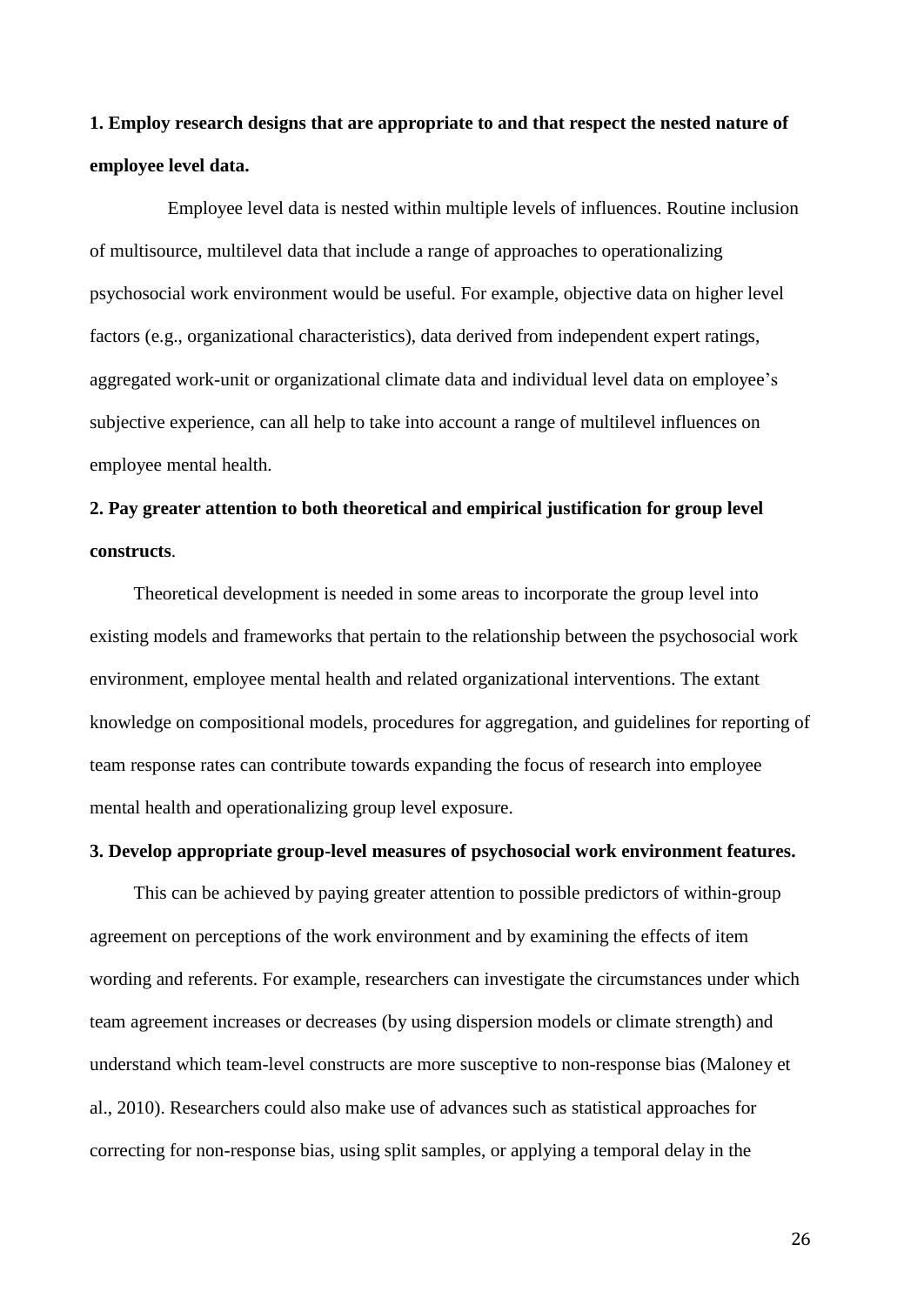administration of measures at different levels. Collecting descriptive information on work teams (e.g., size, tenure, tasks, or location) to examine potential sources of bias could also help to define more homogenous measures.

## **4. Expand investigations beyond the work group level to the organizational level (and beyond).**

There is considerable scope for research into employee mental health to capitalize on multilevel approaches by examining more than two levels. Understanding the extent to which findings are consistent across different organizational contexts – in addition to workgroups within one organization – would be informative. Multilevel models offer the potential to explain substantial variance in employee mental health as a factor of individual, group, or organizational level influences. Expanding investigations to include broader contextual, influences at the industry or country levels would also be informative (Dollard & Neser, 2013). There is considerable variability in how national and regional economies approach worker health both legislatively and in terms of policy frameworks. Other external contingencies may also be relevant. Public sector resource shortages (e.g. cuts in public spending) or intense media spotlight on performance (e.g. social services and education) are likely distal influences on employee mental health. Socio-political, economic and labor market conditions in different industries may also drive organizational climate conditions that influence employee mental health. However, practical considerations to take into account include obtaining data from large numbers of organizations, or multi-country or multi-industry studies, which often requires substantial time, effort, and resources. Particular attention focus should be placed on emerging findings from the organizational climate literature (e.g., structure, efficiency, leadership), as discussed. Furthermore, "trickle-down models" which examine, for example, how each consecutive layer or level of management may influence the next and, in turn, ultimately impact on employee outcomes offer a promising lens [\(Kuenzi & Schminke, 2009\)](#page-37-5). This could also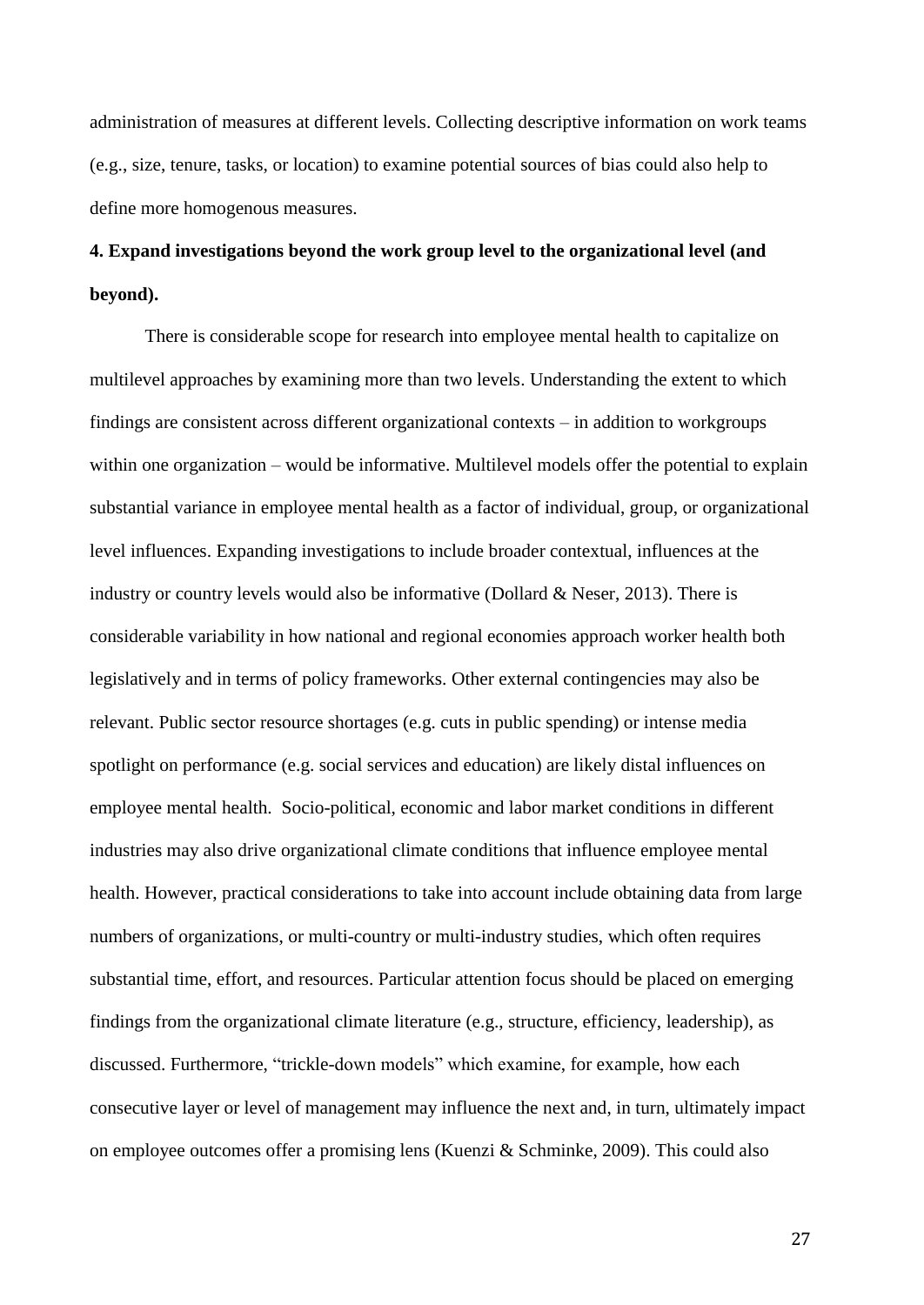include three-level models where factors at two meso-levels are simultaneously examined in relation to their influence on employee mental health.

#### **5. Develop multilevel approaches to intervention design, implementation and evaluation.**

By opening avenues for a better understanding of the interactions among individual, job, organizational and even macroeconomic antecedents of employee mental health, the use of more sophisticated multilevel measurement and analysis approaches could also enable the development of more effective interventions [\(Probst, 2010\)](#page-40-0). We urge intervention researchers to broaden the design and evaluation of interventions by considering multilevel approaches. This is especially important in light of the mixed evidence on the effectiveness of organizational level interventions [\(Graveling, Crawford, Cowie, Amati, & Vohra, 2008;](#page-34-6) [Martin, Sanderson, &](#page-38-7)  [Cocker, 2009\)](#page-38-7). A divergence between the level at which an organizational intervention is implemented (the work group) and the level at which it is evaluated (the individual), and this mismatch may be the source of unreliable or inconsistent evaluation outcomes. Multilevel theory suggests a number of ways in which levels of analysis can be taken into account in organizational intervention research. These include, among others, challenges associated with implementing multilevel research, specifically relating to the fit between theory and measurement or aggregation strategy, sampling, and response rates of groups. Cross-level moderation issues are also relevant here, where, for example, the extent of team agreement about the extent of implementation of an org or team intervention (so-called dispersion models) might moderate the effect of the intervention on individual outcomes (Bliese  $&$  Jex, 2002).

## **Conclusion**

The aim of this paper was to outline the advantages of a multilevel approach to improving understanding of the relationship between the psychosocial work environment, employee mental health and organizational interventions. In particular, we argued that consideration of the role of shared experiences and resources of individuals working in a given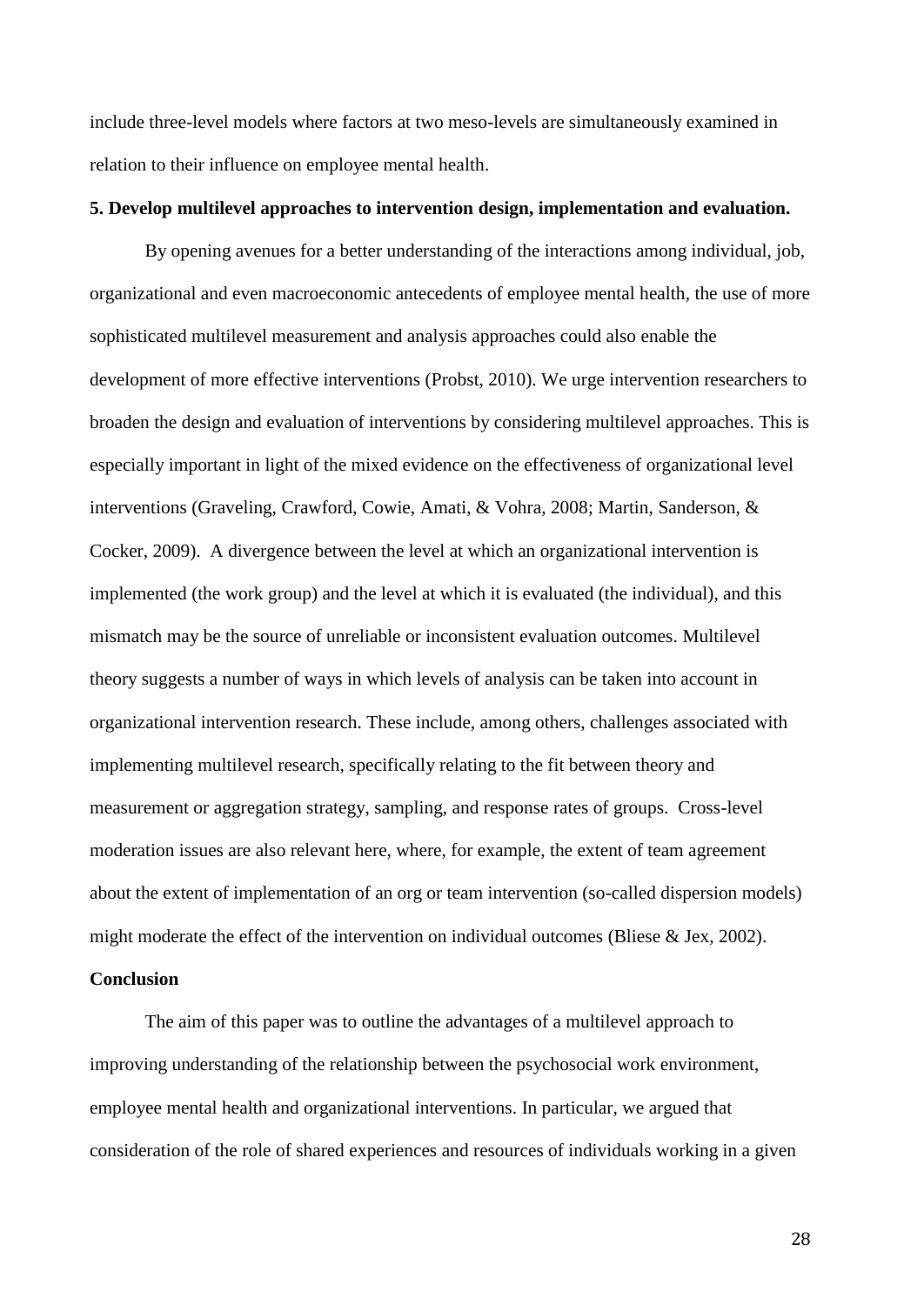workplace may bolster intervention engagement and delivery and ensuring levels of intervention action and intervention evaluation are congruent may also offer more accurate evaluation results. Drawing on organizational climate literature, we illustrated a number of important theoretical and methodological considerations.

We have provided what we hope is an accessible, non-technical overview of a multilevel approach that researchers could adopt in order to progress this field of research. Whilst the inherent challenges of conducting multilevel research should not be underestimated [\(Kulik,](#page-37-7)  [2011\)](#page-37-7), our recommendations will hopefully help to advance understanding of the relationship between the psychosocial work environment and employee mental health and improve intervention implementation and evaluation. In sum, we remind researchers that employee mental health is determined by a range of factors beyond the individual, that these reside in the broader workplace, organization and society in which work takes place, and that our understanding of employee mental health and interventions that address it will be incomplete if these multiple levels of influences, and the interactions among them, are not taken into account.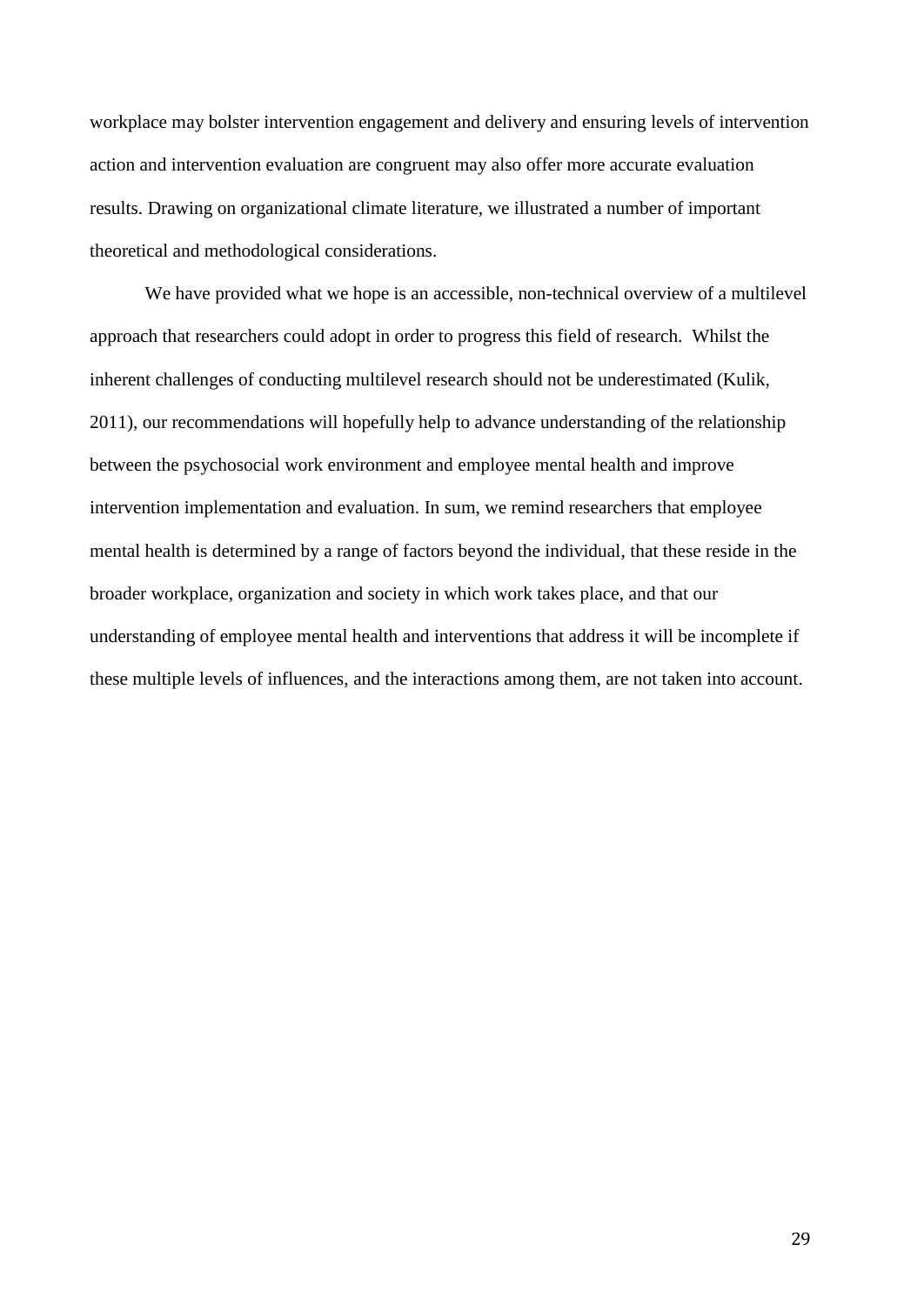#### **REFERENCES**

- <span id="page-30-6"></span>Arnetz, B. B., Lucas, T., & Arnetz, J. E. (2011). Organizational climate, occupational stress, and employee mental health: Mediating effects of organizational efficiency. *Journal of Occupational and Environmental Medicine, 53*(1), 34-42.
- <span id="page-30-0"></span>Bacharach, S. B., & Bamberger, P. A. (2007). 9/11 and New York city firefighters' post hoc unit support and control climates: A context theory of the consequences of involvement in traumatic work-related events. *Academy of Management Journal, 50*(4), 849-868.
- <span id="page-30-1"></span>Bamberger, P. (2008). Beyond contextualization: using context theories to narrow the micromacro gap in management research. *Academy of Management Journal, 51*(5), 839- 846.
- Barling, J., Loughlin, C., & Kelloway, E. K. (2002). Development and test of a model linking safety-specific transformational leadership and occupational safety. *The Journal of applied psychology, 87*(3), 488-496.
- <span id="page-30-4"></span>Biron, C., Gatrell, C., & Cooper, C. L. (2010). Autopsy of a failure: Evaluating process and contextual issues in an organizational-level work stress intervention. *International Journal of Stress Management, 17*(2), 135-158.
- <span id="page-30-3"></span>Biron, C., & Karanika-Murray, M. (2013). Process evaluation for organizational stress and well-being interventions: Implications for theory, method, and practice. *International Journal of Stress Management* (Special issue). doi: 10.1037/a0033227
- <span id="page-30-5"></span>Biron, C., Karanika-Murray, M., & Cooper, C. L. (2012a). *Improving organizational interventions for stress and well-being: Addressing process and context*. London: Routledge.
- <span id="page-30-2"></span>Biron, C., Karanika-Murray, M., & Cooper, C. L. (2012b). Organizational stress and wellbeing interventions : An overview. In C. Biron, M. Karanika-Murray & C. L. Cooper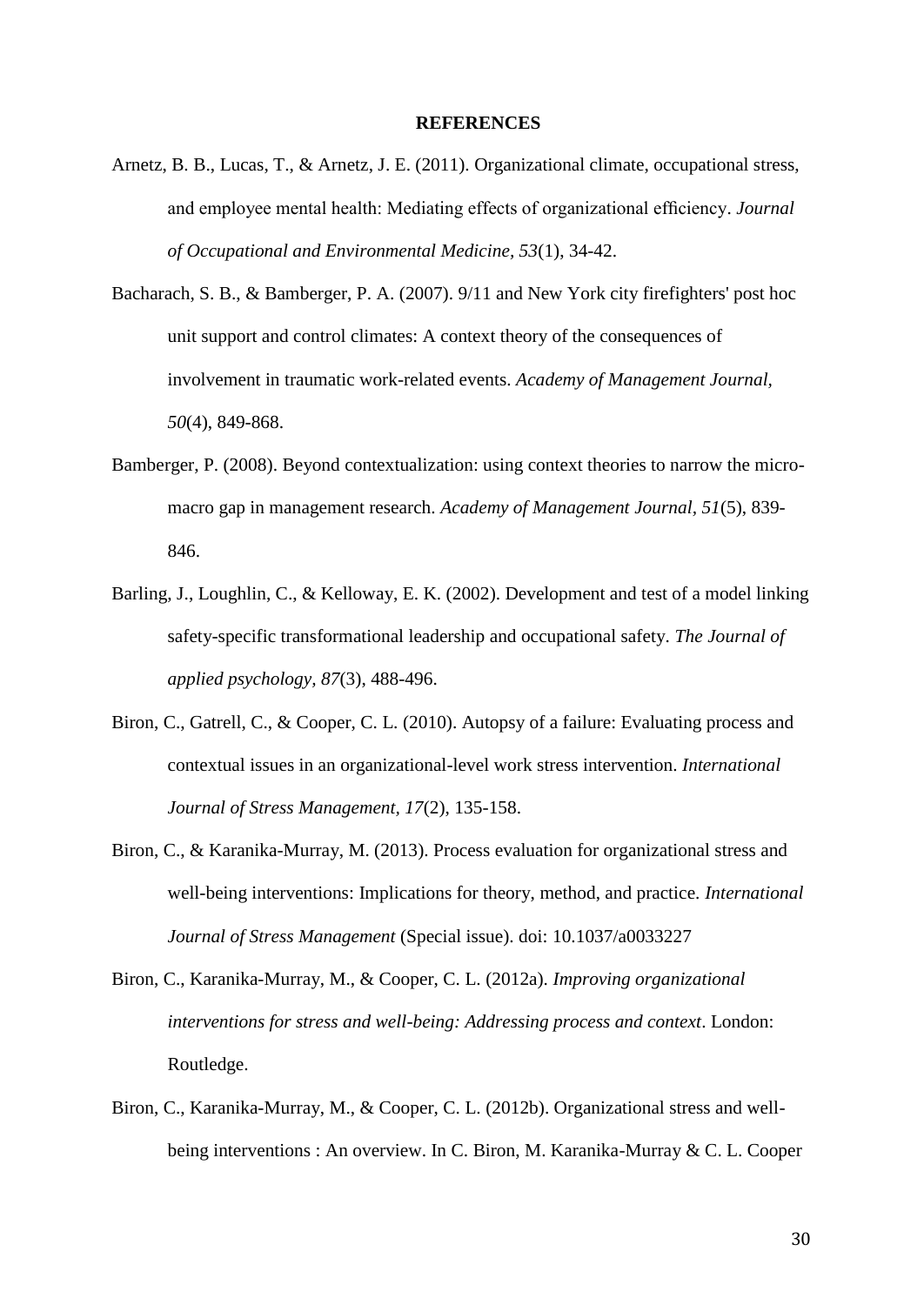(Eds.), *Improving organizational interventions for stress and well-being : Addressing process and context.* (pp. 1-17). London: Routledge.

- <span id="page-31-1"></span>Bliese, P. D., & Jex, S. M. (2002). Incorporating a multilevel perspective into occupational stress research: Theoretical, methodological, and pratical implications. *Journal of Occupational Health Psychology, 7*(3), 265-276.
- <span id="page-31-2"></span>Bliese, P. D., Jex, S. M., & Halverson, R. R. (2002). Integrating multilevel analyses and occupational stress theory. In P. L. Perrewe & D. C. Ganster (Eds.), *Historical and Current Perspectives on Stress and Health (Research in Occupational Stress and Well-being)* (Vol. 2): Emerald Group Publishing Limited.
- <span id="page-31-0"></span>Bonde, J. P. E. (2008). Psychosocial factors at work and risk of depression: a systematic review of the epidemiological evidence. *Occupational and Environmental Medicine, 65*(7), 438-445.
- <span id="page-31-4"></span>Bourbonnais, R., Brisson, C., Vinet, A., Vézina, M., Abdous, B., & Gaudet, B. (2006). Effectiveness of a participative intervention on psychosocial work factors to prevent mental health problems in a hospital setting. *Journal of Occupational & Environmental Medicine, 63*, 335-342.
- <span id="page-31-5"></span>Bourbonnais, R., Brisson, C., Vinet, A., Vezina, M., & Lower, A. (2006). Development and implementation of a participative intervention to improve the psychosocial work environment and mental health in an acute care hospital. *Occupational And Environmental Medicine, 63*, 326 - 334.
- <span id="page-31-3"></span>Briner, R. B., & Reynolds, S. (1999). The costs, benefits, and limitations of organizational level stress interventions. *Journal of Organizational Behavior, 20*, 647-664.
- <span id="page-31-6"></span>Brun, J.-P., Biron, C., & Ivers, H. (2006, March). *Strategic management of prevention programs for occupational stress.* Paper presented at the 6th APA-NIOSH International conference on occupational stress and health, Miami, USA.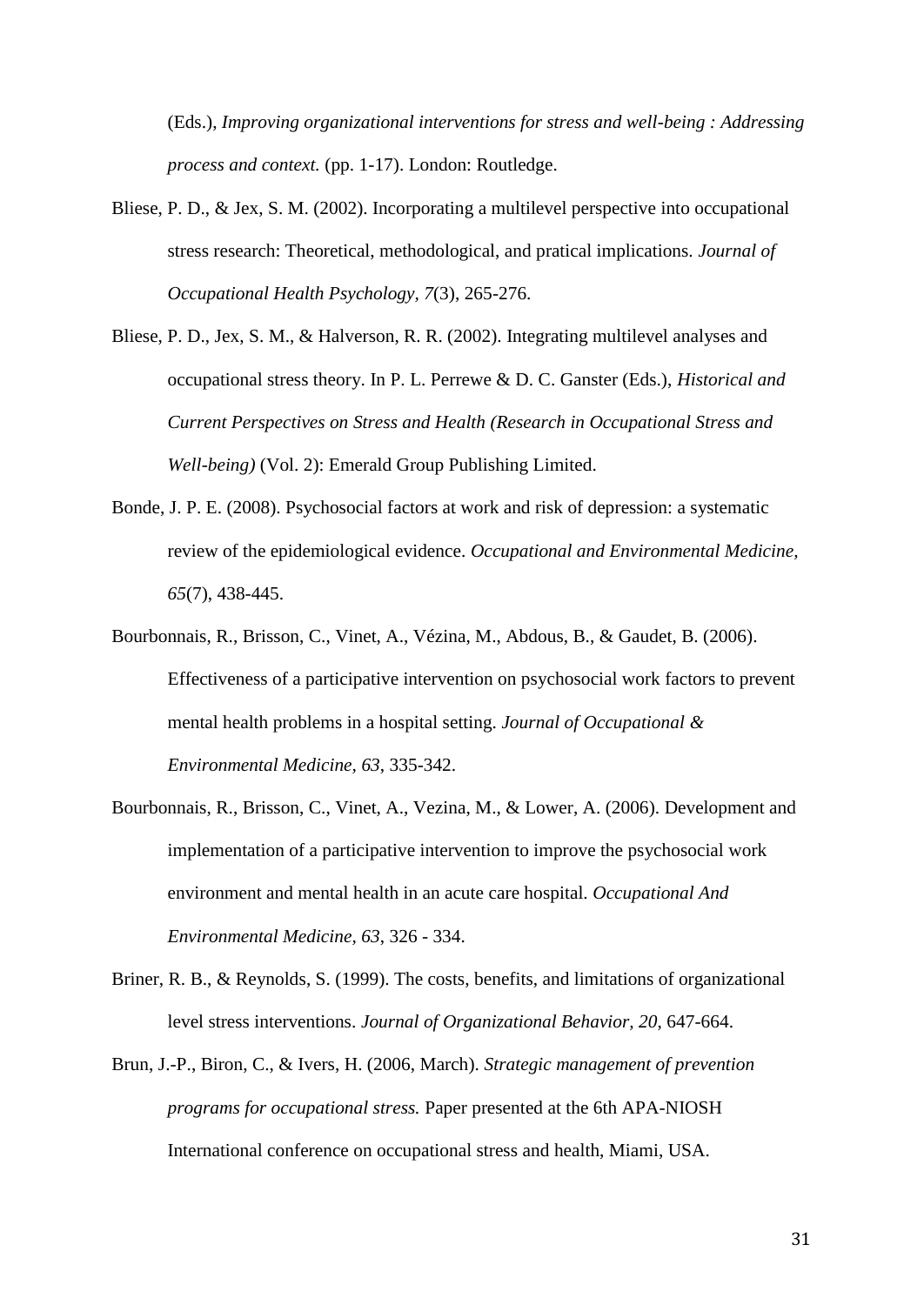- <span id="page-32-1"></span>Burke, M. J., Borucki, C. C., & Kaufman, J. D. (2002). Contemporary perspectives on the study of psychological climate: A commentary. *European Journal of Work and Organizational Psychology, 11*(3), 325-340.
- <span id="page-32-2"></span>Capelli, P., & Sherer, P. D. (1991). The missing role of context in OB: The need for a mesolevel approach. *Research in Organizational Behavior, 13*, 55-110.
- <span id="page-32-7"></span>Chan, D. (1998). Functional relations among constructs in the same content domain at different levels of analysis: Typology of composition models *Journal of Applied Psychology, 83*, 234-246.
- <span id="page-32-3"></span>Clegg, C., & Spencer, C. (2007). A circular and dynamic model of the process of job design. *Journal of Occupational and Organizational Psychology, 80*, 321-339.
- <span id="page-32-6"></span>Clegg, C., & Walsh, S. (2004). Change management: Time for a change! *European Journal of Work & Organizational Psychology, 13*, 217-239.
- <span id="page-32-8"></span>Cole, M. S., Bedeian, A. G., Hirschfeld, R. R., & Vogel, B. (2011). Dispersion-composition models in multilevel research: A data-analytic framework. *Organizational Research Methods, 14*(4), 718-734.
- <span id="page-32-0"></span>Cooper, C. L., Dewe, P. J., & O'Driscoll, M. P. (2001). *Organizational Stress: A Review and Critique of Theory, Research, and Applications*. Thousand Oaks, CA: Sage Publications.
- <span id="page-32-5"></span>Cox, T., Griffiths, A. J., Barlowe, C. A., Randall, R. J., Thomson, L. E., & Rial-Gonzalez, E. (2000). *Organisational Interventions for Work Stress: A Risk Management Approach*  (pp. 193). Sudbury: HSE Books.
- <span id="page-32-4"></span>Dawkins, S., Martin, A., Scott, J., & Sanderson, K. (2013). Building on the positives: A psychometric review and critical analysis of the construct of Psychological Capital. *Journal of Occupational and Organizational Psychology, 86*(3), 348-370.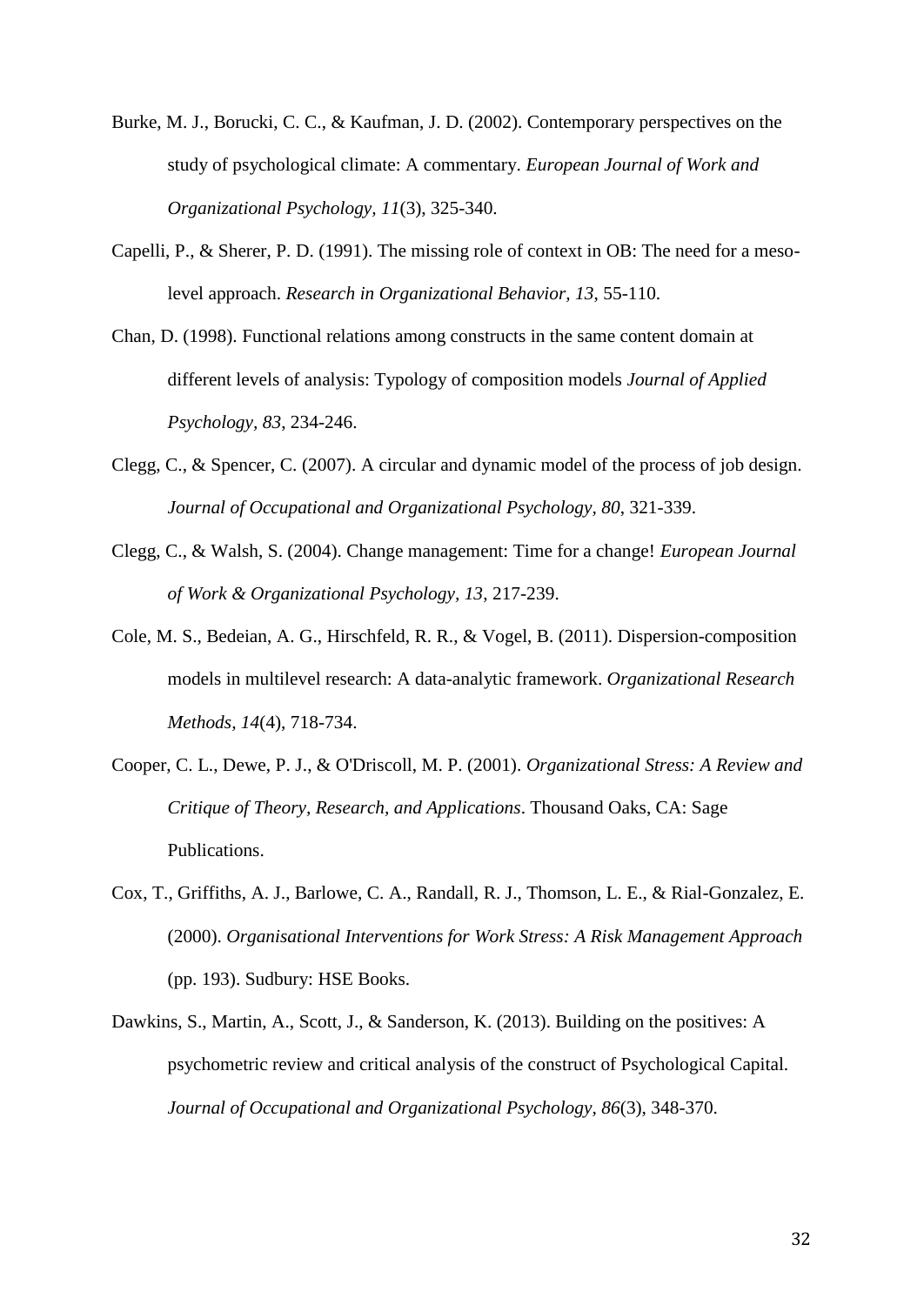- de Jonge, J., Bosma, H., Peter, R., & Siegrist, J. (2000). Job strain, effort-reward imbalance and employee well-being: A large-scale cross-sectional study. *Social Science and Medicine, 50*, 1317-1327.
- <span id="page-33-3"></span>De Silva, M. J., McKenzie, K., Harpham, T., & Huttly, S. R. A. (2005). Social capital and mental illness: A systematic review. *Journal of Epidemiology and Community Health, 59*(8), 619-627.
- de Vogli, R., Ferrie, J. E., Chandola, T., Kivimaki, M., & Marmot, M. G. (2007). Unfairness and health: Evidence from the Whitehall II Study. *Journal of Epidemiology and Community Health, 61*, 513-518.
- <span id="page-33-0"></span>Demerouti, E., Bakker, A. B., Nachreiner, F., & Schaufeli, W. B. (2001). The job demandsresources model of burnout. *Journal of Applied Psychology, 86*(3), 499.
- <span id="page-33-2"></span>Dextras-Gauthier, J., Marchand, A., & Haines III, V. (2012). Organizational culture, work organization conditions, and mental health: A proposed integration. *International Journal of Stress Management, 19*(2), 81-104.
- <span id="page-33-1"></span>Diez-Roux, A. V. (1998). Bringing context back into epidemiology: Variables and fallacies in multilevel analysis. *American Journal of Public Health, 88*(2), 216-222.
- Dollard, M. F. (2012). Psychosocial safety climate: A lead indicator of workplace psychological health and engagement and a precursor to intervention success. In C. Biron, M. Karanika-Murray & C. C. L. (Eds.), *Improving organizational interventions for stress and well-being interventions: Addressing process and context* (pp. 77-101). London: Routledge.
- <span id="page-33-4"></span>Dollard, M., & Bakker, A. B. (2010). Psychosocial safety climate as a precursor to conducive work environments, psychological health problems, and employee engagement. *Journal of Occupational Health Psychology, 83*(3), 579-599.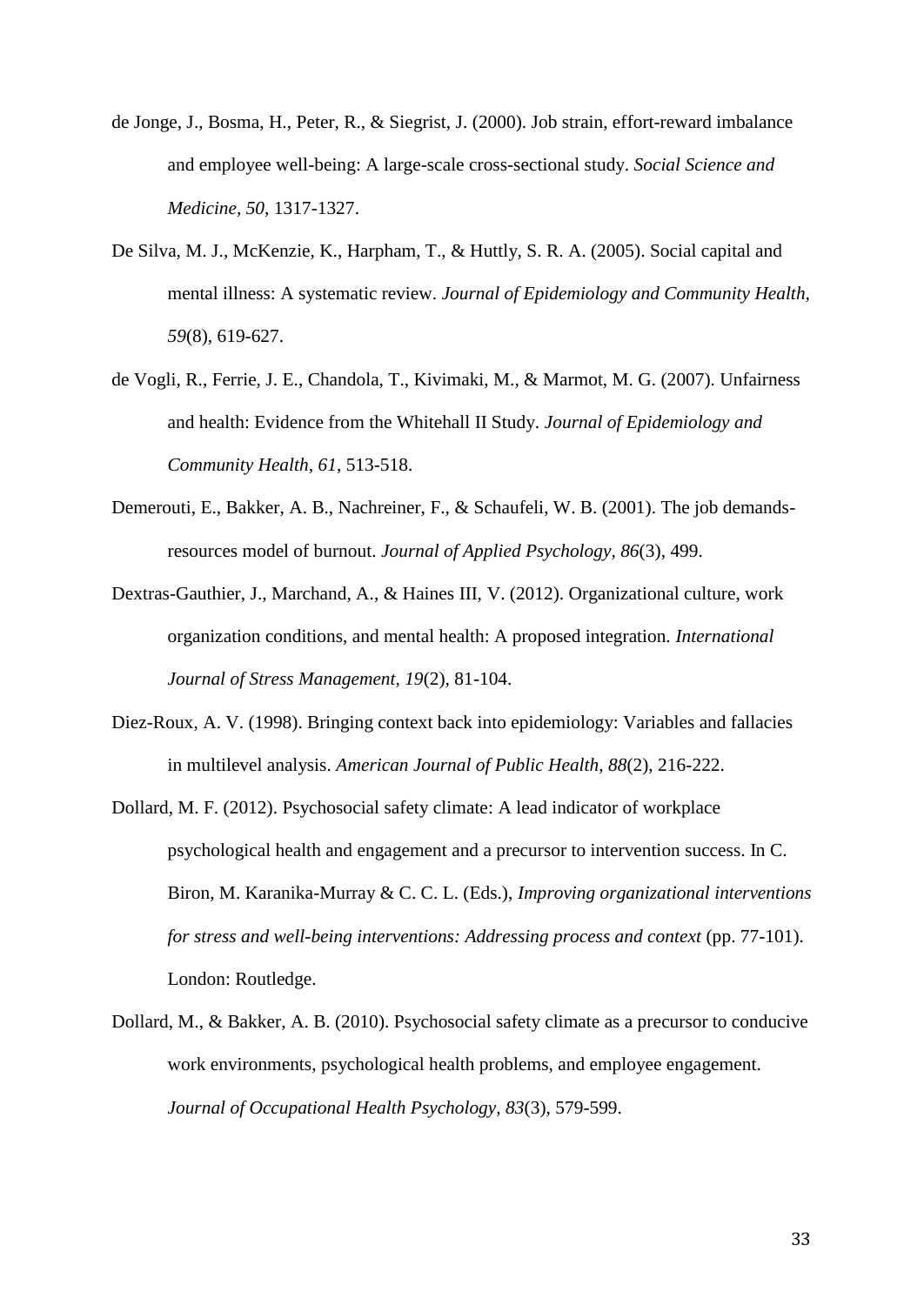- Dollard, M.F., Osborne, K., & Manning, I. (2012). A macro-level shift in modelling work distress and morale, *Journal of Organizational Behavior*, 34, 629-647.
- <span id="page-34-5"></span>Dollard, M., Skinner, N., Tuckey, M. R., & Bailey, T. (2007). National surveillance of psychosocial risk factors in the workplace: An international overview. *Work & Stress, 21*(1), 1-29.
- <span id="page-34-2"></span>Dollard, M. F., Tuckey, M. R., & Dormann, C. (2012). Psychosocial safety climate moderates the demand-resource interaction in predicting workgroup distress. *Accident Analysis and Prevention, 45*, 694-704.
- <span id="page-34-0"></span>Ferrie, J. E., Head, J., Shipley, M. J., Vahtera, J., Marmot, M. G., & Kivimaki, M. (2006b). Injustice at work and the incidence of psychiatric morbidity: The Whitehall II study. *Journal of Occupational and Environmental Medicine, 63*, 443-450.
- <span id="page-34-4"></span>Giga, S., Faragher, B., & Cooper, C. L. (2003). Identification of good practice in stress prevention/management. In J. Jordan, E. Gurr, G. Tinline, S. Giga, B. Faragher & C. L. Cooper (Eds.), *Beacons of excellence in stress prevention* HSE Research Report 133, pp. 1–45). Sudbury, England: HSE Books.
- <span id="page-34-3"></span>Goldenhar, L. M., LaMontagne, A. D., Heaney, C., & Landsbergis, P. (2001). The intervention research process in occupational safety and health: An overview from NORA Intervention Effectiveness Research Team. *Journal of Occupational and Environmental Medicine, 43*(7), 616-622.
- <span id="page-34-6"></span>Graveling, R., Crawford, J. O., Cowie, H., Amati, C., & Vohra, S. (2008). Workplace interventions that are effective for promoting mental well-being: Synopsis of the evidence of effectiveness and cost-effectiveness. Edinburgh: National Institute for Health and Clinical Excellence (NICE).
- <span id="page-34-1"></span>Greenberg, J. (1987). Reactions to procedural injustice in payment distributions - do the means justify the ends. *Journal of Applied Psychology, 72*(1), 55-61.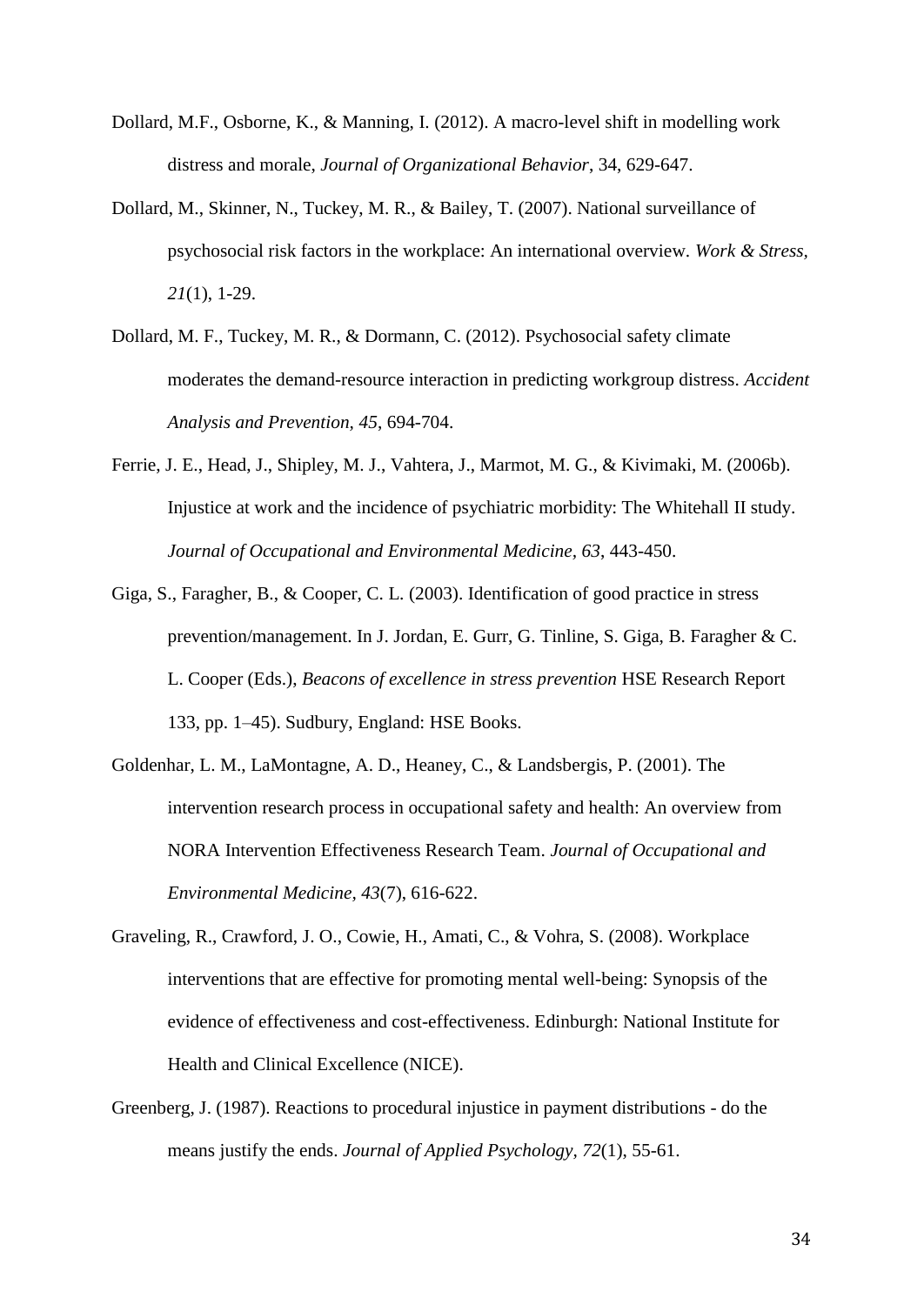- <span id="page-35-6"></span>Hackman, J. R. (2012). From causes to conditions in group research. *Journal of Organizational Behavior, 33*(3), 428-444.
- <span id="page-35-2"></span>Hall, G. B., Dollard, M. F., & Coward, J. (2010a). Psychosocial Safety Climate: Development of the PSC-12. *International Journal of Stress Management, 17*(4), 353- 383.
- <span id="page-35-1"></span>Hargrove, M. B., Quick, J. C., Nelson, D. L., & Quick, J. D. (2011). The theory of preventive stress management: A 33-year review and evaluation. *Stress and Health, 27*(3), 182- 193.
- <span id="page-35-5"></span>Hofmann, D. A., & Morgeson, F. P. (1999). Safety-related behavior as a social exchange: The role of perceived organizational support and leader-member exchange. *Journal of Applied Psychology, 84*, 286-296.
- <span id="page-35-0"></span>Hurrell, J. (2005). Organizational stress intervention. In E. K. J. Barling, & M. Frone (Eds.), (Ed.), *Handbook of work stress.* (pp. 623-647). Thousand Oaks, CA: Sage Publications.
- <span id="page-35-4"></span>James, L., & Jones, L. (1974). Organizational climate: A review of theory and research. . *Psychological Bulletin, 81*(12), 1096-1112.
- <span id="page-35-7"></span>James, L. R., Demaree, R. G., & Wolf, G. (1984). Estimating within-group interrater reliability with and without response bias. *Journal of Applied Psychology, 69*(1), 85- 98.
- <span id="page-35-3"></span>Jauvin, N., Bourbonnais, R., Vézina, M., Brisson, C., & Hegg-Deloye, S. (2014). Interventions to prevent mental health problems at work: Facilitating and hindering factors. In C. Biron, R. J. Burke & C. L. Cooper (Eds.), *Creating healthy workplaces: Reducing stress, improving well-being and organizational effectiveness*. Farham, UK: Gower Publishing.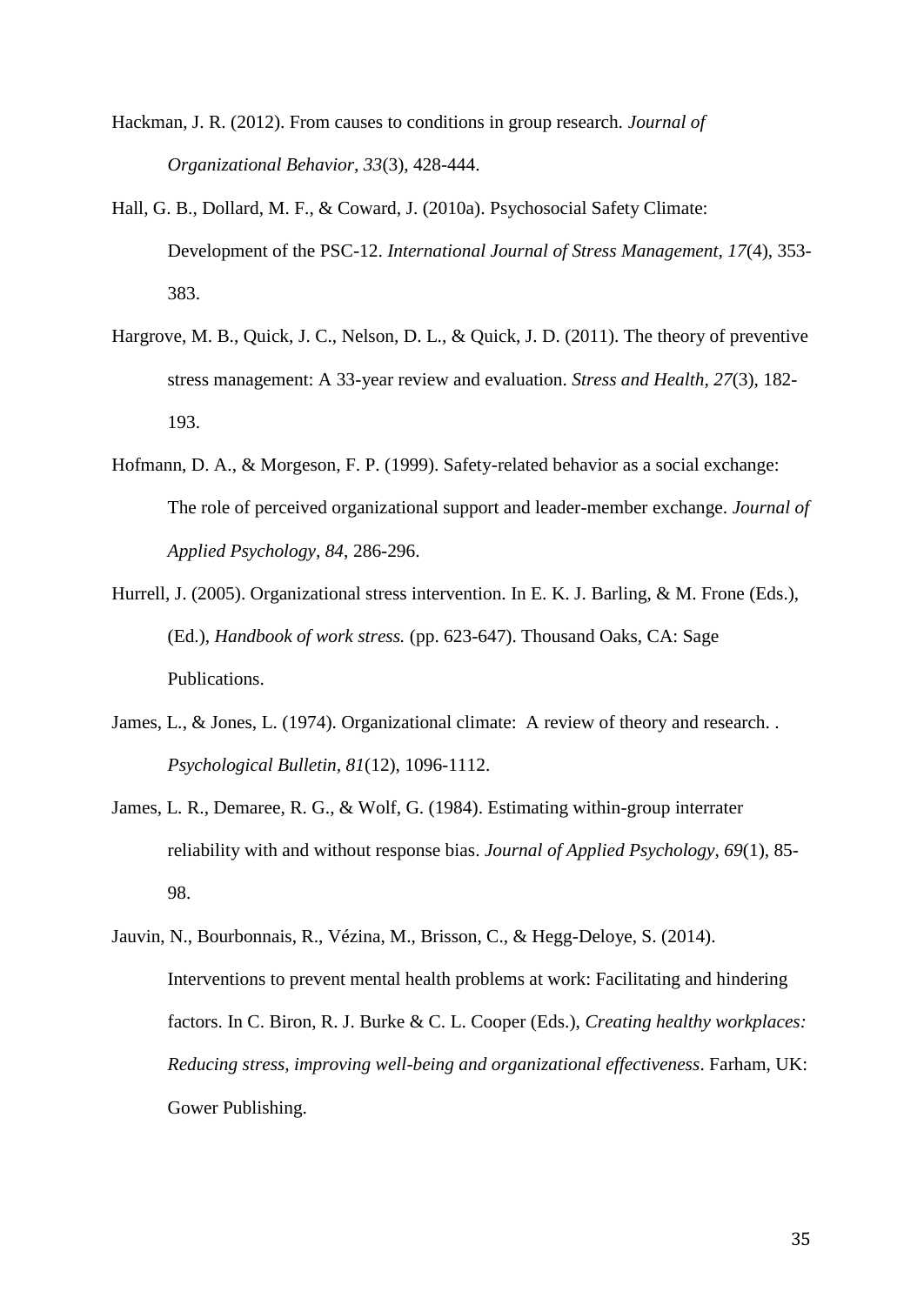- <span id="page-36-3"></span>Johns, G. (2006). The essential impact of context on organizational behavior. *Academy of Management Review, 31*(2), 386-408.
- <span id="page-36-4"></span>Jordan, J., Gurr, E., Tinline, G., Giga, S., Faragher, B., & Cooper, C. (2003). *Beacons of excellence in stress prevention*. Health and Safety Executive Report: RR133. Sudbury, England: HSE Books.
- <span id="page-36-5"></span>Karanika-Murray, M., & Biron, C. (2013). The nature of change in organizational health interventions: Some observations and propositions. In G. F. Bauer  $\&$  G. J. Jenny (Eds.), *Salutogenic organizations and change: The concepts behind organizational health intervention research* (pp. 239-258). Dordrecht: Springer.
- Karanika-Murray, M., & Michaelides, G. (2014). Integrating job design and climate: Conceptualizing workplace design characteristics. Manuscript under review.
- <span id="page-36-0"></span>Karasek, R. (1979). Job demand, job decision latitude, and mental strain: Implications for job redesign. *Administrative Science Quarterly, 24*(2), 285-307.
- <span id="page-36-6"></span>Katz-Navon, T., Naveh, E., & Stern, Z. (2005). Safety climate in health care organizations: A multidimensional approach. *Academy of Management Journal, 48*(6), 1075-1089.
- <span id="page-36-7"></span>Kelloway, E., & Barling, J. (2010). Leadership development as an intervention in occupational health psychology. *Work & Stress, 24*(3), 260-279.
- <span id="page-36-1"></span>Klein, K. J., Conn, A. B., Smith, D. B., & Sorra, J. S. (2001). Is everyone in agreement? An exploration of within-group agreement in employee perceptions of the work environment. *Journal of Applied Psychology, 86*(1), 3-16.
- <span id="page-36-2"></span>Klein, K. J., & Kozlowski, S. W. J. E. (2000). *Multilevel theory, research, and methods in organizations: Foundations, extensions, and new directions.* San Francisco: Jossey-Bass.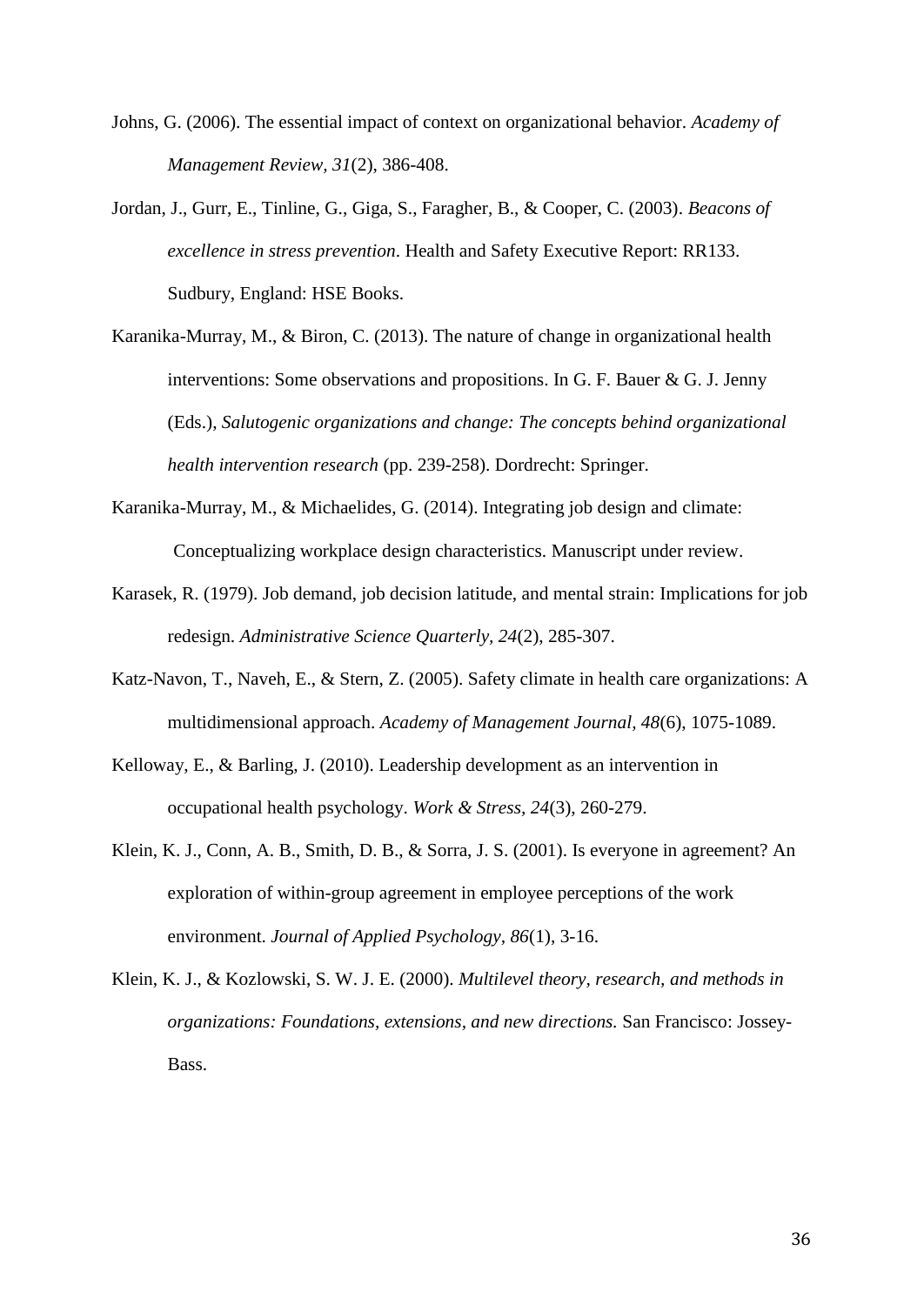- <span id="page-37-0"></span>Kolstad, H. A., Hansen, A. M., Kaergaard, A., Thomsen, J. F., Kaerlev, L., Mikkelsen, S., .Bonde, J. P. (2011). Job strain and the risk of depression: Is reporting biased? *American Journal of Epidemiology, 173*(1), 94-102.
- <span id="page-37-4"></span>Kompier, M. (2005). Assessing the psychosocial work environment - "subjective" versus "objective" measurement. *Scandinavian Journal of Work, Environment and Health, 31*, 405-408.
- <span id="page-37-5"></span>Kuenzi, M., & Schminke, M. (2009). Assembling fragments into a lens: A review, critique, and proposed research agenda for the organizational work climate literature. *Journal of Management, 35*(3), 634-717.
- <span id="page-37-7"></span><span id="page-37-1"></span>Kulik, C. T. (2011). Climbing the higher mountain: The challenges of multilevel, multisource, and longitudinal research designs. *Management and Organization Review, 7*(3), 447-460. Lamontagne, A. D., Keegel, T., Louie, A. M., Ostry, A., & Landbergis, P. A. (2007). A systematic review of the job-stress intervention evaluation literature, 1990–2005. *International Journal of Occupational and Environmental Health, 13*, 268-280.
- <span id="page-37-2"></span>Lamontagne, A. D., Noblet, A., & Landsbergis, P. A. (2012). Intervention development and implementation: understanding and addressing barriers to organizational-level interventions. In Biron C., M. Karanika-Murray & Cooper C. L. (Eds.), *Improving organizational interventions for stress and well-being: Adressing process and context*. London: Routledge.
- <span id="page-37-3"></span>Li, A., & Cropanzano, R. (2009). Fairness at the group level: Justice climate and intraunit justice climate. *Journal of Management, 35*(3), 564-599.
- <span id="page-37-6"></span>Maloney, M., Johnson, S., & Zellmer-Bruhn, M. (2010). Assessing group-level constructs under missing data conditions: A Monte Carlo simulation. *Small Group Research, 41*(3), 281-307.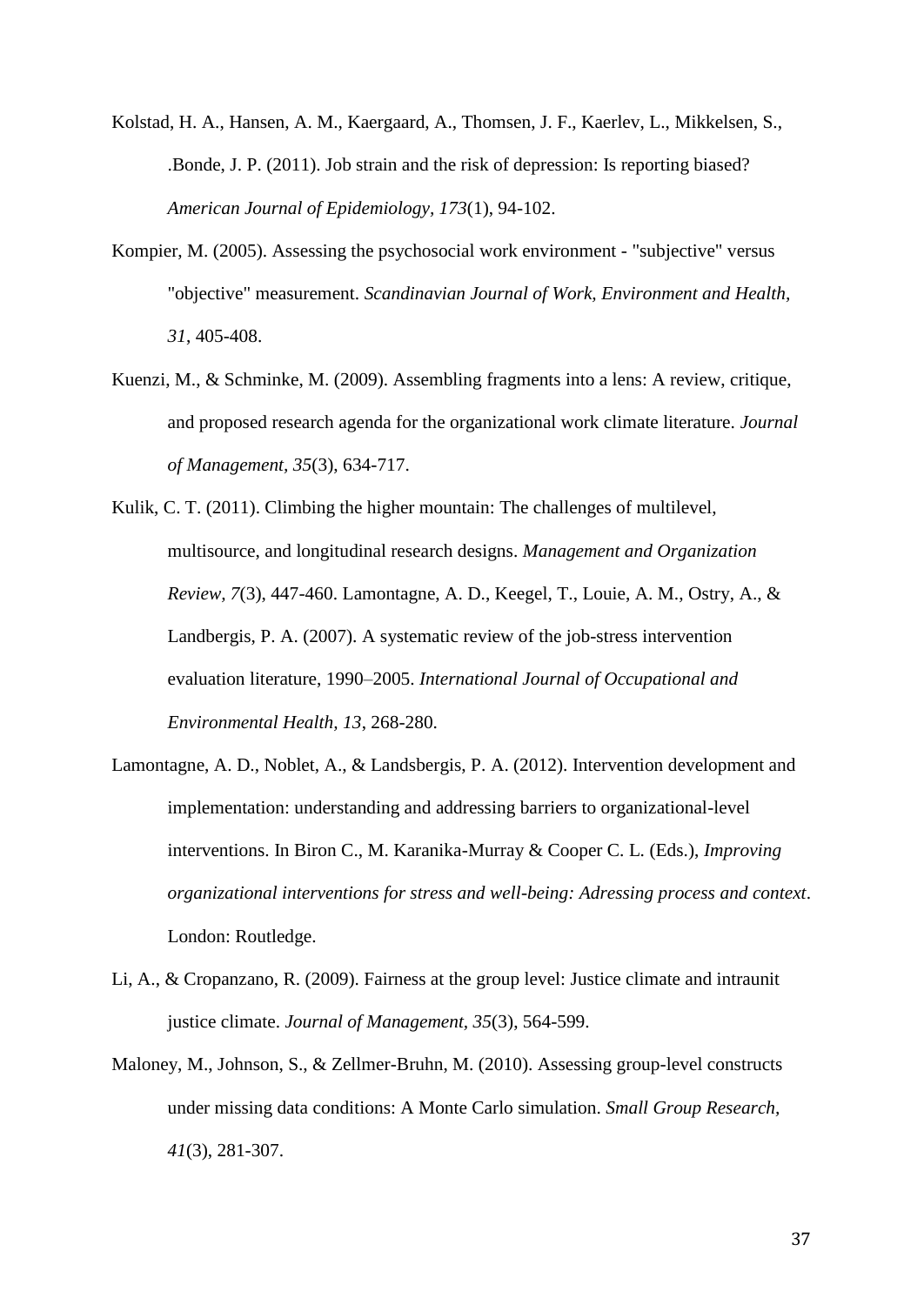- <span id="page-38-7"></span>Martin, A., Sanderson, K., & Cocker, F. (2009). Meta-analysis of the effects of health promotion intervention in the workplace on depression and anxiety symptoms. *Scandinavian Journal of Work Environment & Health, 35*(1), 7-18.
- Marchand A., Haines III, V., Dextras-Gauthier, J. (2013). Quantitative analysis of organizational culture in occupational health research: A theory-based validation in 30 workplaces of the organizational culture profile instrument. *BMC Public Health*, 39(443). doi:10.1186/1471-2458-13-443
- <span id="page-38-0"></span>Melchior, M., Caspi, A., Milne, B. J., Danese, A., Poulton, R., & Moffitt, T. E. (2007). Work stress precipitates depression and anxiety in young, working women and men. *Psychological Medicine, 37*(08), 1119-1129.
- <span id="page-38-1"></span>Mellor, N., & Webster, J. (2013). Enablers and challenges in implementing a comprehensive workplace health and well-being approach. *International Journal of Workplace Health Management, 6*(2), 129-142.
- <span id="page-38-3"></span>Michel, A., O'Shea, D., & Hoppe, A. (2013). Resource-oriented interventions at work: Designing and evaluating interventions to promote well-being and performance. Retrieved December 12, from [http://www.psychologie.uni](http://www.psychologie.uni-heidelberg.de/ae/abo/sgm/call.html)[heidelberg.de/ae/abo/sgm/call.html](http://www.psychologie.uni-heidelberg.de/ae/abo/sgm/call.html)
- <span id="page-38-2"></span>Mischel, W. (1968). *Personality and assessment.* New York: Wiley.
- <span id="page-38-5"></span>Mitchell, M., Bradshaw, C., & Leaf, P. (2010). Student and teacher perceptions of school climate: A multilevel exploration of patterns of discrepancy, 80, 271-279.
- <span id="page-38-4"></span>Murphy, L. R., & Sauter, S. L. (2004). Work organization interventions: State of knowledge and future directions. *Soz.-Präventivmed, 49*, 79-86.
- <span id="page-38-6"></span>Newman, D., & Sin, H. (2009). How do missing data bias estimates of within-group agreement? *Organizational Research Methods, 12*, 113-147.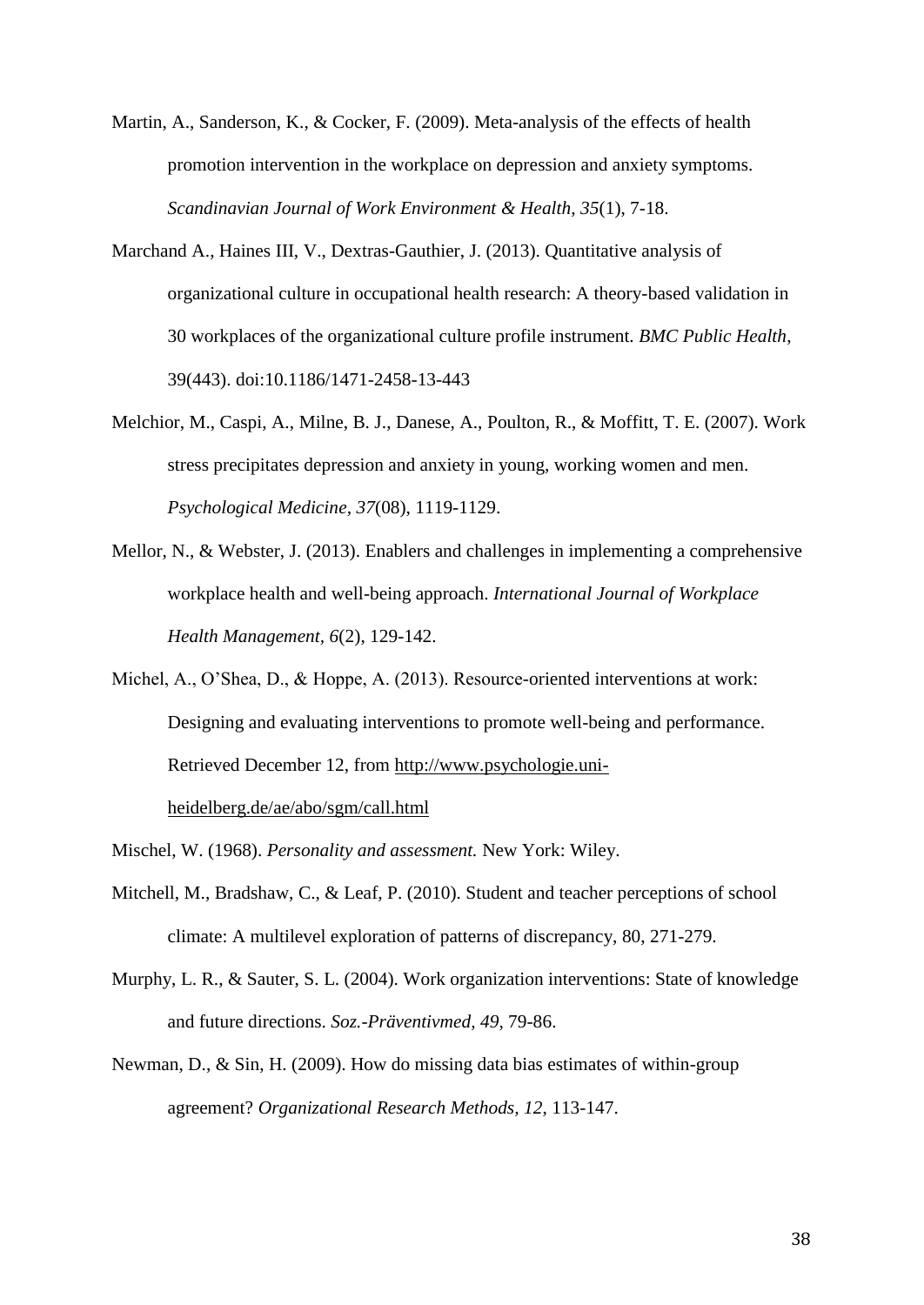- <span id="page-39-6"></span>Nicholson, N. (1995). Enactment. In N. Nicholson (Ed.), *Blackwell encyclopedic dictionary of organizational behavior.* (pp. 155-156). Cambridge, MA: Blackwell.
- <span id="page-39-5"></span>Nielsen, K. (2013). Review Article: How can we make organizational interventions work? Employees and line managers as actively crafting interventions. *Human Relations, 66*(8), 1029.
- <span id="page-39-2"></span>Nielsen, K., & Abildgaard, J. S. (2013). Organizational interventions: A research-based framework for the evaluation of both process and effects. *Work and Stress, 27*(3), 278-297.
- <span id="page-39-3"></span>Oakley, A., Strange, V., Bonell, C., Allen, E., Stephenson, J., & Team, R. S. (2006). Health services research: Process evaluation in randomised controlled trials of complex interventions. *BMJ: British Medical Journal, 332*(7538), 413-416.
- <span id="page-39-7"></span>Ostroff, C., Kinicki, A. J., & Clark, M. A. (2002). Substantive and operational issues of response bias across levels of analysis: An example of climate-satisfaction relationships. *Journal of Applied Psychology, 87*(2), 355-368.
- Patterson, West, Shackleton, Dawson, Lawthom, Maitlis, et al. (2005). Validating the organizational climate measure: Links to managerial practices, productivity and innovation. *Journal of Organizational Behaviour, 26*, 379-408.
- <span id="page-39-4"></span>Pawson, R., & Tilley, N. (1997). *Realistic evaluation*. London: Sage Publications.
- <span id="page-39-0"></span>Peterson, M., & Wilson, J. F. (2002). The culture-work-health model and work stress. *American Journal of Health Behavior, 26*(1), 16-24.
- <span id="page-39-1"></span>Pignata, S., Biron, C., & Dollard, M. F. (2014). Managing psychosocial risks in the workplace: Prevention and intervention. In M. Peeters, J. de Jonge & T. W. Taris (Eds.), *People at work: An introduction to contemporary work psychology* (pp. 393- 413): Wiley Blackwell.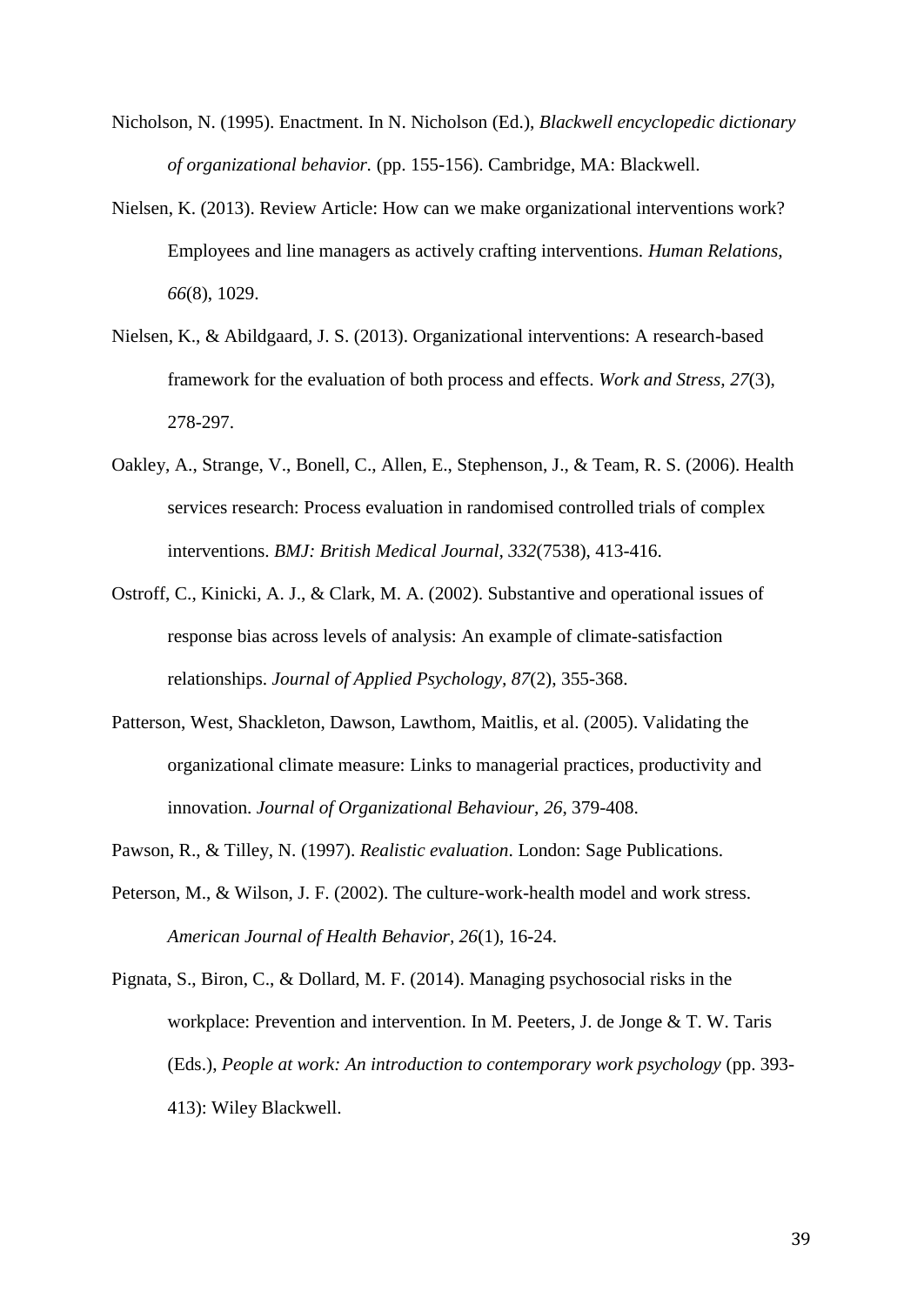- <span id="page-40-0"></span>Probst, T. M. (2010). Multi-level models of stress and well-being. *Stress and Health, 26*(2), 95-97.
- Quick, J. C. (1999). Occupational health psychology: Historical roots and future directions. *Health Psychology*, 18(1), 82-88.

<span id="page-40-3"></span>Randall, R., & Nielsen, K. (2012). *Does the intervention fit? An explanatory model of intervention success and failure in complex organizational environments*. In C. Biron, M. Karanika-Murray & C. L. Cooper (Eds.), *Improving organizational interventions for stress and well-being: Addressing process and context*. London: Routledge.

- <span id="page-40-5"></span>Reichers, A., & Schneider, B. (1990). Climate and culture: An evolution of constructs. In B. Schneider (Ed.), *Organizational climate and culture* (pp. 5-39). San Fransisco: Jossey Bass.
- Richardson, K. M., & Rothstein, H. R. (2008). Effects of occupational stress management intervention programs: A meta-analysis. *Journal of Occupational Health Psychology, 13*(1), 69-93.
- <span id="page-40-1"></span>Rousseau, D. (1985). Issues of level in organizational research: Multilevel and cross-level perspectives. *Research in Organizational Behavior, 7*(1-37).
- <span id="page-40-4"></span>Rousseau, D. M. (2011). Reinforcing the micro/macro bridge: organizational thinking and pluralistic vehicles. *Journal of Management, 37*(2), 429-442.
- <span id="page-40-2"></span>Rousseau, D. M., & Fried, Y. (2001). Location, location, location: Contextualizing organizational research. *Journal of Organizational Behavior, 22*(1), 1-13.
- Ruotsalainen, J. H., Verbeek, J. H., Salmi, J. A., M., J., Persternack, I., & Husman, K. (2006). Evidence of the effectiveness of occupational health interventions. *American journal of Industrial Medicine, 49*, 865-872.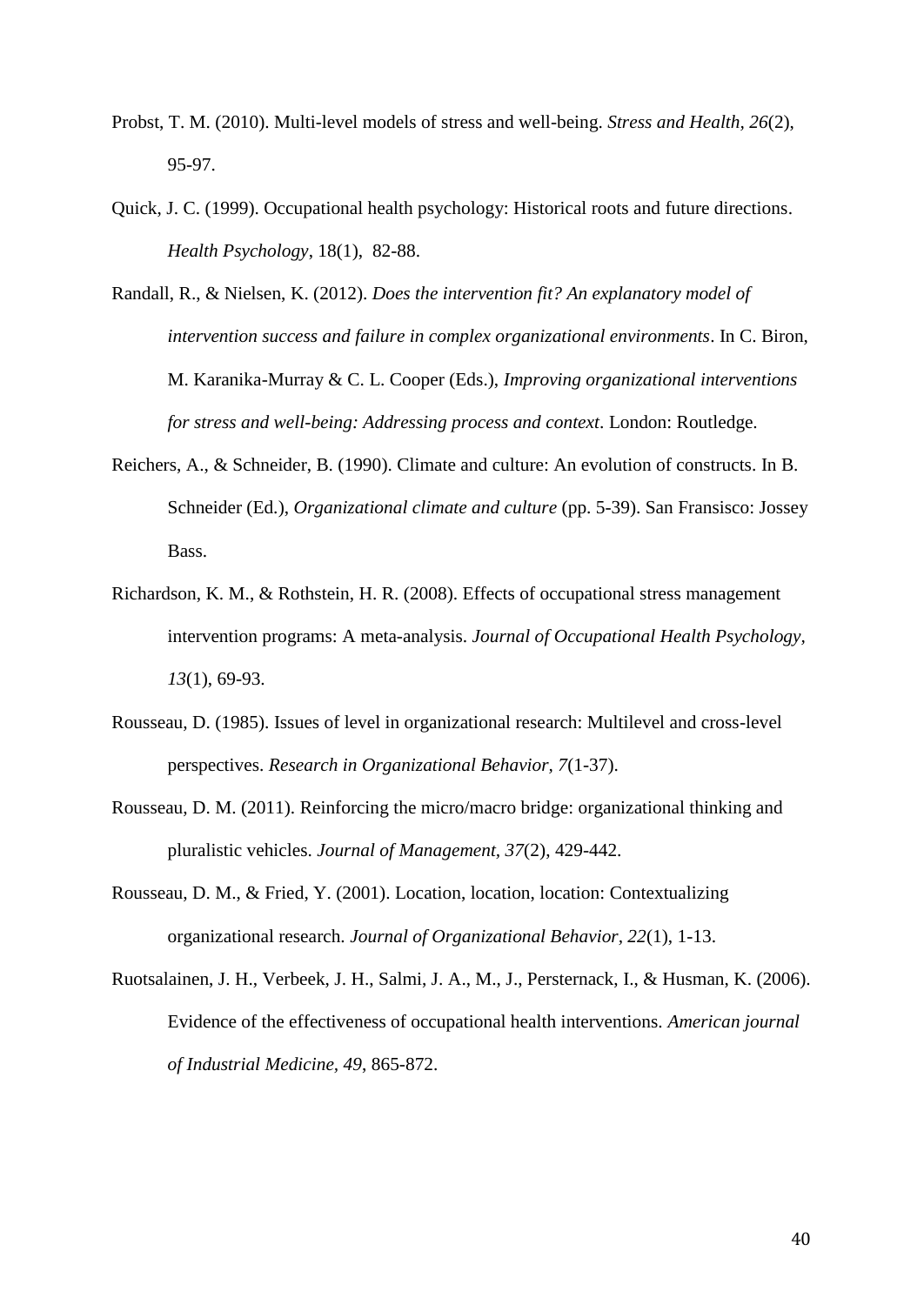- <span id="page-41-2"></span>Saksvik, P. Ø., Nytrø, K., Dahl-Jorgensen, C., & Mikkelsen, A. (2002). A process evaluation of individual and organizational occupational stress and health interventions. *Work & Stress, 16*(1), 37-57.
- Schein, E. H. (2004). *Organizational culture and leadership* (3rd ed.). San Francisco, CA: Jossey-Bass.
- <span id="page-41-5"></span>Schneider, B. (1990). The climate for service: An application of the climate construct. *Organizational climate and culture* (pp. 383-412). San Francisco: Jossey-Bass.
- <span id="page-41-6"></span>Schneider, B., & Bowen, D. E. (1985). Employee and customer perceptions of service in banks: Replication and extension. *Journal of Applied Psychology, 70*(3), 423-433.
- <span id="page-41-4"></span>Schneider, B., Salvaggio, A. N., & Subirats, M. (2002). Climate strength: A new direction for climate research. *Journal of Applied Psychology, 87*(2), 220-229.
- <span id="page-41-7"></span>Schyns, B., van Veldhoven, M., & Wood, S. (2009). Organizational climate, relative psychological climate and job satisfaction: The example of supportive leadership climate. *Leadership & Organization Development Journal, 30*, 649-663.
- <span id="page-41-3"></span>Seibert, S. E., Silver, S. R., & Randolph, W. A. (2004). Taking empowerment to the next level: A multiple-level model of empowerment, performance, and satisfaction. *Academy of Management Journal, 47*(3), 332-349.
- <span id="page-41-1"></span>Semmer, N. (2011). Job stress interventions and organization of work. In J. C. Quick & L. E. Tetrick (Eds.), *Handbook of Occupational Health Psychology* (2nd ed., pp. 299-318). Washington, DC: APA.
- <span id="page-41-8"></span>Siebert, S., Silver, S., & Randolph, W. (2004). Taking empowerment to the next level: A multiple-level model of empowerment, performance, and satisfaction. *Academy of Management Journal, 47*(3), 332-349.
- <span id="page-41-0"></span>Siegrist, J. (1996). Adverse health effects of high-effort/low-reward conditions. *Journal of Occupational Health Psychology, 1*, 27-41.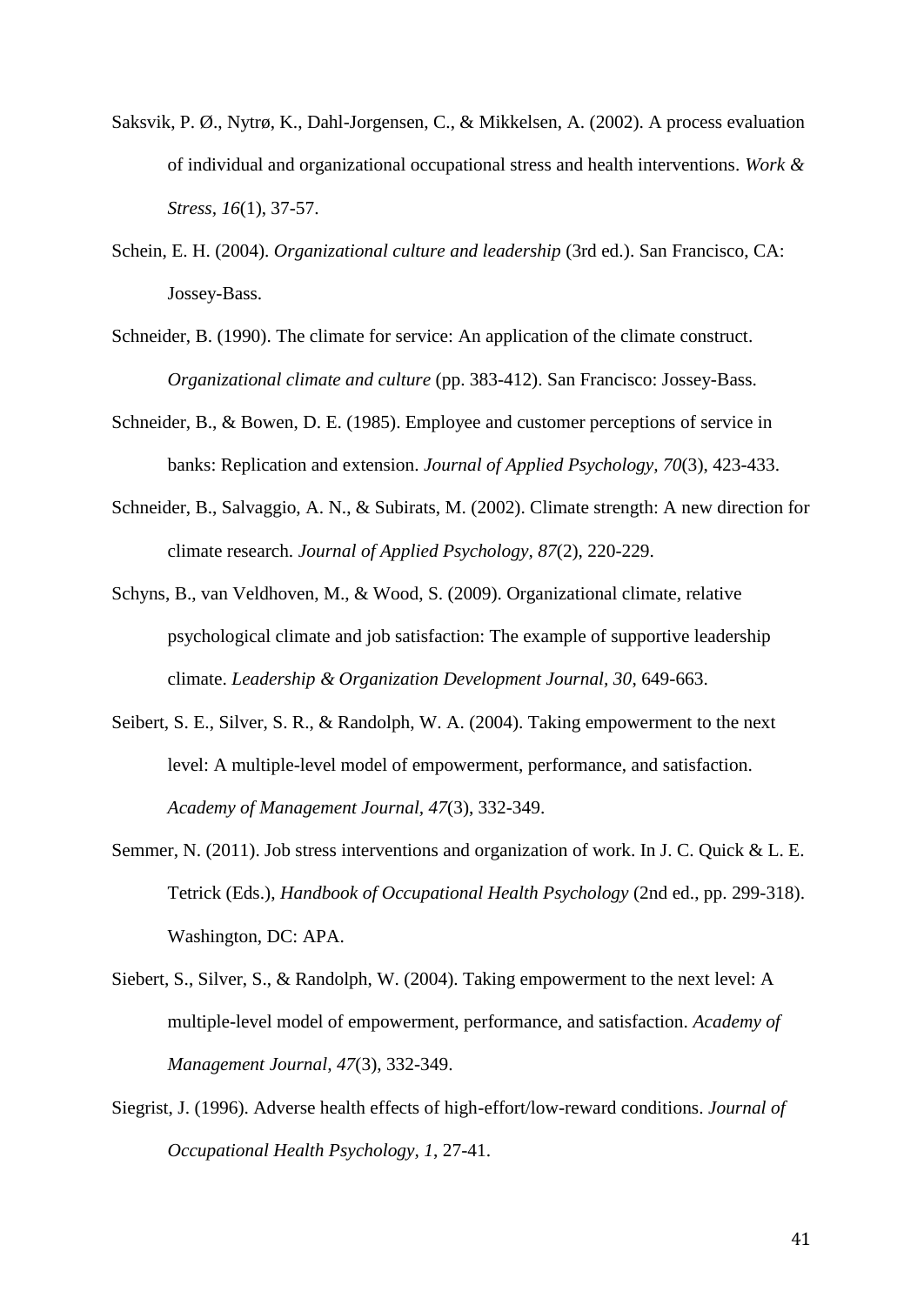Sorensen, J. B. (2002). The strength of corporate culture and the reliability of firm performance. *Administrative Science Quarterl*y, 47, 70–91.

<span id="page-42-4"></span>Spell, C. S., & Arnold, T. J. (2007). A multi-level analysis of organizational justice climate, structure, and employee mental health. *Journal of Management, 33*(5), 724-751.

- <span id="page-42-0"></span>Stansfeld, S., & Candy, B. (2006). Psychosocial work environment and mental health: A meta-analytic review. *Scandinavian Journal of Work Environment & Health, 32*(6), 443-462.
- <span id="page-42-2"></span>Taris, T. W., Kompier, M. A. J., Geurts, S. A. E., Schreurs, P. J. G., Schaufeli, W. B., de Boer, E., Wattez, C. (2003). Stress management interventions in the dutch domiciliary care sector: Findings from 81 organizations. *International Journal of Stress Management, 10*(4), 297-325.
- <span id="page-42-3"></span>Ukoumunne, O., Gulliford, M., Chinn, S., Sterne, J., & Burney, P. (1999). Method for evaluating area-wide and organisation-based interventions in health and health care: A systematic review. *Health Technology Assessment, 3*(5).
- <span id="page-42-1"></span>Van Yperen, N. W., & Snijders, T. A. B. (2000). A multilevel analysis of the demandscontrol model: Is stress at work determined by factors at the group level or the individual level? *Journal of Occupational Health Psychology, 5*, 182–190.
- <span id="page-42-6"></span>Waldenstrom, K., Ahlberg, G., Bergman, P., Forsell, Y., Stoetzer, U., Waldenstrom, M., & Lundberg, I. (2008). Externally assessed psychosocial work characteristics and diagnoses of anxiety and depression. *Occupational and Environmental Medicine, 65*(2), 90-97.
- <span id="page-42-5"></span>Walsh, B. M., Matthews, R. A., Tuller, M. D., Parks, K. M., & McDonald, D. P. (2010). A multilevel model of the effects of equal opportunity climate on job satisfaction in the military. *Journal of Occupational Health Psychology, 15*(2), 191-207.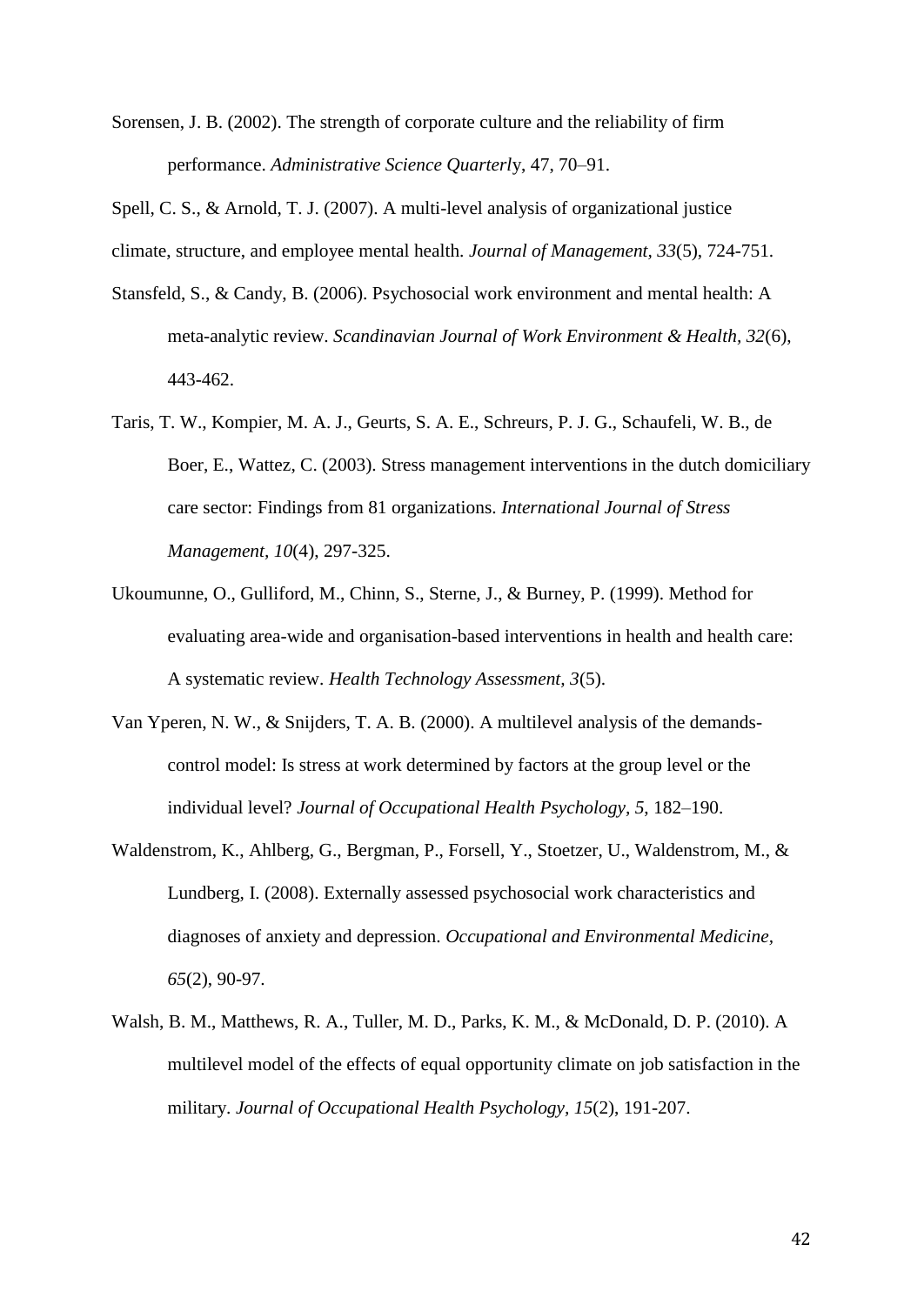<span id="page-43-1"></span>Walumbwa, F. O., Luthans, F., Avey, J. B., & Oke, A. (2011). Authentically leading groups: The mediating role of collective psychological capital and trust. *Journal of Organizational Behavior, 32*(1), 4-24.

<span id="page-43-2"></span>Weick, K. E. (1995). *Sense making in organizations*. Thousand Oaks, CA: Sage.

<span id="page-43-0"></span>Ylipaavalniemi, J., Kivimaki, M., Elovainio, M., Virtanen, M., Keltikangas-Jarvinen, L., & Vahtera, J. (2005). Psychosocial work characteristics and incidence of newly diagnosed depression: a prospective cohort study of three different models. *Social Science & Medicine, 61*(1), 111.

<span id="page-43-3"></span>Zohar, D., & Luria, G. (2006). A multilevel model of safety climate: Cross-level relationships between organization and group-level climates. *Journal of Applied Psychology, 90*(4), 616-628.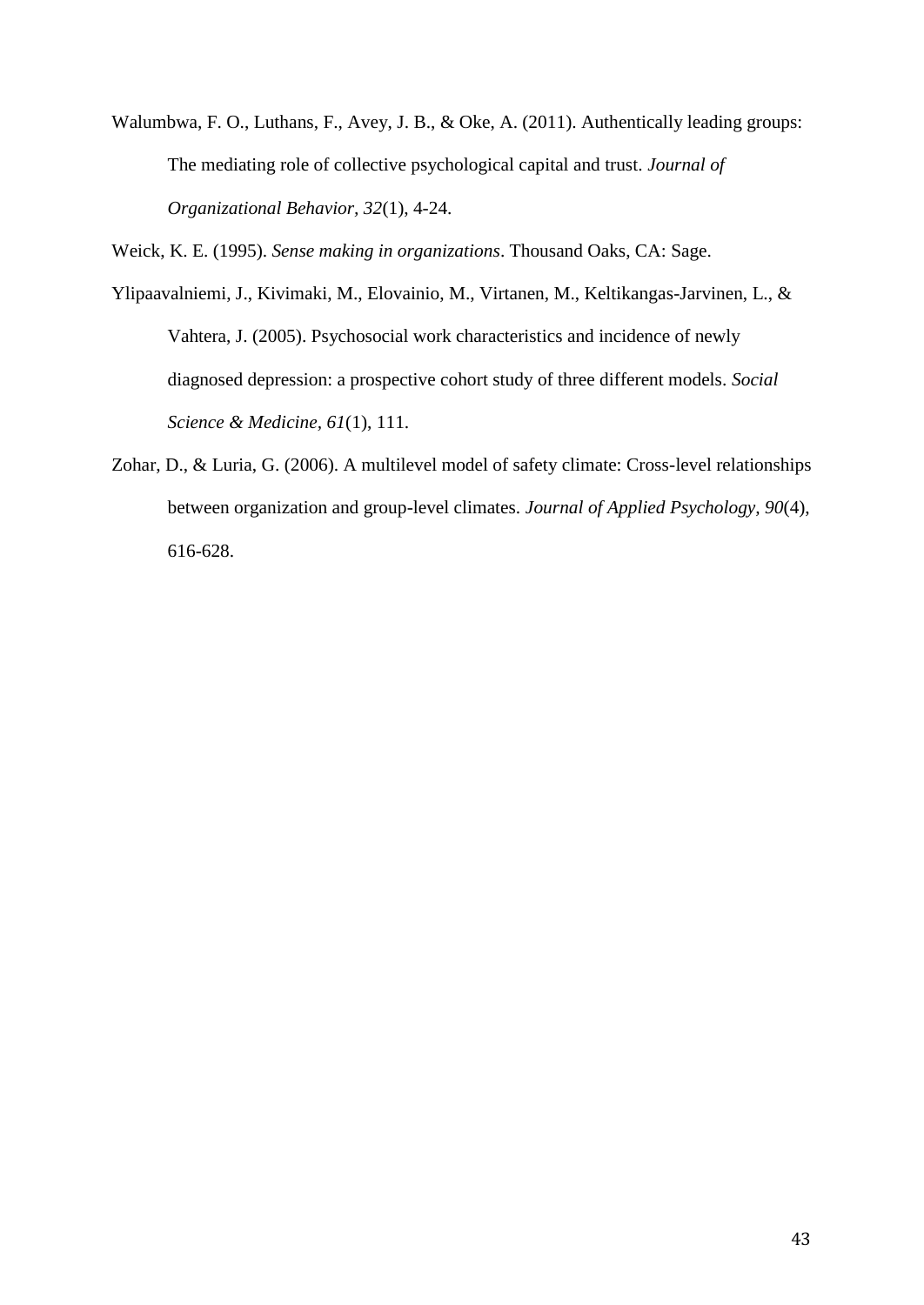Table 1. A breakdown of levels of analysis (intervention implementation) across intervention target outcome, and intervention evaluation foci

| Level of intervention | Intervention target       | Intervention evaluation foci                           |
|-----------------------|---------------------------|--------------------------------------------------------|
| implementation        | $(content) - examples:$   | (criterion) – examples:                                |
| Organizational        | Policies and procedures   | Individual level:                                      |
|                       |                           | Management practices Awareness, leadership perceptions |
|                       |                           | Organizational level: org.                             |
|                       |                           | absence records, leadership                            |
|                       |                           | perceptions                                            |
| Workgroup             | Climate (generic or       | Individual level: Personal                             |
|                       | domain-specific)          | experiences or evaluation of the                       |
|                       | Workplace characteristics | workplace                                              |
|                       |                           | Organizational level:                                  |
|                       |                           | Absence records                                        |
| Job                   | Job characteristics       | Individual level:                                      |
|                       |                           | Evaluations                                            |
| Individual            | Personal resilience,      | Individual level: Well-being                           |
|                       | coping, stress management | Organizational level:                                  |
|                       |                           | Collective well-being, efficacy,                       |
|                       |                           | morale                                                 |